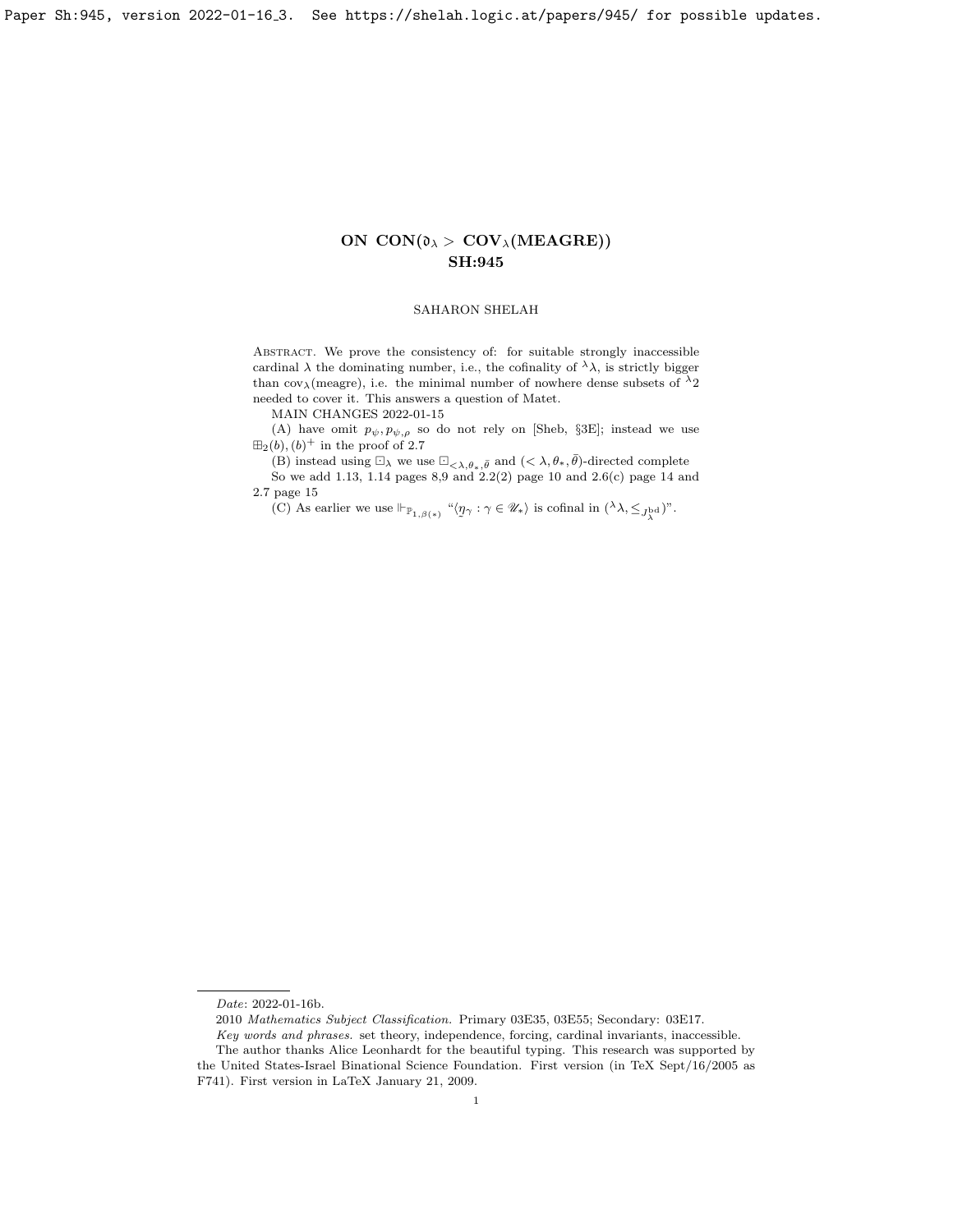## § 0. INTRODUCTION

Cardinal characteristics were defined, historically, over the continuum. See celebrated Van Dowen [\[vD84\]](#page-23-1), for the general topologist perspective and the excellent survey Blass [\[Bla\]](#page-23-2), Bartoszyński [\[Bar10\]](#page-23-3) for the set theoretic perspective. In recent years there are many results concerning generalized cardinal characteristics. The idea is to imitate the definition of a given characteristic over the continuum, by translating it to uncountable cardinals.

It is reasonable to distinguish regular cardinals and singular cardinals. Among the regular cardinals, it makes sense to distinguish limit cardinals from successor cardinals. In this paper we focus on strongly inaccessible cardinals. These cardinals and their characteristics behave, in many cases, much like  $\aleph_0$ , but certainly not always. See Landver [\[Lan92\]](#page-23-4), Cummings-Shelah [\[CS95\]](#page-23-5) and Matet-Shelah [\[MS\]](#page-23-6). Our main result is the consistency of  $cov_{\lambda}$ (meagre)  $\langle \lambda \rangle$  at a super-compact cardinal  $\lambda$ , and we begin with the following definitions:

We shall define three cardinal invariants (but the paper deals, actually, just with two of them):

<span id="page-1-0"></span>Definition 0.1. The bounding and dominating numbers.

Let  $\lambda$  be an inaccessible cardinal.

For  $f, g \in {}^{\lambda} \lambda$  let:

- (a)  $f \leq^* g$  if  $|\{\alpha < \lambda : f(\alpha) > g(\alpha)\}| < \lambda$ ,
- (b)  $A \subseteq \lambda \lambda$  is unbounded if there is no  $h \in \lambda \lambda$  so that  $f \in A \Rightarrow f \leq^* h$ ,
- (c)  $A \subseteq \lambda \lambda$  is dominating when for every  $f \in \lambda \lambda$  there exists  $g \in A$  so that  $f \leq^* g$ ,
- (d) the bounding number for  $\lambda$ , denoted by  $\mathfrak{b}_{\lambda}$ , is min{ $|A|: A$  is unbounded in  $\lambda$ ,
- (e) the dominating number for  $\lambda$ , denoted by  $\mathfrak{d}_{\lambda}$ , is min $\{ |A| : A \text{ is dominating}\}$ in  $\lambda$ .

Notice that the usual definitions of  $\mathfrak b$  and  $\mathfrak d$  are  $\mathfrak b_{\aleph_0}$  and  $\mathfrak d_{\aleph_0}$  according to Definition [0.1.](#page-1-0) The definition of  $cov_{\lambda}$ (meagre) involves some topology.

Definition 0.2. The meagre covering number.

Let  $\lambda$  be a regular cardinal.

- (a)  $\lambda_2$  is the space of functions from  $\lambda$  into 2,
- (b)  $({}^{\lambda}2)^{[\nu]} = {\eta \in {}^{\lambda}2 : \nu \triangleleft \eta }$ , for  $\nu \in {}^{\lambda >}2 := \bigcup$  $\alpha<\lambda$  $^{\alpha}2,$
- (c)  $\mathscr{U} \subseteq {}^{\lambda}2$  is open in the topology  $({}^{\lambda}2)_{\leq \lambda}$ , iff for every  $\eta \in \mathscr{U}$  there exists  $i < \lambda$  so that  $({}^{\lambda}2)^{[\eta\restriction i]} \subset \mathscr{U}$ ,
- (d) cov<sub> $\lambda$ </sub>(meagre) is the minimal cardinality of a family of meagre subsets of  $({}^{\lambda}2)_{\leq \lambda}$ , which covers this space.

This paper deals with the relationship between  $\mathfrak{d}_{\lambda}$  and cov<sub> $\lambda$ </sub>(meagre). If  $\lambda$  is a successor cardinal then  $cov_{\lambda}$ (meagre)  $\langle \lambda \rangle$  is consistent (see (b) below). Matet asked (a personal communication) whether  $\mathfrak{d}_{\lambda} \leq \text{ cov}_{\lambda}$  (meagre) is provable in ZFC, where  $\lambda$  is strongly inaccessible. We give here a negative answer.

For  $\lambda$  a super-compact cardinal and  $\lambda < \kappa = \text{ cf}(\kappa) < \mu = \mu^{\lambda}$ , we force large  $\mathfrak{d}_{\lambda}$ i.e.,  $\mathfrak{d}_{\lambda} = \mu$  and small covering number (i.e.,  $cov_{\lambda}(\text{measure}) = \kappa$ ). A similar result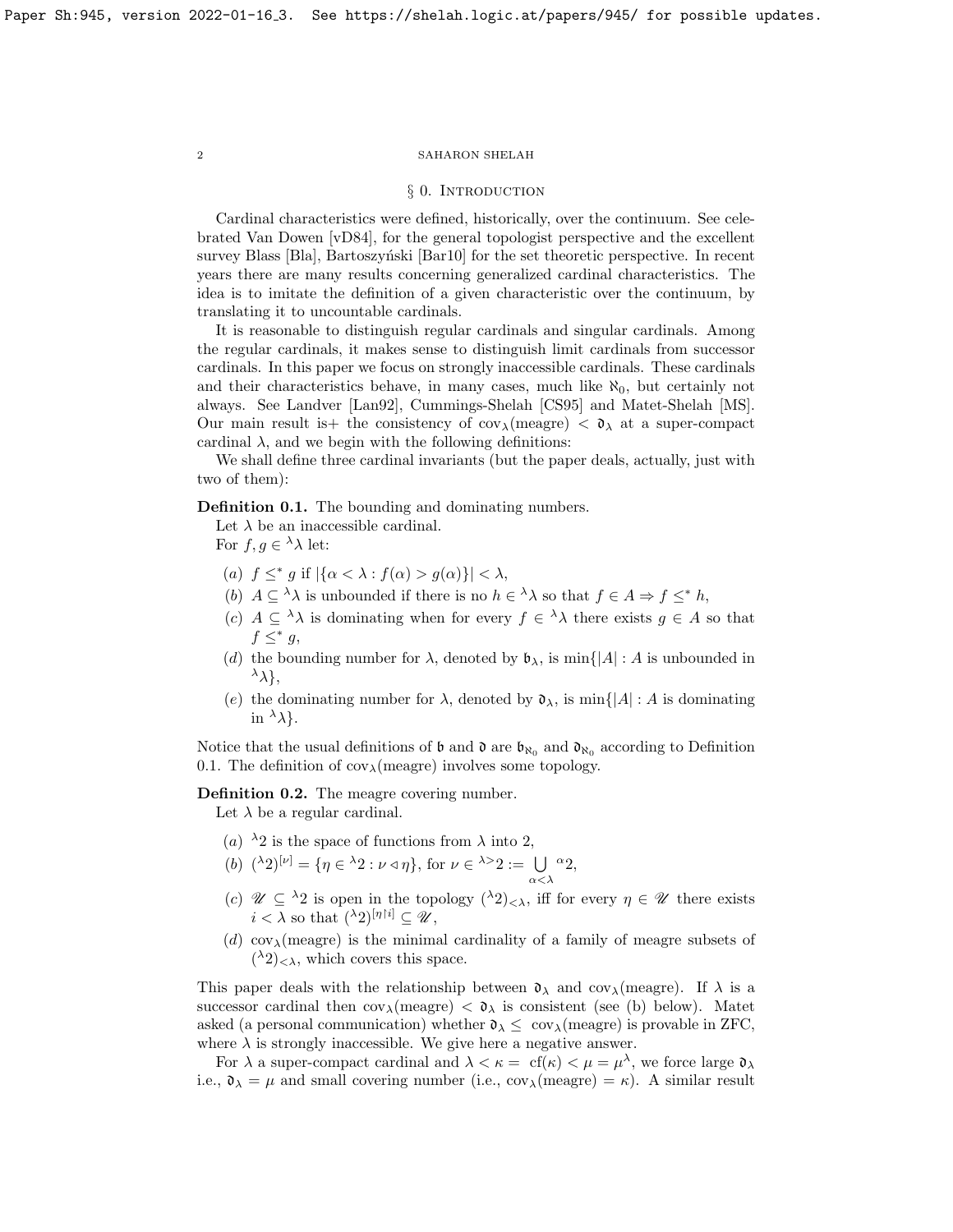should hold also for a wider class of cardinals and we intend to return elsewhere to this subject.

Let us sketch some known results. These results are related to the unequality number and the covering number for category. Recall:

Definition 0.3. The unequality number.

Let  $\kappa$  be an infinite cardinal. The unequality number of  $\kappa, \mathfrak{e}_{\kappa}$ , is the minimal cardinal  $\lambda$  satisfying that there is a set  $\mathscr{F} \subseteq \kappa$  of cardinality  $\lambda$  such that there is no  $g \in \kappa \kappa$  satisfying  $(\forall f \in \mathscr{F})(\exists^{\kappa} \alpha < \kappa)(f(\alpha) = g(\alpha)).$ 

For  $\kappa = \aleph_0, \mathfrak{e}_\kappa = \text{cov}_{\aleph_0}(\text{measure})$ ; see Bartoszyński (in [\[Bar87\]](#page-23-7)) and Miller (in [\[Mil82\]](#page-23-8)).

Now

- (a) the statement  $\mathfrak{e}_{\kappa} = \text{cov}_{\kappa}(\text{meagre})$  is valid for  $\kappa > \aleph_0$ , in the case that  $\kappa$  is strongly inaccessible, by [\[Lan92\]](#page-23-4). But if  $\kappa$  is a successor cardinal, it may fail,
- (b) if  $\kappa < \kappa^{\leq \kappa}$ , then  $\text{cov}_{\kappa}(\text{measure}) = \kappa^+$ . This is due to Landver (in [\[Lan92\]](#page-23-4)).

We intend also to address:

Problem 0.4. Can we replace "super-compact" by "strongly inaccessible"?

**Problem 0.5.** 1) Can we prove the consistency of  $cov_{\lambda}$ (meagre)  $\langle \phi_{\lambda} \rangle$ ? 2) For  $\lambda$  strongly inaccessible (or just Laver indestructible super-compact) is there a non-trivial  $\lambda^+$ -c.c.  $(< \lambda$ )-strategically complete forcing notion  $\mathbb Q$  which is  $\lambda$ . bounding?

We say more in subsequent works [\[She17\]](#page-23-9), [\[Shea\]](#page-23-10) and in preparation [\[Shec\]](#page-23-11).

A point which in a previous version was just a step along the way, the referee asked to justify fully, was analyzed to be serious. This was done but eventually is separated to [\[Sheb\]](#page-23-0). A posteriori the point is that in the parallel case for  $\lambda = \aleph_0$ , for full memory FS iteration such a claim is true. In fact, by Judah-Shelah [\[JS88\]](#page-23-12), if  $\langle \mathbb{P}_{\alpha}, \mathbb{Q}_{\beta} : \alpha \leq \alpha(*), \beta < \alpha(*)\rangle$  is FS iteration of Suslin-c.c.c. forcing notion,  $\mathbb{Q}_{\beta}$ with the generic  $\eta_{\beta} \in \omega_{\omega}$  and for notational transparency, its definition is with no parameter and  $\zeta : \beta(*) \to \alpha(*)$  is increasing and  $\mathbb{P} = \langle \mathbb{P}'_{\alpha}, \mathbb{Q}'_{\beta} : \alpha \leq \beta(*), \beta < \beta(*) \rangle$ is FS iteration, but  $\mathbb{Q}'_{\beta}$  is defined exactly as  $\mathbb{Q}_{\zeta(\beta)}$  is but now in  $\mathbf{V}^{\mathbb{P}'_{\beta}}$  rather then in  $\mathbf{V}^{\mathbb{P}_{\zeta(\beta)}}$  then  $\Vdash_{\mathbb{P}_{\alpha(*)}} \negthinspace \overset{\sim}{\negthinspace \iota} \langle \eta_{\zeta(\beta)} : \beta < \beta(*) \rangle$  is generic for  $\mathbb{P}'_{\beta(*)}$  over  $\mathbf{V}$ ".

Now this is not clear to us for  $(< \lambda$ )-support iteration of  $(< \lambda$ )-strategically complete forcing notions for  $\lambda > \aleph_0$ . The solution is essentially to change the iteration: to use a "quite generic"  $\langle \langle \lambda \rangle$ -support iteration which "includes" the one we like and use the complete sub-forcing it generates; see [\[Sheb\]](#page-23-0).

8812345 We thank the referee, Shimoni Garti and Haim Horowitz for helpful comments and pressuring me to expand some proofs and Johannes Schürz and Martin Goldstern for pointing several times problem with the connection to [\[She20\]](#page-23-13), in particular out in 2019 that an earlier version of the proof of [\[She20,](#page-23-13) 2.7=La32] the statement  $\mathscr{C}_4$  was insufficient. and later pointing out a problem in earlier version of the end of the proof of  $[\text{Sheb}, 3.24 = \text{Le67}(1)]$  which require the addition of "specially solve" additions to [\[Sheb\]](#page-23-0) (sub-sections §3F) and allowing  $\mathbf{m} \in \mathbf{M}$  to be non-simple).

We try to use standard notation. We use  $\theta$ ,  $\kappa$ ,  $\lambda$ ,  $\mu$ ,  $\chi$  for cardinals and  $\alpha$ ,  $\beta$ ,  $\gamma$ ,  $\delta$ ,  $\varepsilon$ ,  $\zeta$ for ordinals. We use also  $i$  and  $j$  as ordinals. We adopt the Cohen convention that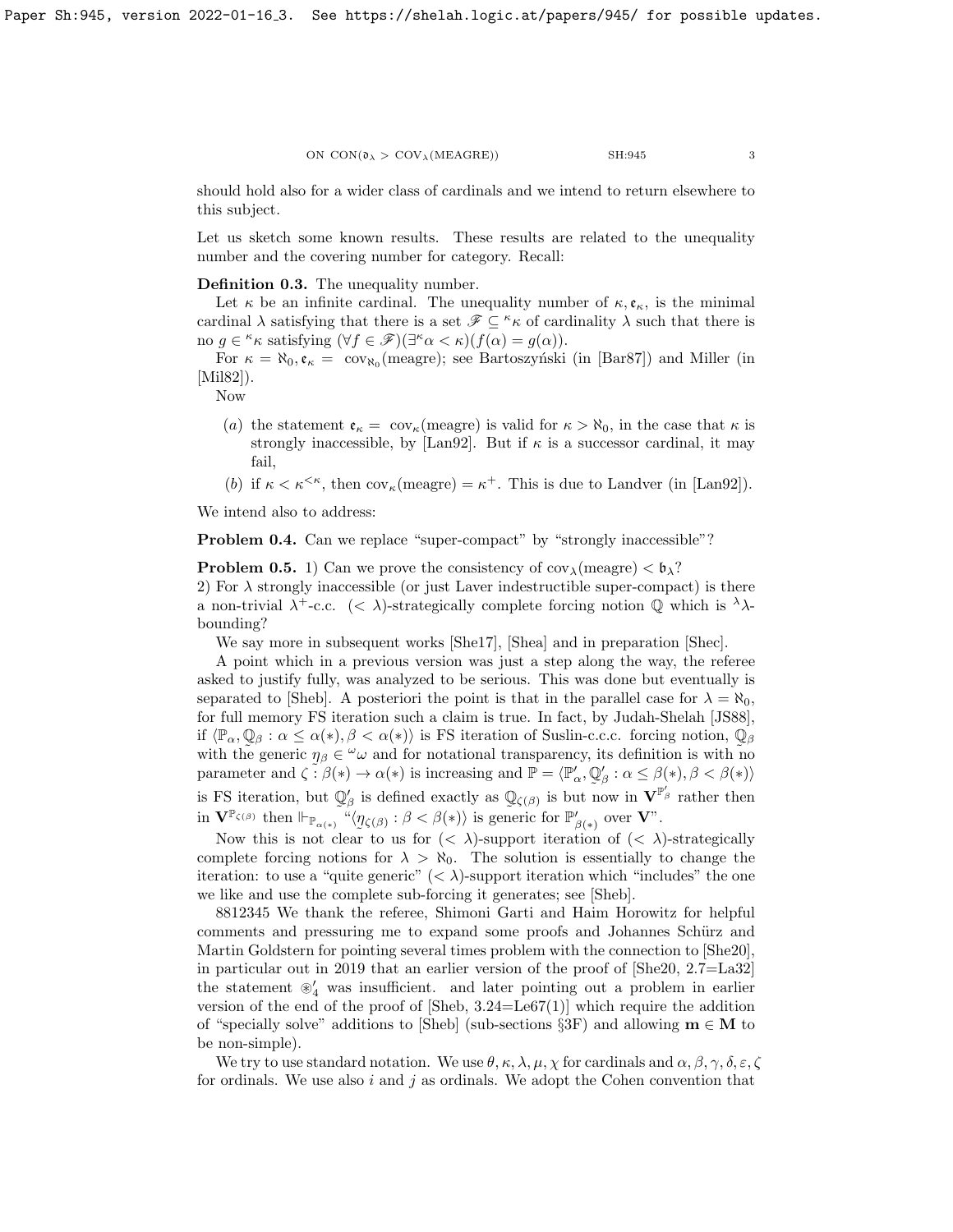$p \leq q$  means that q gives more information, in forcing notions. The symbol  $\triangleleft$  is preserved for "being an initial segment". Also recall  $A = \{f : f \text{ a function from}\}$ B to A} and let  $\alpha > A = \bigcup \{ \beta A : \beta < \alpha \}$ , some prefer  $\leq \alpha A$ , but  $\alpha > A$  is used systematically in the author's papers. Lastly,  $J_{\lambda}^{\rm bd}$  denotes the ideal of the bounded subsets of  $\lambda$ .

For exact references to [\[Sheb\]](#page-23-0) see the introduction there, just before Def [0.1.](#page-1-0)

The picture of cardinal invariants related to uncountable  $\lambda$  is related but usually quite different than the one for  $\aleph_0$ , they are more similar if  $\kappa$  is "large" enough, mainly strongly inaccessible.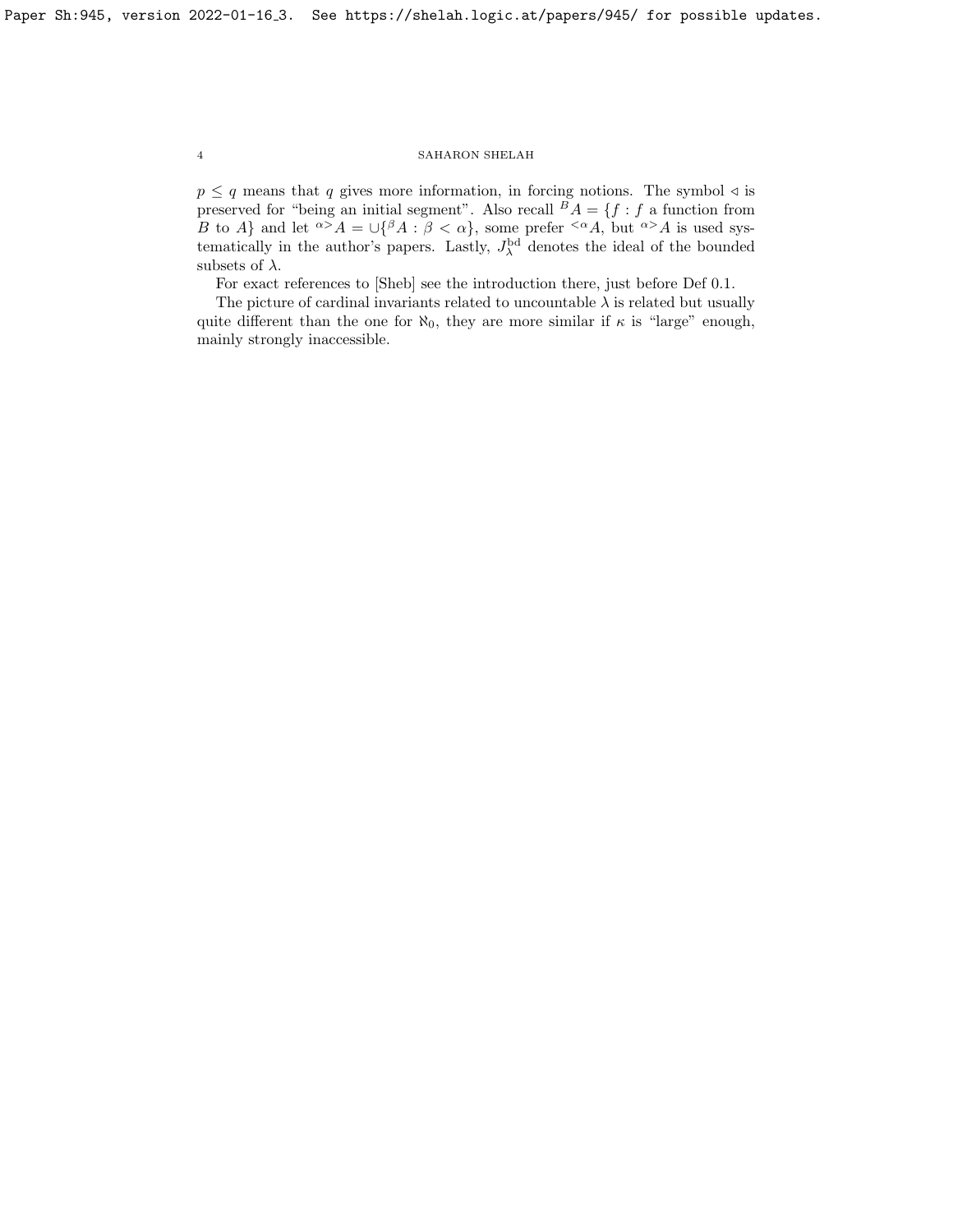# § 1. Preliminaries

<span id="page-4-1"></span>**Definition 1.1.** Let  $\lambda$  be super-compact. We say that  $h : \lambda \to \mathcal{H}(\lambda)$  is a Laver diamond (for  $\lambda$ ) when for every  $x \in V$  there are a normal fine ultrafilter D over  $I = [\mathcal{H}(\chi)]^{<\lambda}$  for some  $\chi$  such that  $x \in \mathcal{H}(\chi)$  and the Mostowski collapse j on  $V^I/D$  maps  $\langle h(\sup(u \cap \lambda)) : u \in I \rangle/D$  to x; (we can use elementary embeddings instead of an ultrafilter).

*Notation* 1.2. If  $\mathbb P$  is a forcing notion in **V** then  $V^{\mathbb P}$  denotes **V**[**G**] for  $G \subseteq \mathbb P$  generic over  $V$ ; we may write  $V[\mathbb{P}]$  instead.

The most straightforward way to increase  $\mathfrak{b}_{\lambda}$  in the classical case of  $\aleph_0$  is Hechler forcing = dominating real forcing. A condition is a function  $f_p : \omega \to \omega$  which is separated into a finite stem  $\eta_p$  and the rest of the function. Formally,  $p = (\eta_p, f_p)$ where  $\eta_p \leq f_p$ .

If p, q are conditions then  $p \le q$  iff  $\eta_p \le \eta_q$  and  $f_q(n) \ge f_p(n)$  for every  $n \notin$  $dom(\eta_p)$  hence for every n. A generic object adds a function  $g: \omega \to \omega$  which dominates the functions from the ground model. By iterating Hechler reals one increases the bounding number b.

If  $\lambda = \lambda^{<\lambda}$  then one can define the generalized Hechler forcing  $\mathbb{D}_{\lambda}$  by replacing  $\omega$ by  $\lambda$ . The basic step is  $(< \lambda$ )-complete and  $\lambda^+$ -c.c. and actually  $\lambda$ -centered. Hence one can iterate and increase  $\mathfrak{b}_{\lambda}$ .

In [\[She92,](#page-23-14) §1,§2] and then Goldstern-Shelah [\[GS93\]](#page-23-15), Kellner-Shelah [\[KS12\]](#page-23-16) other invariants are discussed. Consider two functions  $f, g : \omega \to (\omega \setminus \{0\})$  going to infinity such that  $f \geq g$  and ask about:

- $\bullet\; \mathfrak{c}_{f,g}^+ = \min \{|\mathscr{F}| \,:\, \mathscr{F} \subseteq \prod_{i=1}^n \}$ i  $[f(i)]^{g(i)}$  and  $(\forall \eta \in \Pi)$  $\prod_i f(i))(\exists g \in \mathscr{F})[\bigwedge_i$  $\eta(i) \in$  $g(i)$ ],
- $\mathfrak{c}_{f,g}^- = \min\{\mathscr{F}:\mathscr{F}\subseteq\prod\limits$ i  $f(i)$  and for no  $g \in \prod$ i  $[f(i)]^{g(i)}$  do we have  $(\forall \eta \in$  $\mathscr{F})(\forall^\infty i)(\eta(i) \in g(i)).$

There are relevant forcing notions; we shall use a  $\lambda^+$ -c.c. one as in c.c.c. creature forcing (see [\[RS97\]](#page-23-17),[\[HS\]](#page-23-18)).

For transparency

**Convention 1.3.** Below  $\lambda$ ,  $\bar{\theta}$  are as in [1.4](#page-4-0) below.

<span id="page-4-0"></span>**Definition 1.4.** Let  $\lambda$  be inaccessible,  $\bar{\theta} = \langle \theta_{\varepsilon} : \varepsilon \langle \lambda \rangle$  be a sequence of regular cardinals  $< \lambda$  satisfying  $\theta_{\varepsilon} > \varepsilon$ .

1) We define the forcing notion  $\mathbb{Q} = \mathbb{Q}_{\bar{\theta}}$  by:

 $(\alpha)$   $p \in \mathbb{Q}$  iff: (a)  $p = (\eta, f) = (\eta^p, f^p),$ (b)  $\eta \in \Pi$  $\prod_{\zeta<\varepsilon} \theta_{\zeta}$  for some  $\varepsilon < \lambda$ ,  $(\eta$  is called the trunk of  $p$ ),  $(c)$   $f \in \Pi$  $\prod_{\zeta<\lambda}\theta_\zeta,$ (d)  $\eta \triangleleft f$ .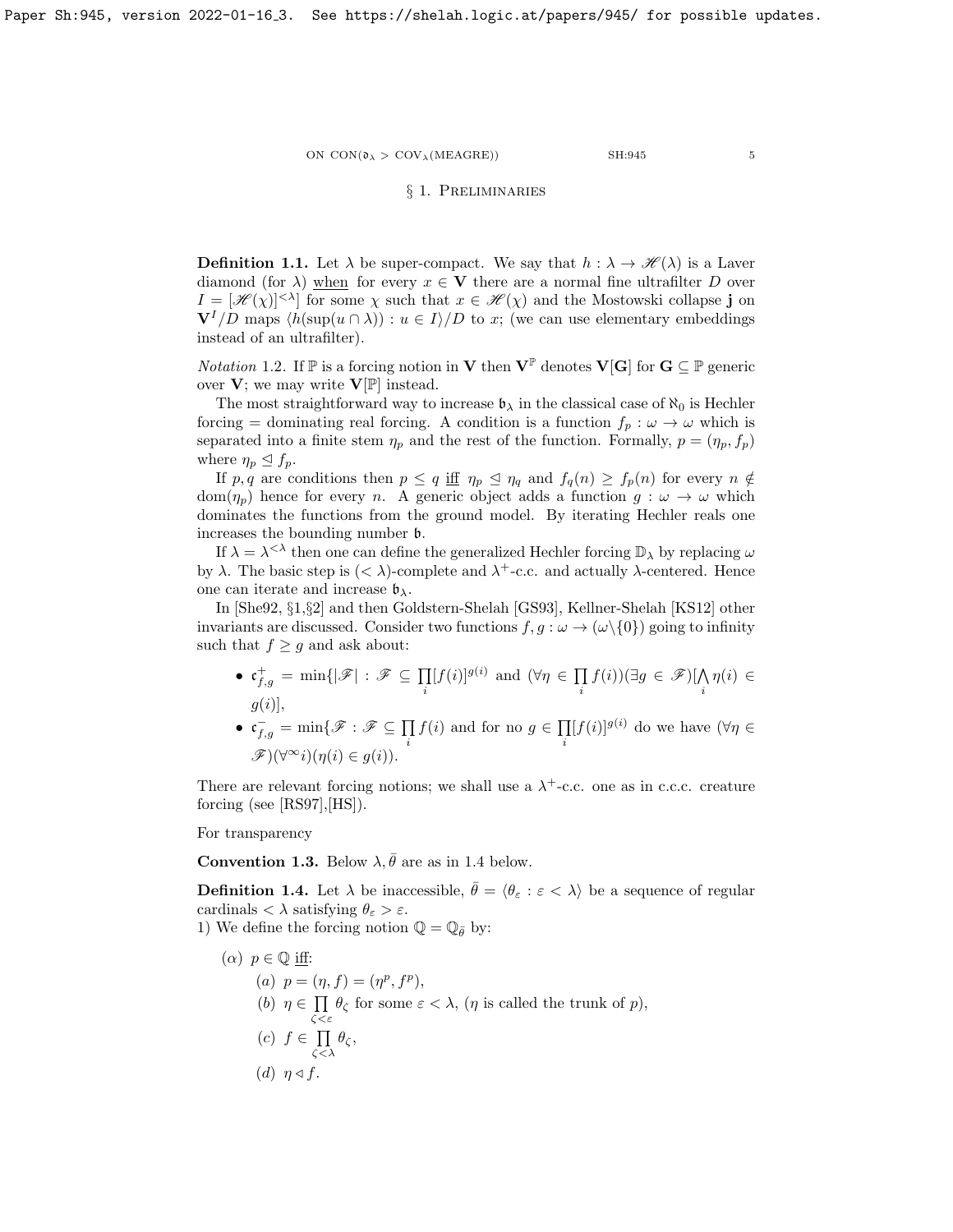( $\beta$ )  $p \leq_{\mathbb{Q}} q$  iff: (a)  $\eta^p \leq \eta^q$ , (b)  $f^p \leq f^q$ , i.e.  $(\forall \varepsilon < \lambda) f^p(\varepsilon) \leq f^q(\varepsilon)$ , (c) if  $\ell g(\eta^p) \leq \varepsilon < \ell g(\eta^q)$  then  $\eta^q(\varepsilon) \in [f^p(\varepsilon), \lambda)$ , actually follows.

2) The generic is  $\eta = \bigcup \{ \eta^p : p \in \mathbf{G}_{\mathbb{Q}_{\bar{\theta}}} \}.$ 

The new forcing defined above is not  $( $\lambda$ )$ -complete anymore. By fixing a stem  $\eta$  one can define a short increasing sequence of conditions which goes up to some  $\theta_{\zeta}$  at the  $\zeta$ -th coordinate and hence has no upper bound in  $\prod \theta_{\zeta}$ . However, this

forcing is  $( $\lambda$ )-strategy complete since the COM (= completeness) player can$ increase the stem at each move.

ζ<ε

*Remark* 1.5. The forcing is parallel to the creature forcing from [\[She92,](#page-23-14)  $\S1, \S2$ ], [\[KS12\]](#page-23-16) but they are  $\omega$ -bounding.

Recall

<span id="page-5-1"></span>**Definition 1.6.** 1) We say that a forcing notion  $\mathbb{P}$  is  $\alpha$ -strategically complete when for each  $p \in \mathbb{P}$  in the following game  $\partial_{\alpha}(p, \mathbb{P})$  between the players COM and INC, the player COM has a winning strategy.

A play lasts  $\alpha$  moves; in the  $\beta$ -th move, first the player COM chooses  $p_{\beta} \in \mathbb{P}$ such that  $p \leq_{\mathbb{P}} p_{\beta}$  and  $\gamma < \beta \Rightarrow q_{\gamma} \leq_{\mathbb{P}} p_{\beta}$  and second the player INC chooses  $q_{\beta} \in \mathbb{P}$ such that  $p_\beta \leq_{\mathbb{P}} q_\beta$ .

The player COM wins a play if he has a legal move for every  $\beta < \alpha$ .

2) We say that a forcing notion  $\mathbb P$  is  $( $\lambda$ )-strategically complete when it is  $\alpha$$ strategically complete for every  $\alpha < \lambda$ .

Basic properties of  $\mathbb{Q}_{\bar{\theta}}$  are summarized and proved in [\[GS12,](#page-23-19) §2].

The following fact describes some immediate connections between various concepts of completeness:

## Fact 1.7.

- (a) if  $\overline{\mathbb{Q}} = \langle \mathbb{P}_{\alpha}, \mathbb{Q}_{\beta} : \alpha \leq \delta, \beta < \delta \rangle$  is a  $( $\lambda$ )-support iteration of  $( $\lambda$ )$$ strategically complete forcing notions, then  $\mathbb{P}_{\delta}$  is also  $(< \lambda)$ -strategically complete; (see e.g. [\[She00\]](#page-23-20)).
- (b) If  $\mathbb{P}$  is  $( $\lambda$ )-strategically complete forcing notion then  $({}^{\lambda>}Ord)$ <sup>V</sup> =  $({}^{\lambda>}Ord)$ <sup>V<sup>P</sup>,</sup>$ and consequently  $\lambda$  is strongly inaccessible in  $V^{\mathbb{P}},$
- (c) like (a) replacing " $\langle \langle \rangle$ -strategically complete" by " $\langle \langle \rangle$ -complete"
- (d) if  $\mathbb P$  is  $( $\lambda$ )-complete then  $\mathbb P$  is  $( $\lambda$ )-strategically complete.$$

<span id="page-5-0"></span>**Definition 1.8.** For an ordinal  $\alpha_* = \alpha(*)$  let  $\mathbf{Q}_{\lambda,\bar{\theta},\alpha(*)}$  be the class of quintuple  $\mathbf{q} = (\bar{u}, \bar{\mathscr{P}}, \bar{\mathbb{P}}, \bar{\mathbb{Q}}$  $\tilde{\phantom{a}}$  $, \bar{\eta}$  $\tilde{\phantom{a}}$ ) consisting of (omitting  $\alpha_*$  means for some  $\alpha_*$  and  $\ell g(\mathbf{q}) = \alpha_{\mathbf{q}} =$  $\alpha_{*}$ ):

- (a)  $\bar{u} = \langle u_{\alpha} : \alpha < \alpha_* \rangle$  and  $\bar{\mathscr{P}} = \langle \mathscr{P}_{\alpha} : \alpha < \alpha_* \rangle$  where  $\mathscr{P}_{\alpha} \subseteq [u_{\alpha}]^{\leq \lambda}, u_{\alpha} \subseteq \alpha$ , without loss of generality  $\mathscr{P}_{\alpha}$  is closed under subsets (but is not necessarily an ideal),
- (b)  $\langle \mathbb{P}_{0,\alpha}, \mathbb{Q}_{0,\beta} : \alpha \leq \alpha_*, \beta < \alpha_* \rangle$  is a  $( $\lambda$ )-support iteration and let  $\mathbb{P}_{q,0} =$$  $\mathbb{P}_{\mathbf{q},0,\alpha(\mathbf{q})},$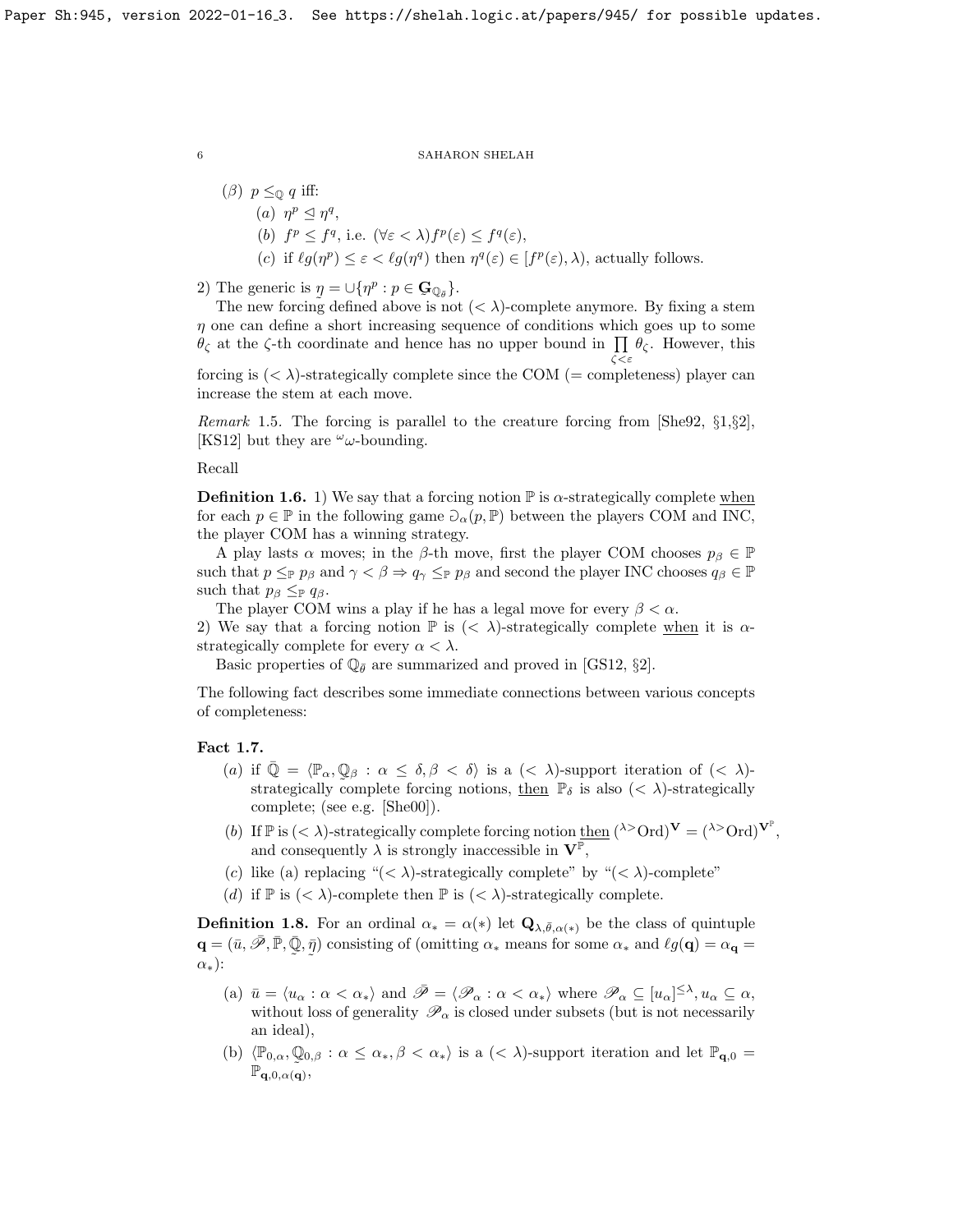- (c) each  $\mathbb{P}_{\alpha}$  is  $(< \lambda)$ -strategically complete and  $\lambda^+$ -c.c.,
- (d)  $\eta_{\beta} \in \prod \theta_{\varepsilon}$  is the generic of  $\mathbb{Q}_{\beta}$  where  $\eta$  $\epsilon < \lambda$  and  $\epsilon$  $\tilde{a}$ β, the generic of  $\mathbb{Q}$  $\tilde{\phantom{a}}$  $\beta$  (defined in clause (e) below) is  $\cup \{\eta_p : p \in \mathbf{G}_{\mathbb{Q}_{\beta}}\},\$
- (e) if  $\alpha < \beta < \alpha_*$  **G**  $\subseteq \mathbb{P}_{\beta}$  is generic over **V** then  $\eta$  $\tilde{\phantom{a}}$  $_{\alpha}[\mathbf{G}]$  in  $\left(\prod_{\varepsilon<\lambda}\theta_{\varepsilon},\lt_{J_{\lambda}^{\mathrm{bd}}}\right)$ dominates every  $\nu \in \Pi$  $\prod\limits_{\varepsilon<\lambda}\theta_{\varepsilon}$  from  ${\bf V}[\langle y]$ ˜  $\gamma : \gamma \in u$ ] when  $u \in \mathscr{P}_{\alpha}$ ; moreover,
	- in  $V[G]$ :
		- (\*)  $\mathbb{Q}_{\beta}[\mathbf{G}]$  is the sub-forcing of  $\mathbb{Q}_{\bar{\theta}}$  consisting of the  $p \in \mathbb{Q}_{\bar{\theta}}$  such that: for some  $\bar{s}$ ,  $f$ ,  $\eta_p$  (so  $\eta_p = \eta$ , etc.) we have:

\n- (
$$
\alpha
$$
)  $p = (\eta, f) = (\eta_p, f_p)$  so  $\eta \in \prod_{\varepsilon < \zeta} \theta_{\varepsilon}$  for some  $\zeta < \lambda$ ,
\n- ( $\beta$ )  $\bar{s} = \langle (u_i, f_i) : i < i_* \rangle$ ,
\n

( $\gamma$ )  $i_* < \lambda$ ,

(δ) for each  $i \leq i_*$  we have  $u_i \in \mathscr{P}_{\beta}, \eta \leq f_i \in \prod$  $\prod_{\varepsilon<\lambda}\theta_{\varepsilon}$  and  $f_i \in$  $\mathbf{V}[\langle \eta_{\gamma}[\mathbf{G}]: \gamma \in u_i \rangle],$ 

- (ε)  $f = \sup\{f_i : i < i_*\},\$ i.e.  $\varepsilon < \lambda \Rightarrow f(\varepsilon) = \bigcup\{f_i(\varepsilon) : i < i_*\}\$ ; we may add  $i_* < \theta_{\lg(\eta)}$ .
- (f) <u>notation</u>: so  $u_{\mathbf{q},\alpha} = u_{\alpha}$ ,  $\mathbb{P}_{\mathbf{q},\alpha} = \mathbb{P}_{\alpha}$ , etc., but when **q** is clear from the context we may omit it.

# <span id="page-6-0"></span>Definition 1.9. For  $q \in \mathbf{Q}_{\lambda,\bar{\theta},\alpha(*)}$ .

1) We let  $\alpha \leq \alpha_*, \mathbb{P}_{1,\alpha} = \mathbb{P}_{1,\alpha}^{\mathbf{q}}$  be essentially the completion of  $\mathbb{P}_{\alpha}$ ; we express it by:

- (\*)<sub>1</sub> the elements of  $\mathbb{P}_{1,\alpha} = \mathbb{P}_{q,1,\alpha}$  are of the form  $\mathbf{B}(\ldots,\eta)$  $y_{\gamma_i}, \ldots)_{i < i(*)}$  where:
	- ( $\alpha$ )  $i_* = i(*) \leq \lambda$ ,
	- ( $\beta$ )  $\gamma_i < \alpha$  for  $i < i_*$ ,
	- (γ) **B** is a  $\lambda$ -Borel function from <sup>*i*(\*)</sup>( $\prod$  $\prod_{\varepsilon < \lambda} \theta_{\varepsilon}$ ) into  $\{0, 1\} = \{\text{false}, \text{true}\};$  **B** is from **V**, of course, such that  $\mathbb{H}_{\mathbb{P}_q}^{\bullet}$  " $\mathbf{B}(\ldots, \eta_{\gamma_i}, \ldots)_{i \leq i(*)} = 0$ ".
- (\*)<sub>2</sub> the order is natural:  $\mathbb{P}_{1,\alpha} \models {\text{``}}\mathbf{B}_1(\ldots,\eta_{\gamma(i,1)},\ldots)_{i"$ iff  $\Vdash_{\mathbb{P}_\alpha}$  "if  $\mathbf{B}_2(\ldots, \eta_{\gamma(i,2)}[\mathbf{G}], \ldots)_{i < i(2)}$  is equal to 1 then so is  $\mathbf{B}_1(\ldots)$  $\mathcal{P}_{\gamma(i,2)}[\mathbf{\mathcal{G}}], \ldots)_{i < i(2)}$  is equal to 1 then so is  $\mathbf{B}_1(\ldots, \mathbf{y})$  $_{\gamma(i,1)}, \ldots)_{i < i(1)}$ ".

 $\tilde{\phantom{a}}$  $\tilde{a}$ 2) For  $\mathscr{U} \subseteq \alpha_*$  let  $\mathbb{P}_{\mathscr{U}} = \mathbb{P}_{\mathscr{U}}^{\mathbf{q}}$  be the sub-forcing of  $\mathbb{P}_{1,\alpha(\mathbf{q})}$  consists of  $\{\mathbf{B}(\ldots,\eta_{\gamma(i)},\ldots)_{i.$  $\mathbb{P}_{1,\alpha(\mathbf{q})}:i(*)\leq\lambda$  and  $\gamma_i\in\mathscr{U}$  for every  $i.$ 

<span id="page-6-1"></span>**Claim 1.10.** 1) For any sequence  $\langle u_{\alpha}, \mathscr{P}_{\alpha} : \alpha < \alpha_* \rangle$  as above, i.e. as in clause (a) of Definition [1.8,](#page-5-0) there is one and only one  $\mathbf{q} \in \mathbb{Q}_{\lambda,\bar{\theta},\alpha_*}$  with  $u_{\mathbf{q},\alpha} = u_\alpha, \mathscr{P}_{\mathbf{q},\alpha} = \mathscr{P}_{\alpha}$ for  $\alpha < \alpha_*$ .

1A) For  $\alpha \leq \alpha_*$ , the forcing notions  $\mathbb{P}_{q,\alpha}, \mathbb{P}_{q,\mathcal{U}}$  's are well defined and are as demanded in Definition [1.9.](#page-6-0)

2) For every  $\alpha \leq \alpha_*$  the set  $\mathbb{P}^{\bullet}_{\mathbf{q},\alpha}$  of  $p \in \mathbb{P}_{\mathbf{q},\alpha}$  satisfying the following is dense:

- (\*) if  $\beta \in \text{dom}(p)$ , then  $q = p(\beta)$  is a  $\mathbb{P}_{\beta}$ -name of a member of  $\mathbb{Q}_{\beta}$  such that:  $\tilde{\phantom{a}}$ (a)  $\eta_q, i_q, \langle u_{q,i} : i < i_q \rangle$  are objects (not just  $\mathbb{P}_{\beta}$ -names),
	- $(b) f$ ˜  $q = \sup\{f$  $f_i : i < i_q$ , each  $f$ ˜ *i* is a  $\mathbb{P}_{\beta}$ -name of a member of  $\prod_{\varepsilon < \lambda} \theta_{\varepsilon}$ ,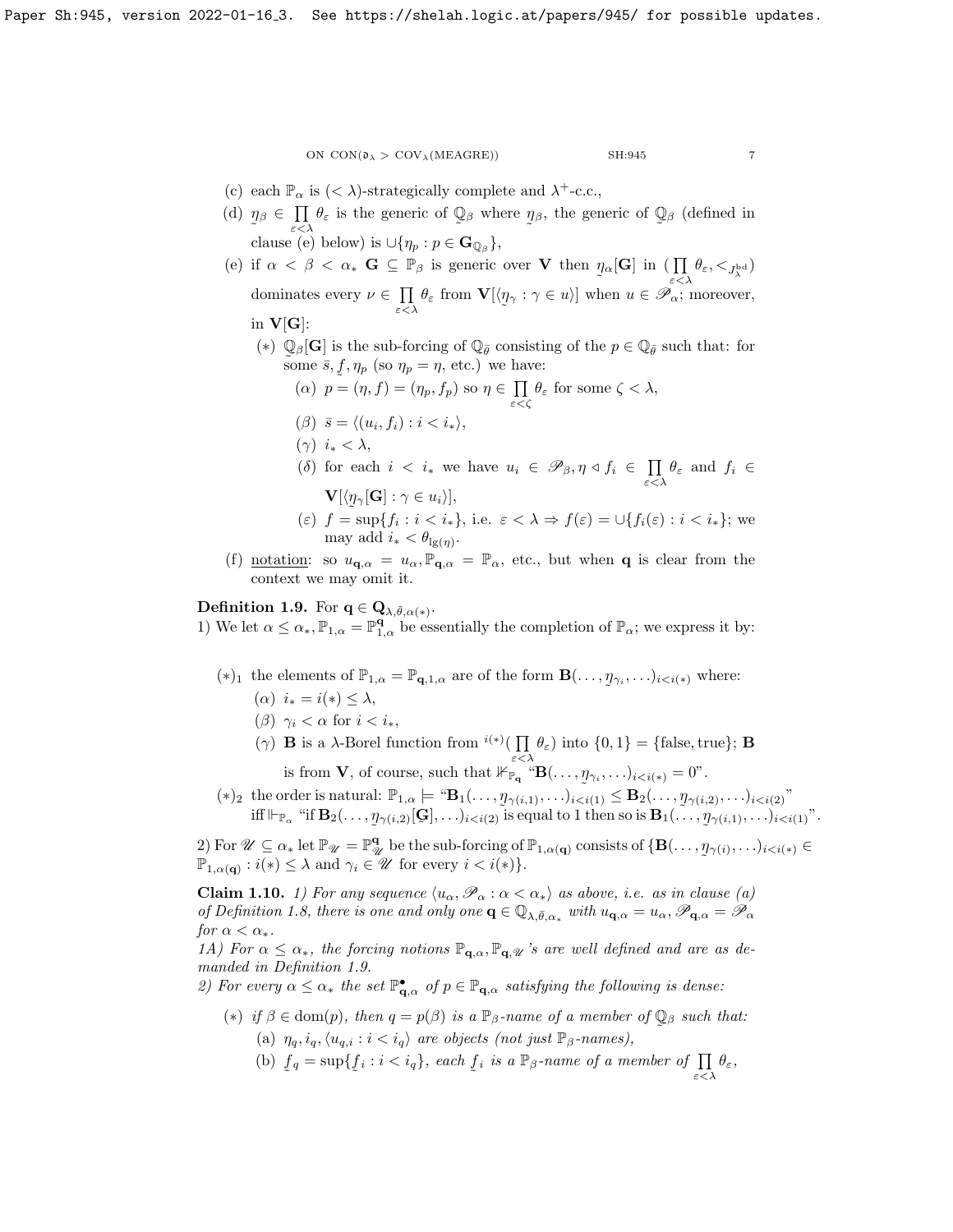(c) each  $f_i$  has the form  $\mathbf{B}_{q,i}(\ldots,\eta_{\gamma(i,j)},\ldots)_{j\leq j(*)\leq \lambda}$  where  $\{\gamma(i,j):j\leq j\leq j\}$  $j(*)\leq u_{q,i}$  and  $\mathbf{B}_q$  is a Borel function from  $j(*)$   $\prod$  $\prod_{\varepsilon<\lambda}\theta_{\varepsilon}$ ) into  $\prod_{\varepsilon<\lambda}\theta_{\varepsilon}$ ,

(d)  $p(\beta) = (\eta_q, f_q)$ .

3) Above for every  $v \subseteq \alpha$  and  $j_* < \lambda$  the set of  $p \in \mathbb{P}^{\bullet}_{\alpha}$  such that  $v \subseteq \text{dom}(p) \wedge (\forall \beta \in$  $dom(p))(\ell g(\eta_{p(\beta)}) > j_*)$  is dense.

4)  $\mathbb{P}_{\mathbf{q},0,\alpha} \leq \mathbb{P}_{\mathbf{q},1,\alpha}$  moreover  $\mathbb{P}_{\mathbf{q},0,\alpha}$  is dense in  $\mathbb{P}_{\mathbf{q},1,\alpha}$  and  $\mathscr{U}_1 \subseteq \mathscr{U}_2 \subseteq \alpha_{\mathbf{q}} \Rightarrow \mathbb{P}_{\alpha}^{\mathbf{q}}$  $\frac{\mathbf{q}}{\mathscr{U}_1} \leq$  $\mathbb{P}^{\mathbf{q}}$  $\mathbb{P}_{\mathbf{q},\alpha}^{\mathbf{q}} \leq \mathbb{P}_{\mathbf{q},\alpha} \text{ so } \mathbb{P}_{\mathbf{q},\{\beta:\beta<\alpha\}} = \mathbb{P}_{\mathbf{q},1,\alpha} \text{ and } |\mathbb{P}_{\mathbf{q},\mathscr{U}}| \leq |\mathscr{U}|^{\lambda}.$ 5) If  $\alpha < \alpha_*$  and  $u \in \mathscr{P}_\alpha$  then  $\eta$  $\tilde{\phantom{a}}$  $_{\alpha} \in \ \prod$  $\prod_{\varepsilon < \lambda} \theta_{\varepsilon}$  dominates every  $\nu \in (\prod_{\varepsilon < \lambda}$  $\prod_{\varepsilon<\lambda}\theta_{\varepsilon}^{\vphantom{1}}\big)^{\mathbf{V}[\bar{\eta}\restriction u]}.\nonumber$ 6) Assume  $G \subseteq \mathbb{P}_q$  is generic over  $V, \eta$  $\tilde{\phantom{a}}$  $\alpha = \eta$  $\tilde{\phantom{a}}$  $_{\alpha}[\mathbf{G}]$  and  $\eta'_{\alpha} \in (\prod$  $\prod_{\varepsilon < \lambda} \theta_{\varepsilon}$ )**V[G**] for  $\alpha < \alpha_*$ and  $\{(\alpha,\varepsilon): \alpha < \alpha_*, \varepsilon < \alpha \text{ and } \eta_\alpha(\varepsilon) \neq \eta'_\alpha(\varepsilon)\}\$  has cardinality  $< \lambda$ . Then for some (really unique)  $G'$  we have  $G' \subseteq \mathbb{P}_q$  is generic over V and  $V[G'] = V[G]$  and  $\eta_{\alpha}[\mathbf{G}] = \eta'_{\alpha}$  for  $\alpha < \alpha_*$ .  $\tilde{q}$ ) Like (6) for  $\mathbb{P}^{\mathbf{q}}_{\mathscr{A}}$ U

*Proof.* See [\[Sheb,](#page-23-0)  $1.11 = Lc8$ ,  $1.13 = Lc11$ ].  $\Box$ 

<span id="page-7-1"></span>**Theorem 1.11.** For any ordinal  $\alpha_*$  there is a quadruple  $(\mathbf{q}, \delta_*, \mathcal{U}_*, h)$  such that:

- (A) (a)  $\mathbf{q} \in \mathbf{Q}_{\lambda, \bar{\theta}}$  and let  $\delta_* = \ell g(\mathbf{q})$ 
	- (b)  $\mathscr{U}_* \subseteq \delta_*$  has order type  $\alpha_*$
	- (c) h is the order preserving function from  $\alpha_*$  onto  $\mathscr{U}_*$
	- (d) if  $\alpha \in \mathscr{U}_*$  then  $\mathscr{U}_* \cap \alpha \in \mathscr{P}_{\mathbf{q}, \alpha}$
	- (e) if  $cf(\alpha_*) > \lambda$  then in  $\mathbf{V}^{\mathbb{P}_q}$  the set  $\{\eta_\alpha : \alpha \in \mathscr{U}_*\}$  is cofinal in  $(\Pi_{\varepsilon < \lambda} \theta_{\varepsilon}, \leq_{\mathcal{J}^{\text{bd}}_{\lambda}})$  $\tilde{\phantom{a}}$ )
- (B) if  $\mathscr{U}_1 \subseteq \mathscr{U}_*, \mathscr{U}_2 \subseteq \mathscr{U}_*, \text{otp}(\mathscr{U}_1) = \text{otp}(\mathscr{U}_2)$  and g is the order preserving function from  $\mathcal{U}_1$  onto  $\mathcal{U}_2$ , then g induces an isomorphism  $\hat{g}$  from  $\mathbb{P}_{q,\mathcal{U}_1}$ onto  $\mathbb{P}_{\mathbf{q},\mathscr{U}_2}$  mapping  $\eta_\beta$  to  $\eta_{g(\beta)}$  for  $\beta \in \mathscr{U}_1$ .  $\tilde{\zeta}$   $\sim$

*Proof.* By [\[Sheb,](#page-23-0) 2.13=Le382], in particular clause  $(A)(e)$  is justified by clause  $(E)$ there, (or see §3G).  $\Box$ <sub>1.[11](#page-7-1)</sub>

**Definition 1.12.** 1) Let "P is a  $\langle \langle \lambda \rangle$ -directed complete " mean:

(\*) if J is a directed partial order of cardinality  $\langle \lambda \rangle$  and  $p_s \in \mathbb{P}$  for  $s \in J$  and  $s \leq J$   $t \Rightarrow p_s \leq_{\mathbb{P}} p_t$  then the set  $\{p_s : s \in J\}$  has an upper bound in  $\mathbb{P}$ .

2) Assume  $\bar{\theta} = \langle \theta_{\varepsilon} : \varepsilon < \lambda \rangle$  and  $\theta_{\varepsilon} = \text{cf}(\theta_{\varepsilon}) \in (\varepsilon, \lambda)$ . We say "P is  $(< \lambda, \theta_*, \bar{\theta})$ directed complete" when:

(\*) if  $\mathbb{P} \in N \prec (\mathscr{H}(\chi), \in)$  and  $\lambda_N = N \cap \lambda$  is inaccessible  $\lt \lambda$  and  $N^{\lt \lambda_N} \subseteq N$ ,  $||N \cap \theta_*|| < \theta_{\lambda_N}$  and  $\mathbf{G} \subseteq \mathbb{P} \cap N$  is  $(N, \mathbb{P})$ -generic then G has a common upper bound

<span id="page-7-0"></span>**Definition 1.13.** We say that h is a  $\left(\langle \lambda, \theta_*, \overline{\theta} \right)$ -Laver diamond when:

- (a)  $\lambda$  is a super-compact cardinal,
- (b)  $\theta_* > \lambda$ ,
- (c)  $\bar{\theta} = \langle \theta_{\varepsilon} : \varepsilon < \lambda \rangle$  where  $\varepsilon < \theta_{\varepsilon} = \text{cf}(\theta_{\varepsilon}) < \lambda$ ,
- (d) for every x and  $\chi > \lambda$  such that  $x \in \mathcal{H}(\chi)$  there are **j**, **M** such that:  $\left(\bullet_1\right)$  M is a transitive class,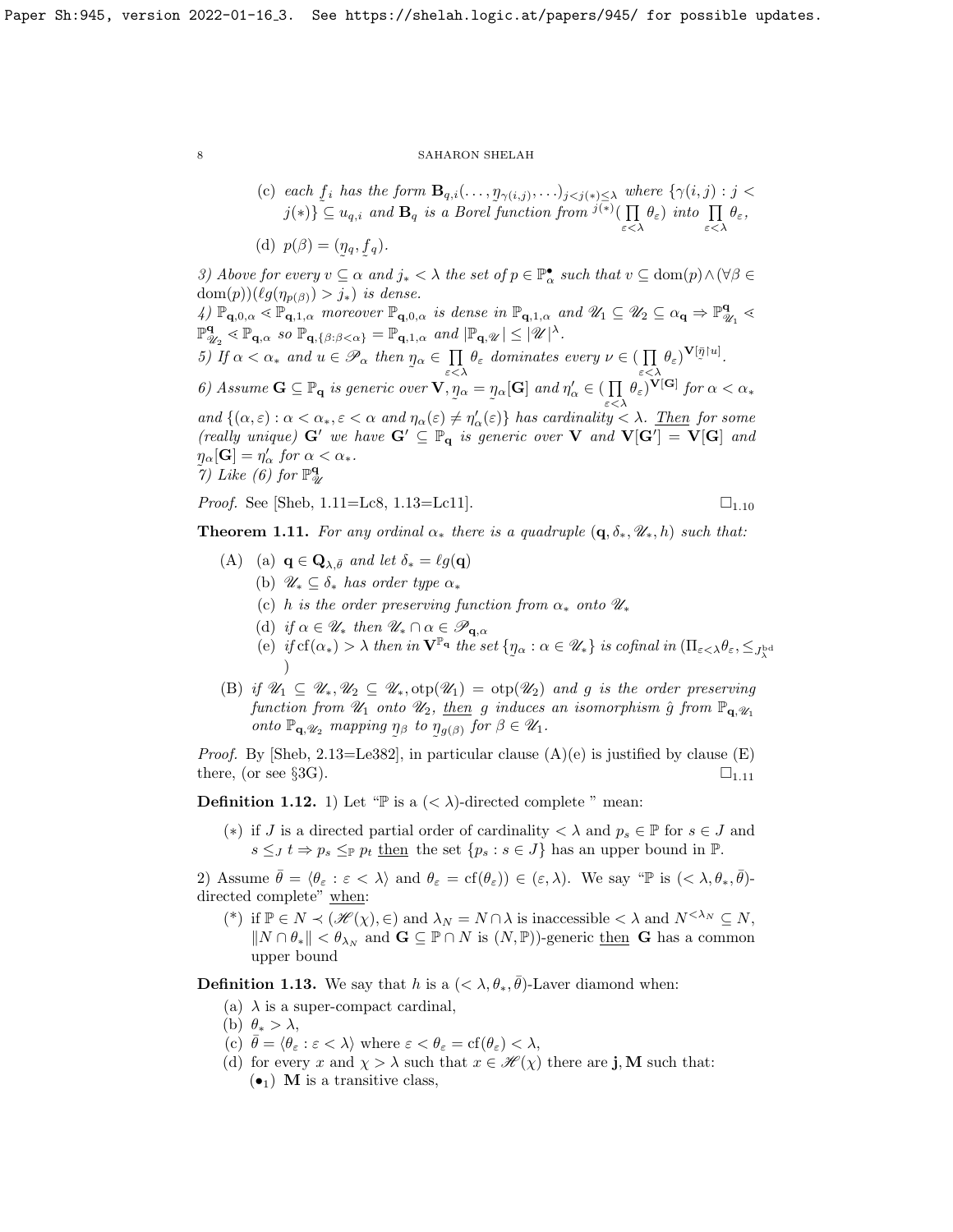$$
_{\rm SH:945}
$$

- $\left(\bullet_2\right)$  j is an elementary embedding of V into M,
- $(\bullet_3)$  **M**<sup> $\leq$ x</sup>  $\subseteq$  **M**,
- $\left(\bullet_4\right)$  j is the identity on  $\mathscr{H}(\lambda)$ ,
- $\widetilde{\Theta_5}$ )  $\mathbf{j}(h)(\lambda) = x$  and  $\mathbf{j}(\bar{\theta})(\lambda) = \theta_*$ ,

<span id="page-8-0"></span>**Observation 1.14.** 1) There are enough cases of h as in [1.13,](#page-7-0) for example, for every Laver diamond h,

- (a) if  $\theta = \beth_{\lambda^+}$  and  $\langle \theta_{\varepsilon} : \varepsilon < \lambda \rangle$  defined by  $\theta_{\varepsilon} = \beth(\|\varepsilon\|^+)$  then h is a Laver diamond for  $(\lambda, \theta_*, \overline{\theta})$ .
- (b) there is  $\bar{\theta}$  such that for every cardinals  $\theta_* > \lambda$ , h is a Laver diamond for  $(\lambda, \theta_*, \bar{\theta}).$

2) Being a  $( $\lambda$ )-directed complete forcing notion, is preserved by  $( $\lambda$ )-support$$ iteration.

3) If the forcing notion  $\mathbb{Q}$  is  $( $\lambda$ )-directed complete and  $\Box_{<\lambda,\theta_*},\bar{\theta}$  then  $\mathbb{Q}$  is$  $( $\lambda$ ,  $\theta_*$ ,  $\bar{\theta}$ )-directed complete.$ 

*Proof.* Easy, e.g for clause (B)(a) in part (1), let  $\bar{\theta} = \langle \theta_{\varepsilon} : \varepsilon < \lambda \rangle$  where for  $\varepsilon < \lambda$ we let  $\theta_{\varepsilon}$  be the first regular cardinal  $\theta$  such that  $\geq \varepsilon$ , and  $h(\varepsilon) \in \mathscr{H}(\theta)$ .  $\Box_{1,14}$  $\Box_{1,14}$  $\Box_{1,14}$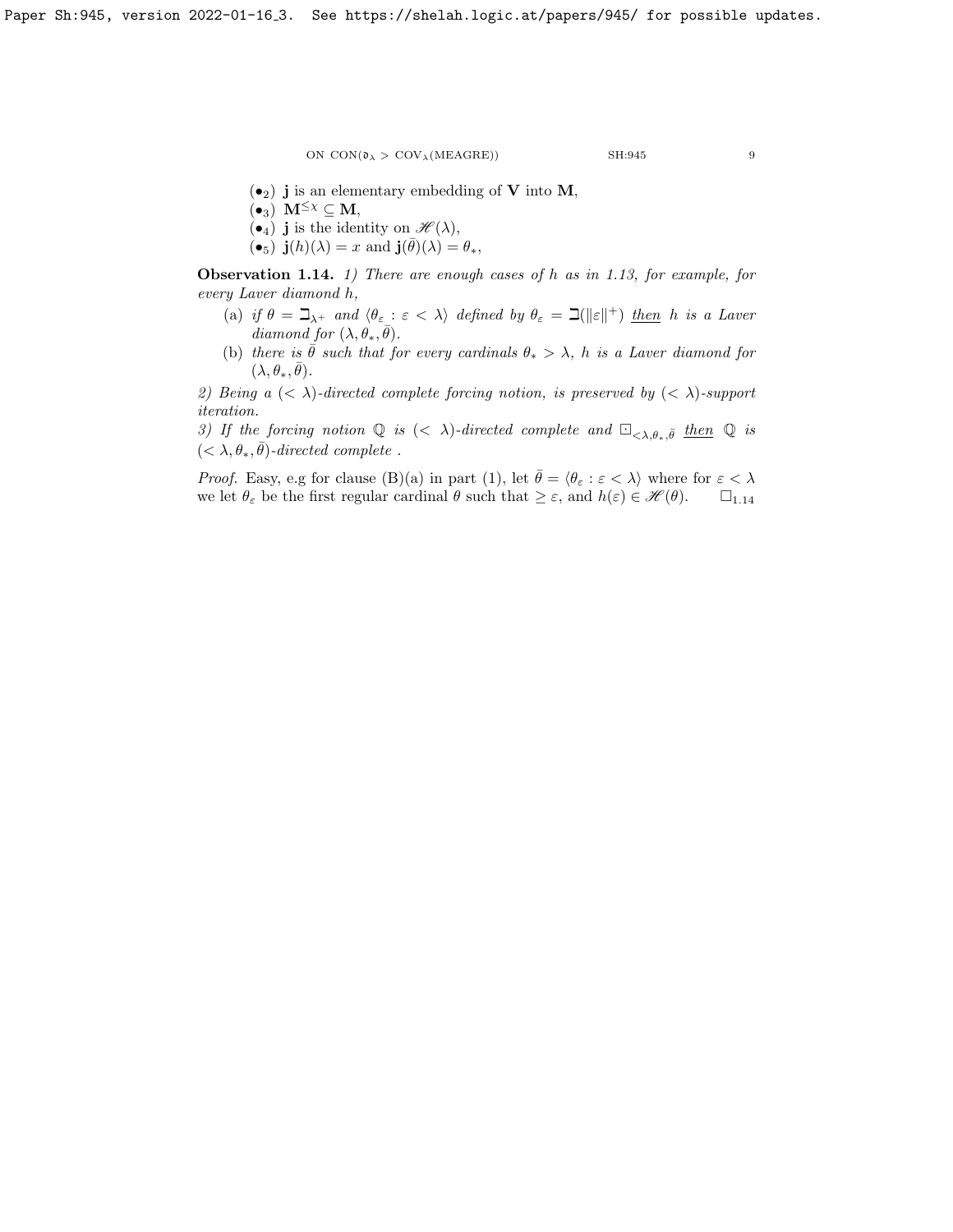## § 2. The forcing

In this section we prove the main result of the paper, which reads as follows:

<span id="page-9-1"></span>Theorem 2.1. Assume

- (a)  $\lambda$  is super-compact
- (b)  $\lambda < \kappa = \text{cf}(\kappa) < \mu = \text{cf}(\mu) = \mu^{\lambda}$ .

Then for some forcing notion  $\mathbb P$  not collapsing cardinals  $\geq \lambda$ ,  $\lambda$  is still super-compact in  $V^{\mathbb{P}}$  and  $cov_{\lambda}(\text{measure}) = \kappa, \mathfrak{d}_{\lambda} = \mu$ .

*Proof.* Let  $\theta_* > 2^{\mu}$  and  $\bar{\theta}$  be such that there is a Laver diamond for  $(< \lambda, \theta_*, \bar{\theta})$ , justifies by [1.14.](#page-8-0)

By Lemma [2.3\(](#page-10-0)1) below we can (by 2.3(2) below) force  $\Box_{\langle \lambda,\theta_*,\bar{\theta}}$  while maintaining the super-compactness of  $\lambda$ . By Lemma [2.7](#page-14-0) we force  $\mathfrak{d}_{\lambda} = \mu \wedge \text{cov}_{\lambda}(\text{measure}) = \kappa$ using a forcing notion  $\mathbb P$  which is  $\lambda^+$ -c.c. and  $( $\lambda$ )-strategically complete. Notice$ that  $\lambda$  is still super-compact in the generic extension, so we are done.  $\square_{2.1}$  $\square_{2.1}$  $\square_{2.1}$ 

<span id="page-9-0"></span>**Definition 2.2.** 1) For  $\lambda$  super-compact we define  $\Box_{\lambda}$  by:

 $\Box_{\lambda}$  for any regular cardinal  $\chi > \lambda$  and forcing notion  $\mathbb{P} \in \mathscr{H}(\chi)$  which is  $( $\lambda$ )-strategically complete (see Definition 1.6(2)) the following set  $\mathscr{S} =$$  $( $\lambda$ )-strategically complete (see Definition 1.6(2)) the following set  $\mathscr{S} =$$  $( $\lambda$ )-strategically complete (see Definition 1.6(2)) the following set  $\mathscr{S} =$$  $\mathscr{S}_{\mathbb{P}} = \mathscr{S}_{\chi,\mathbb{P}}$  is a stationary subset of  $[\mathscr{H}(\chi)]^{<\lambda}$ :  $\mathscr{S} = \mathscr{S}_{\mathbb{P}} = \mathscr{S}_{\chi,\mathbb{P}}$  is the set of N's such that for some  $\lambda_N, \chi_N, \mathbf{j} =$ 

 $\mathbf{j}_N, \mathbb{A} = \mathbb{A}_N, M = M_N, \mathbf{G} = \mathbf{G}_N$  we have (and we may say  $(\lambda_N, \chi_N, \mathbf{j}_N, \mathbb{A}_N, M_N, \mathbf{G}_N)$  is a  $\Box_{\lambda}$ -witness for  $N \in \mathscr{S}_{\chi, \mathbb{P}}$  or for  $(N, \mathbb{P}, \chi)$ :

- (a)  $N \prec (\mathscr{H}(\chi)^{\mathbf{V}}, \in)$  and  $\mathbb{P} \in N$ ,
- (b) the Mostowski collapse of N is A and let  $\mathbf{j}_N : N \to \mathbb{A}$  be the unique isomorphism,
- (c)  $N \cap \lambda$  is a strongly inaccessible cardinal called  $\lambda_N = \lambda(N)$  such that  $\lambda(N) > N \subset N$ ,
- (d)  $A \subseteq M := (\mathcal{H}(\chi_N), \in), M$  is transitive as well as A,
- (e)  $\mathbf{G} \subseteq \mathbf{j}_N(\mathbb{P})$  is generic over A for the forcing notion  $\mathbf{j}_N(\mathbb{P})$ ,

$$
(f) M = \mathbb{A}[\mathbf{G}].
$$

2) Assume  $\lambda, \theta_*, \bar{\theta}$  satisfies clauses (b), (c) of Def [1.13](#page-7-0) and  $\lambda$  is super-compact. We define  $\Box_{\lambda,\theta_*,\bar{\theta}}$  by :

$$
\Box_{\lambda,\theta_*,\bar{\theta}} \text{ As in part (1) adding } \|N \cap \theta_*\| < \theta_{\lambda_N} \text{ and even } 2^{\|N \cap \theta_*\|} < \theta_{\lambda_N}.
$$

Our first lemma is closed to Laver's indestructibility. It consists of two parts. In the first part we prove that one can force  $\Box_{\lambda}$  at a super-compact cardinal  $\lambda$  while preserving its super-compactness. In the second part, we deal with a more informative version  $\Box_{\langle \lambda,\theta_*,\bar{\theta}}$  see [1.14,](#page-8-0) this can be done in an indestructible manner. Namely, any further extension of the universe by a  $\Box_{\langle \lambda, \theta_*\rangle}$ -directed complete forcing notion will preserve the principle dc.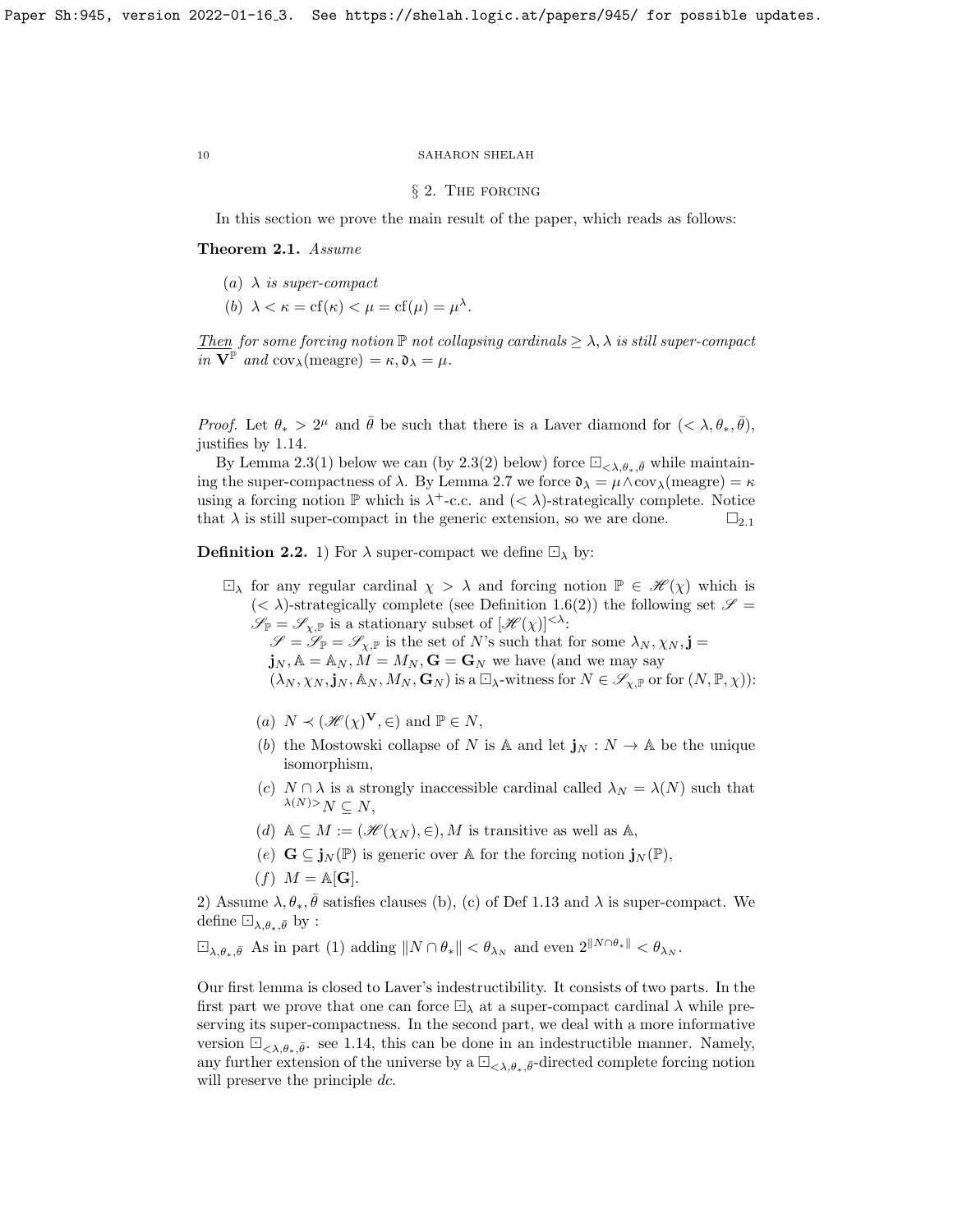<span id="page-10-0"></span>**Lemma 2.3.** 1) If  $\lambda$  is super-compact (in the universe  $V = V_0$ ) then after some preliminary forcing  $\mathbb R$  of cardinality  $\lambda$ , getting a universe  $V_1 = V_0^{\mathbb R}$ , in V the cardinal  $\lambda$  is still super-compact and  $\Box_{\lambda}$  from [2.2](#page-9-0) holds.

2) Moreover (in part (1)), if (in  $\mathbf{V}_0$ ) h is a  $( $\lambda, \theta_*, \overline{\theta}$ )-Laver diamond and  $\mathbf{V} \models$  " $\mathbb{P}$$ is  $( $\lambda, \theta_*, \overline{\theta}$ )"-directed complete <u>then</u> in  $\overrightarrow{\mathbf{V}}^{\mathbb{P}}$  the statement  $\square_{<\lambda,\theta_*,\overline{\theta}}$  holds also in$  $\mathbf{V}^{\mathbb{P}}$  when **V** satisfies:  $\mathbb{P}$  is a  $(< \lambda, \theta_*, \overline{\theta})$ -directed complete forcing notion, but see  $2.4(2)$  $2.4(2)$ .

<span id="page-10-1"></span>Remark 2.4. 1)The following is a major point in [2.3](#page-10-0) and has caused some confusion.

In the definition of  $\Box_{\lambda}$  we demand only that the forcing notion is  $(< \lambda$ )-strategically complete. To clarify note:

- (A) In the proof of  $\boxplus_{\lambda}$  holding (i.e. [2.3\(](#page-10-0)1)) we use Easton support iteration  $\langle \mathbb{P}_{\varepsilon}, \mathbb{Q}_{\varepsilon} : \varepsilon < \lambda \rangle$  where  $\mathbb{I}_{\varepsilon}$  is a  $\mathbb{P}_{\varepsilon}$ -name of a  $\mathbb{P}_{\varepsilon}$ -name of a  $( $\lambda_{\varepsilon}$ )-strategically$ complete forcing notion from  $\mathscr{H}(\lambda)$  where  $\lambda_{\varepsilon} = \min\{\theta : \theta \text{ regular }, \lambda > \varepsilon, \lambda \leq \varepsilon\}$  $\|\mathbb{P}_{\varepsilon}\|\},$
- (B) For without loss of generality in the the proof of [2.6](#page-13-0) we use the relevant forcing being  $\langle \langle \lambda \rangle$ -directed complete.

2)We can e.g. restrict  $\chi$  to be strong limit.

*Proof.* 1) This is similar to the proof in Laver  $[Law78]$  using Laver's diamond, see Definition [1.1,](#page-4-1) but we elaborate. By Laver [\[Lav78\]](#page-23-21) without loss of generality there is a Laver diamond  $h : \lambda \to \mathcal{H}(\lambda)$ . Let  $E = \{ \theta : \theta < \lambda \}$  is a strong limit cardinal and  $\alpha < \theta \Rightarrow h(\alpha) \in \mathscr{H}(\theta)$ , clearly a club of  $\lambda$  and let  $\langle \kappa_{\varepsilon} : \varepsilon < \lambda \rangle$  list  $\{\theta \in E : \theta$ is strongly inaccessible} in increasing order.

We now define  $\mathbf{q}_{\varepsilon}$  and  $\bar{\chi}^{\varepsilon}$  by induction on  $\varepsilon \leq \lambda$  such that:

- (\*)<sub>0</sub> (a)  $\mathbf{q}_{\varepsilon} = \langle \mathbb{P}_{\zeta}, \mathbb{Q}_{\xi} : \zeta \leq \varepsilon, \xi < \varepsilon \rangle$  is an Easton support iteration (so  $\mathbb{P}_{\zeta}, \mathbb{Q}_{\zeta}$ do not depend on  $\varepsilon$ ),  $\mathcal{L}$ ξ
	- (b)  $\mathbb{P}_{\zeta} \subseteq \mathscr{H}(\kappa_{\zeta}),$
	- (c)  $\bar{\chi}^{\epsilon} = \langle \chi_{\zeta} : \zeta < \epsilon \rangle$  where each  $\chi_{\xi}$  is a regular cardinal  $\in [\kappa_{\xi}, \kappa_{\xi+1}),$
	- (d)  $\mathbb{Q}_{\xi} \in \mathcal{H}(\chi_{\xi+1})$  is a  $\mathbb{P}_{\xi}$ -name of a  $(<\kappa_{\xi})$ -strategically complete forcing notion,
	- (e) if  $h(\xi) = (\mathbb{Q}, \chi)$  and the pair  $(\mathbb{Q}, \chi)$  satisfies the requirements on  $(\mathbb{Q}_{\xi}, \chi_{\xi})$  in clauses (c),(d) then  $(\widetilde{\mathbb{Q}_{\xi}})$  $\tilde{\phantom{a}}$  $(\xi, \chi_{\xi})$  in clauses (c),(d) then (Q)  $\tilde{\phantom{a}}$  $_{\xi}$ ,  $\chi_{\xi}$ ) =  $h(\xi)$ .

Concerning clause (b) which says " $\mathbb{P}_{\zeta} \subseteq \mathcal{H}(\kappa_{\zeta})$ ", note that for  $\zeta$  a limit ordinal letting  $\kappa_{\leq \zeta} = \bigcup \{\kappa_{\xi} : \xi \leq \zeta\}$  we have  $\kappa_{\leq \zeta}$  is strong limit and:

- if  $\kappa_{\leq \zeta}$  is regular, equivalently strongly inaccessible then  $\kappa_{\leq \zeta} = \kappa_{\zeta}$  and  $\mathbb{P}_{\zeta} = \bigcup \{ \mathbb{P}_{\xi} : \xi < \zeta \}$  and so  $\mathbb{P}_{\zeta} \subseteq \bigcup \{ \mathcal{H}(\kappa_{\xi}) : \xi < \zeta \} = \mathcal{H}(\kappa_{<\zeta}) = \mathcal{H}(\kappa_{\zeta}),$
- if  $\kappa_{< \zeta}$  is singular, then  $\mathbb{P}_{\zeta} \subseteq \mathscr{H}(\kappa_{< \zeta}^+) \subseteq \mathscr{H}(\kappa_{\zeta})$  as  $\kappa_{\zeta}$  is inaccessible  $> \kappa_{< \zeta}$ .

Easily we can carry the induction so  $\mathbf{q}_{\lambda}$  is well defined,  $\mathbb{P}_{\lambda} = \cup \{\mathbb{P}_{\varepsilon} : \varepsilon < \lambda\} \subseteq$  $\bigcup \{\mathscr{H}(\kappa_{\varepsilon}) : \varepsilon < \lambda\} = \mathscr{H}(\lambda)$  and " $\xi < \lambda \Rightarrow \mathbb{P}_{\lambda}/\mathbb{P}_{\xi}$  is  $(< \kappa_{\xi})$ -strategically complete" hence  $\mathbb{P}_{\lambda}/\mathbb{P}_{\xi}$  adds no new sequence of length  $\langle \kappa_{\xi} \rangle$  of ordinals. Clearly it is enough to prove that in  $\mathbf{V}^{\mathbb{P}_{\lambda}}$  we have  $\Box_{\lambda}$ .

Toward contradiction assume  $\chi, \mathbb{P}, \mathscr{S} = \mathscr{S}_{\chi, \mathbb{P}}$  form a counter-example in  $\mathbf{V}^{\mathbb{P}_{\lambda}},$ hence there are  $p_* \in \mathbb{P}_\lambda$  and  $\mathbb{P}_\lambda$ -names  $\chi, \mathbb{P}, \mathscr{L}, E$  such that  $p_* \Vdash_{\mathbb{P}_\lambda} \mathscr{L} \geq \lambda$  is ˜ ˜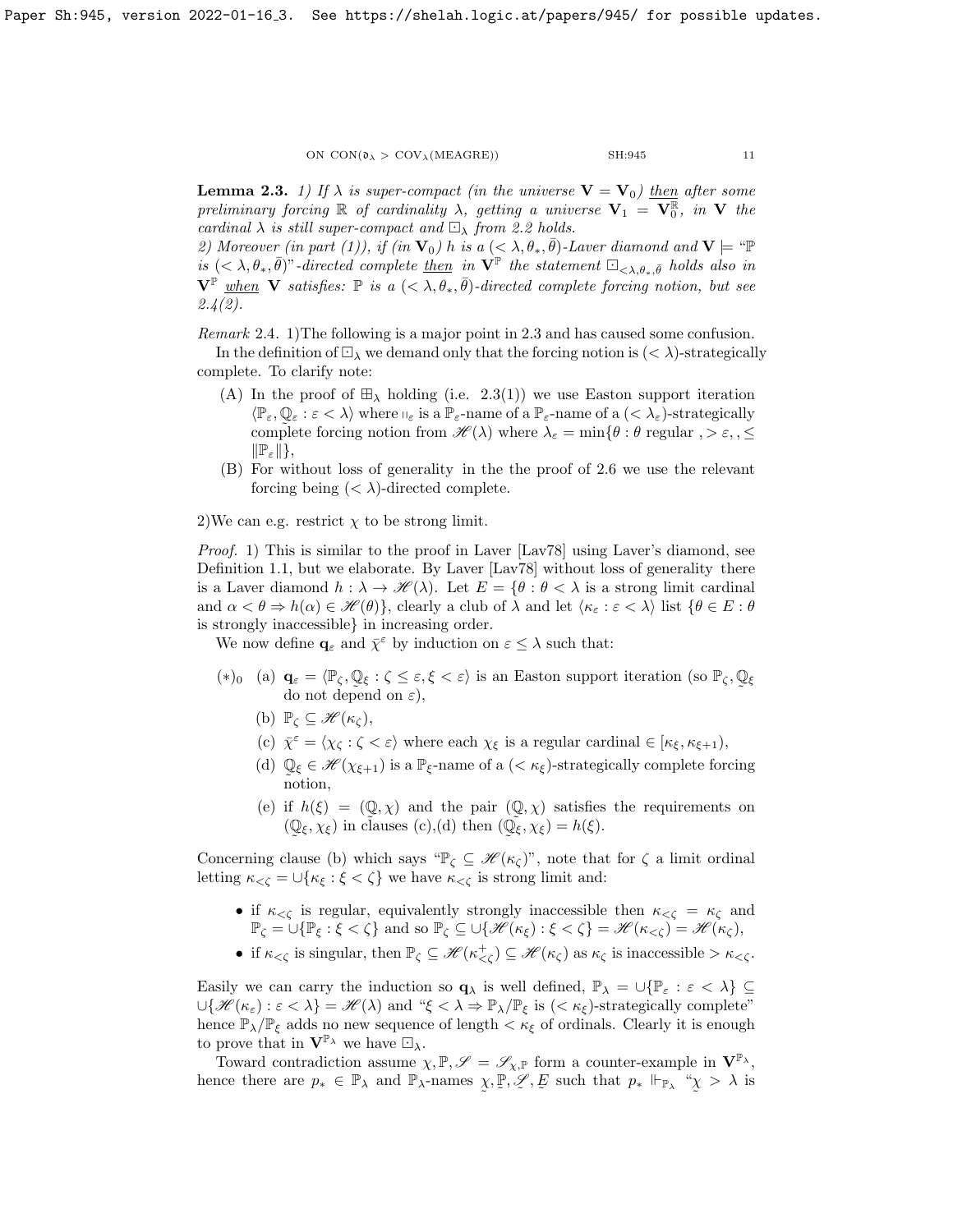regular,  $\mathbb{P} \in \mathcal{H}(\chi)$  is  $(< \lambda)$ -strategically complete and  $\mathscr{L}_{\chi,\mathbb{P}}$  is defined as in  $\square_{\lambda}$ and  $E \subseteq [\mathcal{H}(\chi)^{\mathbf{V}[\mathbb{P}_{\lambda}]}]^{<\lambda}$  is a club disjoint to  $\mathcal{L}^n$ .  $\tilde{\phantom{a}}$ 

As we can increase  $p_*,$  without loss of generality  $\chi = \chi$  and let  $x = (\chi, \mathbb{P})$ ; and as  $V \models ``\lambda$  is super-compact and h is a Laver diamond" for some  $(I, D, M, j, j_0, j_1)$ we have:

- $(*)_1$  (a) **M** is a transitive class
	- (b) M is a model of ZFC
	- (c)  $^{\chi}$ **M**  $\subseteq$  **M**
	- (d) **j** is an elementary embedding from **V** into **M**
	- (e) crit(j) =  $\lambda$
	- $(f)$   $\mathbf{j}(h)(\lambda) = (\chi, \mathbb{P})$
	- (g)  $I = [\mathcal{H}(\chi_1)]^{<\lambda}$  and  $\chi_1 > \chi$
	- (h)  $D$  is a fine normal ultrafilter on  $I$
	- (i) j<sub>0</sub> is the canonical elementary embedding of **V** into  $V^{I}/D$
	- (*j*) **M** is the Mostowski Collapse of  $V^{I}/D$
	- (k)  $\mathbf{j}_1$  is the canonical isomorphism from  $\mathbf{V}^I/D$  onto M
	- (*l*)  $j = j_1 \circ j_0$ .

Moreover, by Definition [1.1](#page-4-1)

 $(*)_2$   $x = \mathbf{j}_1(\langle (\sup(u \cap \lambda) : u \in I \rangle / D).$ 

Let  $\mathbf{q} = \mathbf{j}(\mathbf{q}_{\lambda})$  so  $\mathbf{q} = \langle \mathbb{P}_{\zeta}, \mathbb{Q} \rangle$  $\tilde{\phantom{a}}$  $\xi : \zeta \leq \mathbf{j}(\lambda), \xi < \mathbf{j}(\lambda)$  and  $\zeta < \lambda \Rightarrow \mathbb{P}_{\zeta}^{\mathbf{q}} = \mathbb{P}_{\zeta}$ , etc. So

- (\*)<sub>3</sub> in **M** the pair  $x = (\chi, \mathbb{P})$  satisfies:
	- (a)  $\chi \in (\lambda, \mathbf{j}(\lambda)),$
	- (b)  $\mathbb{P} \in \mathscr{H}(\chi)$
	- (c)  $\mathbb{P}$  is a  $\mathbb{P}_{\lambda}$ -name of a  $(< \lambda$ )-strategically complete forcing notion.  $\tilde{\phantom{a}}$

[Why? Because  $[M]^{\chi} \subseteq M$  hence  $\mathscr{H}(\chi^+)^{\mathbf{V}} \subseteq M$ .] Now

- $(*)_4$  the following sets belong to D:
	- (a)  $\mathscr{S}_1 = \{u \in I : x \in u \text{ and } (\mathscr{H}(\chi_1), \in) | u \prec (\mathscr{H}(\chi_1), \in) \}$
	- (b)  $\mathscr{S}_2 = \{u \in \mathscr{S}_1 : u \cap \lambda \text{ is an inaccessible cardinal we call } \lambda_u\}$
	- (c)  $\mathscr{S}_3 = \{u \in \mathscr{S}_2\colon \text{the Mostowski Collapse of } (\mathscr{H}(\chi_1), \in) | u \text{ is isomorphic},\}$ for some  $\chi^{\dagger}$  to  $(\mathscr{H}(\chi^{\dagger}), \in)$ .

[Why? As D is a fine and normal ultrafilter on I.]

- (\*)<sub>5</sub> if  $u \in \mathscr{S}_3 \subseteq I$  then let  $\chi_u$  be the  $\chi$  guaranteed to exist by  $u \in \mathscr{S}_3$  and let  $\mathbf{j}_u$  be the Mostowski collapse of  $(\mathscr{H}(\chi_1), \in)$  onto  $(\mathscr{H}(\chi_u), \in)$
- (\*)<sub>6</sub> for every formula  $\varphi = \varphi(-) \in \mathbb{L}({\{\in\}})$  the following are equivalent:
	- (a)  $(\mathscr{H}(\chi_1), \in) \models \varphi[x],$
	- (b)  $(\mathcal{H}(\chi_1), \in)^I/D \models \varphi[\langle h(u \cap \lambda) : u \in I \rangle/D],$
	- (c)  $\mathscr{X}_{\varphi}^1 \in D$  where  $\mathscr{X}_{\varphi}^1 = \{u \in I : x \in u \text{ and } (\mathscr{H}(\chi_1), \in) \mid u \models \varphi[x]\},\$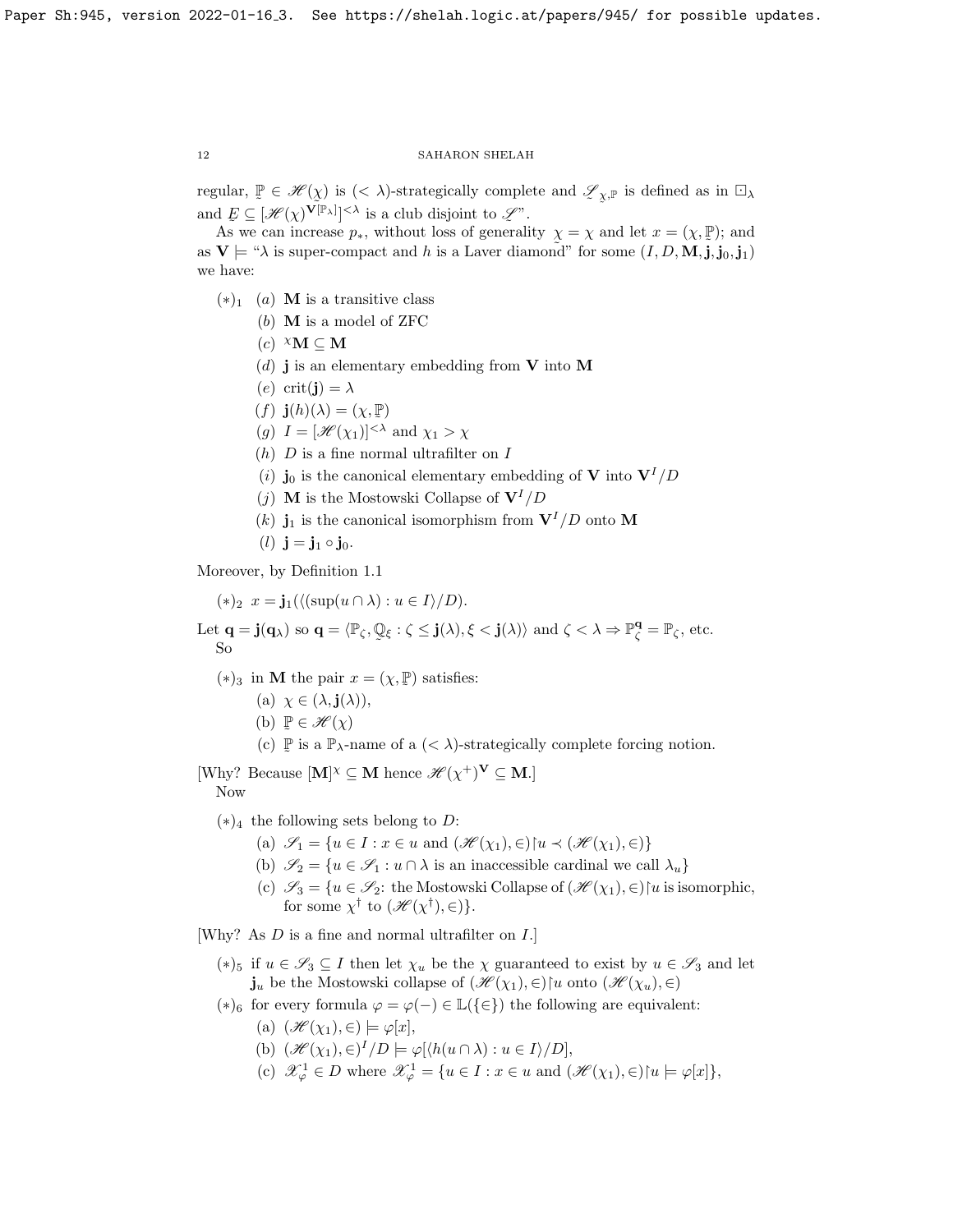- 
- (d)  $\mathscr{X}_{\varphi}^2 \in D$  where  $\mathscr{X}_{\varphi}^2 = \{u \in I : p_*, x \in u \text{ and } (\mathscr{H}(\chi_u), \in) \models \varphi[j_u(x)]\},\$ on
- (e)  $\mathscr{X}_{\varphi}^3 \in D$  where  $\mathscr{X}_{\varphi}^3 = \{u \in I : x \in u, \chi_u = \text{otp}(\chi \upharpoonright u) \text{ and } (\mathscr{H}(\chi_u), \in$  $) \models \varphi[\mathbf{j}_u(x)]\}.$

[Why? We have (a)  $\Leftrightarrow$  (c) as D is a fine normal ultrafilter on  $I = \mathcal{H}(\chi_1)$ ; we have  $(c) \Leftrightarrow (d)$  as  $\mathbf{j}_u$  is an isomorphism from  $(\mathscr{H}(\chi_1), \in)$  anto  $\mathscr{H}(\chi_u)$ ; we have  $(d) \Leftrightarrow (d)$ (e) by the choice of D; lastly, (b)  $\Leftrightarrow$  (c) by Los theorem. Hence

 $(*)_7$  there is N as required in  $V^P$ .

[Why? Choose  $u \in I$  which belongs to all the sets from D mentioned in  $(*)_4 + (*)_6$ . Let  $\zeta = u \cap \lambda$ , so it is inaccessible, even measurable, and  $\mathbf{j}_u(x) = \mathbf{j}_u(\chi, \mathbb{P}) = h(\zeta)$ <br>so (by the choice of  $\alpha$ )  $h(\zeta) = (\chi, \mathbb{Q})$  and  $\mathbb{Q}_v$  is a  $\mathbb{P}_v$  then  $m$ so (by the choice of **q**)  $h(\zeta) = (\chi, \mathbb{Q}_{\zeta})$  and  $\mathbb{Q}_{\zeta}$  is a  $\mathbb{P}_{q,\zeta}$ -name.

Let **G** be a generic subset of  $\mathbb{P}_{q} = \mathbb{P}_{\lambda}$  to which  $p_*$  belongs,  $\mathbf{G}_{\zeta} = \mathbf{G} \cap \mathbb{P}_{q,\zeta}$ , hence it is a generic subset of  $\mathbb{P}_{q,\zeta}$  over V hence a generic subset of  $\mathbf{j}_u(\mathbb{P}_q) \in \mathscr{H}(\chi_{\zeta})$  and let  $N = ((\mathcal{H}(\chi_1), \in)[u][\mathbf{G}], \mathbb{A}) = (\mathcal{H}(\chi_{\zeta})^{\mathbf{V}[\mathbf{G}_{\zeta}]}, \in), M = \mathbb{A}^{\mathbb{Q}}$  $\mathbb{Q}_\zeta[\mathbf{G}_\zeta]$ . Easily N is as promised, contradiction to the choice of  $p_{\ast}$ .

So we are done proving part (1).

2) Let  $\mathbb Q$  be a forcing notion in **V** which is  $( $\lambda, \theta_*, \overline{\theta}$ )-directed complete,  $\mathbb P$  is a$  $\overline{Q}$ -name of a  $\langle \langle \lambda \rangle$ -strategically complete forcing notion. Let  $\chi_1$  be large enough so that  $\lambda, \mathbb{Q}, \mathbb{P} \in \mathscr{H}(\chi_1)$  and it suffices to prove that in  $\mathbf{V}^{\mathbb{Q}}$ , the set  $\mathscr{S}_{\chi_1, \mathbb{Q}}$  is stationary. So let E be Q-name and let  $p \in \mathbb{P}$  be such that  $p \Vdash_{\mathbb{Q}} \Uparrow_{E}^{\infty}$  a club of  $[\mathcal{H}(\chi_1)]^{<\lambda}$  disjoint to  $\mathcal{L}_{\chi_1,\mathbb{P}}$ ", no need to use a name for  $\chi_1$  as we can increase p.

Let  $\chi \gg \chi_1$ ; now  $\mathbb{Q} * \mathbb{P} \in \mathcal{H}(\chi)$  is a  $(< \lambda)$ -strategically complete forcing notion and without loss of generality codes  $(\chi_1, E)$ .

As  $\Box_{\langle \lambda,\theta_*,\bar{\theta}}$  holds in V we can apply it to the forcing  $\mathbb{P}_{\geq p}*\mathbb{Q}$  so we can find a tuple  $(N, \lambda_N, \chi_N, \mathbf{j}_N, \mathbb{A}_N, M_N, \mathbf{G}_N)$  witnessing it, in particular,  $(\tilde{\rho}, \tilde{\boldsymbol{\theta}}) \in \mathbf{G}_N, \mathbb{P} * \mathbb{Q} \in N$  so  $\chi_1, E \in N$ . Let  $\mathbf{G}_{\mathbb{P}}$  be a subset of  $\mathbb{P}$  generic over **V** which extends  $\{p' : (p', q') \in \mathbf{G}_{N}\}$ for some q'}, possible because  $\mathbf{G}_N$  is in  $\mathbf{V}$ , a subset of  $\mathbb{P}$  which has an upper bound, this is the only place we use " $\mathbb{P}$  is  $( $\lambda, \theta_*, \overline{\theta}$ )-directed complete".$ 

Next, let  $\mathbf{V}_1 = \mathbf{V}[\mathbf{G}_{\mathbb{P}}], N_1 = N[\mathbf{G}_{\mathbb{P}}], E_1 = E[\mathbf{G}_{\mathbb{P}}], \mathbb{A}_1 = \mathbb{A}[\mathbf{j}_N''(\mathbf{G}_{\mathbb{P}} \cap N)] = \mathbb{A}[\{p' :$ <br>  $g' \in \mathbf{G}_{\mathcal{N}}\}\mathbf{G}_{\mathbb{P}} - f_g[\mathbf{j}_R'(\mathbf{G}_{\mathbb{P}} \cap N)] = \mathbb{A}[\mathbf{G}_{\mathbb{P}}]$  $(p', q') \in \mathbf{G}_N$ },  $\mathbf{G}_1 = \{q[\mathbf{j}(q) : (p, q) \in \mathbf{G}_N\}.$ 

Now recalling p forces  $\tilde{E}$  is disjoint to  $\mathscr{L}$  clearly

 $(*) N_1 \in E_1.$ 

hence

 $(*) N_1 \notin \mathscr{S}$ .

But easily in  $V_1$  we have:  $(\lambda_N, \chi_N, \mathbf{j}_1, \mathbb{A}_1, M_1 = M, \mathbf{G}_1)$  witnesses  $N_1 \in \mathcal{S} \cap E_1$ , a contradiction to the choice of  $E$ .  $\square_{2.3}$  $\square_{2.3}$  $\square_{2.3}$ 

Discussion 2.5. Suppose that one wishes to force an inequality between two cardinal characteristic. There are two general approaches, which can be labeled as Top-down and Bottom-up. In the Bottom-up strategy one begins with a universe in which many characteristic are small, e.g. by assuming  $2^{\lambda} = \lambda^{+}$ , and then increases some of them while trying to keep the smallness of the rest. In the Top-down strategy one begins with a universe in which many characteristics are large. The forcing aims to decrease some of them while keeping the large value of the rest.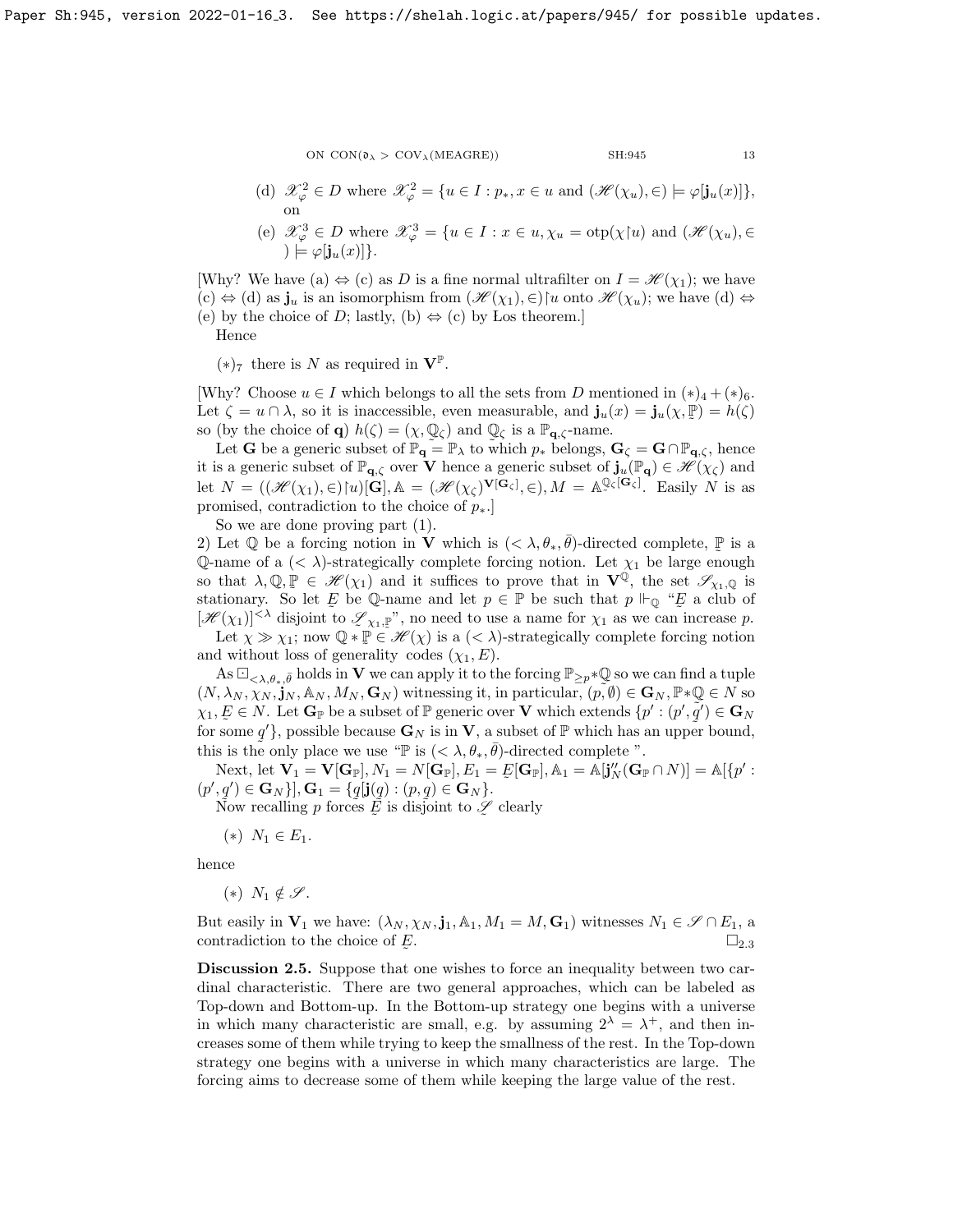We shall use the Top-down approach, so we begin by increasing  $\mathfrak{b}_{\lambda}$  (and  $\mathfrak{d}_{\lambda}$ ) to some  $\mu = cf(\mu) > \lambda$ . Notice that  $\mathfrak{b}_{\lambda}$  is a relatively small characteristics and, in particular, always  $\mathfrak{b}_{\lambda} \leq \mathfrak{d}_{\lambda}$ . The next step will be to decrease  $cov_{\lambda}$ (meagre) in such a way that maintains the fact that  $\mathfrak{d}_{\lambda} = \mu$ . We shall increase  $\mathfrak{b}_{\lambda}$  by using the generalization to  $\lambda$  of Hechler forcing. This is a standard way to achieve this goal, but we spell out the proof since it demonstrates the way that we employ Lemma [2.3.](#page-10-0)

<span id="page-13-0"></span>Claim 2.6. Assume that:

- (a)  $\lambda$  is super-compact
- (b)  $\lambda < \mu = \text{cf}(\mu) = \mu^{\lambda}$ .
- (c)  $\Box_{\langle \lambda,\theta_*,\bar{\theta} \rangle}$  and  $\theta_* > (2^\mu)^+$

Then one can force  $\mathfrak{b}_{\lambda} = \mathfrak{d}_{\lambda} = \mu$  while keeping the super-compactness of  $\lambda$  and the principle  $\Box_{\langle \lambda,\theta_*,\bar{\theta}}$ .

*Proof.* Begin with the preparatory forcing of Lemma [2.3](#page-10-0) to make  $\lambda$  indestructible and to force  $\Box_{\langle\lambda,\theta_*,\bar{\theta}\rangle}$ , hence it will be preserved by any further  $(<\lambda$ )-directed complete forcing. By [2.3](#page-10-0) as in the applications of Laver-indestructibility we can assume that GCH holds above  $\lambda$  after the preparatory forcing. In particular, if  $\mu = \text{cf}(\mu) > \lambda$  then  $\mu^{\lambda} = \mu$  follows.

Let  $\mathbb{D}_{\lambda}$  be the generalized Hechler forcing. A condition  $p \in \mathbb{D}_{\lambda}$  is a pair  $(\eta_p, f_p)$ such that  $\eta_p \in \langle \lambda \lambda, f_p \in \lambda \lambda \text{ and } \eta_p \leq f_p$ . If  $p, q \in \mathbb{D}_{\lambda}$  then  $p \leq q$  iff  $\eta_p \leq \eta_q$  and  $f_p(\alpha) \leq f_q(\alpha)$  for every  $\alpha \in \lambda$ .

Let  $\mathbf{q} = \langle \mathbb{P}_{\alpha}, \mathbb{Q}_{\beta} : \alpha \leq \mu, \beta < \mu \rangle$  be a  $( $\lambda$ )-support iteration of the generalized$ Hechler forcing notions for  $\lambda$ . Explicitly,  $\mathbb{Q}_{\alpha}$  is the  $\mathbb{P}_{\alpha}$ -name of  $\mathbb{D}_{\lambda}$  in  $\mathbf{V}^{\mathbb{P}_{\alpha}}$  for every  $\alpha < \mu$ . Denote the generic  $\lambda$ -Hechler for  $\mathbb{Q}_{\alpha}$  by  $f_{\alpha}^*$ . So  $\mathbb{P}_{\mu}$  is the limit and choose a generic  $\mathbf{G} \subseteq \mathbb{P}_{\mu}$ . We claim that  $\mathbf{V}[\mathbf{G}] \stackrel{\sim}{\models} \mathbf{W} \circ \mathbf{S} = \mathbf{V}$  as witnessed by  $\langle f^*_{\alpha} : \alpha < \mu \rangle$ . Notice that  $2^{\lambda} = \mu$  in **V[G**], so it is sufficient to prove that  $\mathfrak{b}_{\lambda} = \mu$ in  $V[G]$ .

Since  $\lambda$  is regular, each  $\mathbb{Q}_{\alpha}$  is  $(< \lambda)$ -complete and even  $(< \lambda)$ -directed complete. By Fact [1.14\(](#page-8-0)2)  $\mathbb{P}_{\alpha}$  is  $( $\tilde{\lambda}$ -directed complete as well, for every  $\alpha \leq \mu$ . Likewise,$ each  $\mathbb{Q}_\alpha$  is  $*_\lambda^\omega$  so  $\mathbb{P}_\mu$  is  $\lambda^+$ -c.c. (see [\[She78\]](#page-23-22) or [\[Shear\]](#page-23-23)). It follows that  $\mathbf{V}[\mathbf{G}]$  preserves cardinals and cofinalities. Moreover, no new  $( $\lambda$ )-sequences are introduced. Notice$ also that  $\mathbb{P}_{\mu}$  is  $(< \lambda$ )-directed complete and so (by [1.14\(](#page-8-0)3)) it is  $(< \lambda, \theta_*, \overline{\theta})$ -directed complete . By [2.3\(](#page-10-0)2) this implies  $\mathbf{V}[\mathbf{G}] \models \text{``$\lambda$}$  is super-compact and  $\Box_{\langle \lambda,\theta_*,\bar{\theta}}$  holds".

The main point is that  $\{f^*_{\alpha} : \alpha < \mu\}$  is a cofinal family in  $({}^{\lambda} \lambda)^{V[G]}$ . For this, assume that  $\Vdash_{\mathbb{P}_{\mu}}$  " $f \in \lambda \lambda$ ". For every  $\alpha < \lambda$  fix a maximal antichain  $\langle p_{\alpha,i} : i <$  $i_{\alpha} \leq \lambda$  of conditions which force a value to  $f(\alpha)$ . Let  $\delta = \sup(\cup \{\text{dom}(\tilde{f}_{\alpha,i}) : \alpha$  $\lambda, i < i_{\alpha}$ . Since  $\lambda < \mu = \text{cf}(\mu)$  we see that  $\delta < \mu$ , and clearly f is a  $\mathbb{P}_{\delta}$ -name. We conclude, therefore, that f is dominated by  $f_{\delta+1}^*$  and hence exemplifies  $\mathfrak{b}_{\lambda} = \mu$ . This fact completes the proof.  $\Box_{2.6}$  $\Box_{2.6}$  $\Box_{2.6}$ ˜  $\delta_{+1}$  and hence  $\{f^*_{\alpha} : \alpha < \mu\}$ 

Our second lemma is the main burden of the proof. The statement of the theorem requires  $\lambda$  to be super-compact, in order to obtain the indestructibility properties given by Lemma [2.3.](#page-10-0) The combinatorial part given in Lemma [2.7](#page-14-0) below requires only strong inaccessibility. However, we assume super-compactness in order to keep  $\Box_{\langle \lambda,\theta_*,\bar{\theta}},$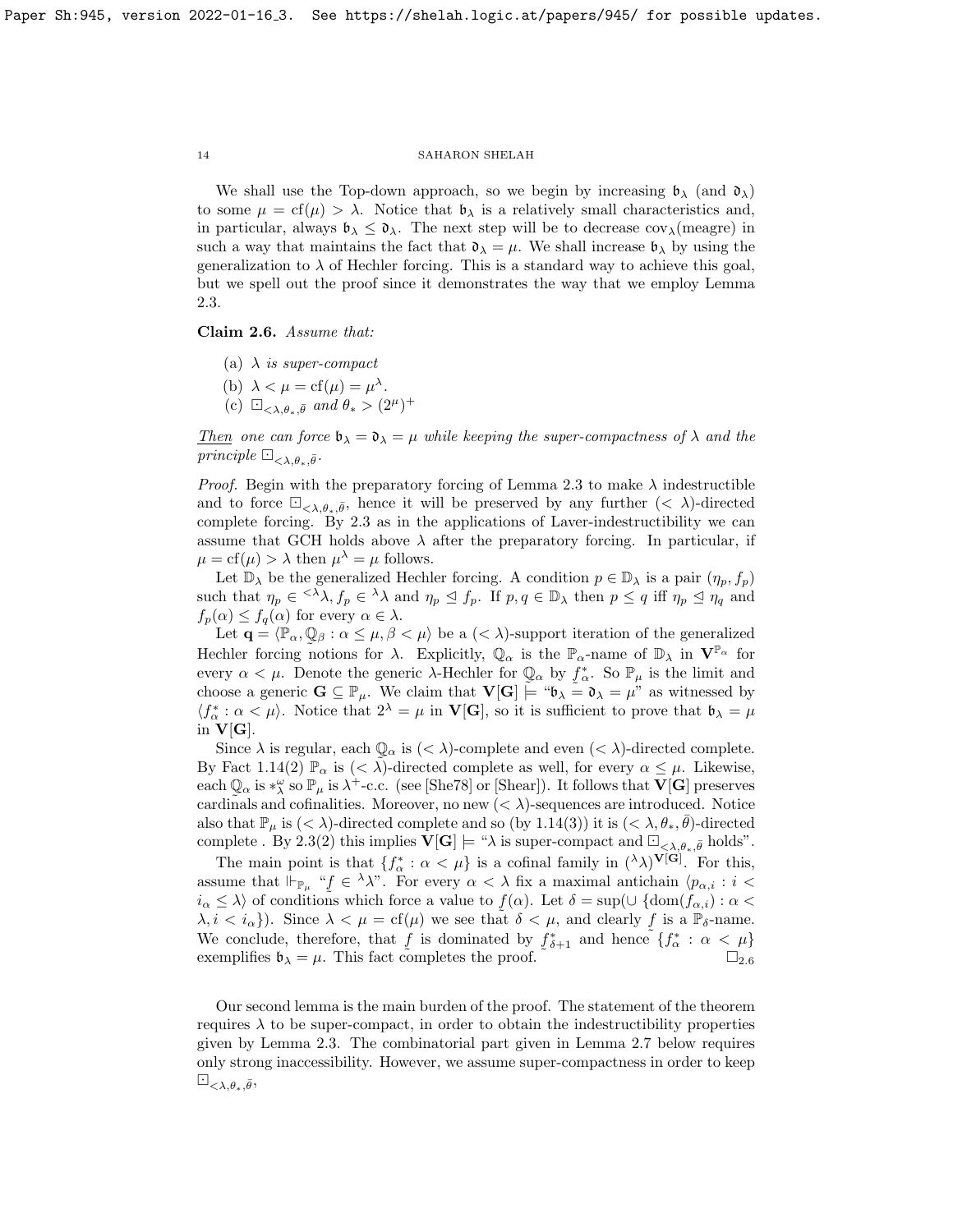<span id="page-14-0"></span>Lemma 2.7. Assume that:

- (a)  $\lambda$  is super-compact,
- (b)  $\Box_{\langle \lambda,\theta_*,\bar{\theta}} \text{ and } \theta_* \geq (2^\mu)^+$ .

Then there exists a  $\lambda^+$ -c.c.  $(< \lambda$ )-strategically complete  $(< \lambda, \theta_*, \overline{\theta})$ -directed complete forcing notion  $\mathbb P$  such that  $\Vdash_{\mathbb P}$  " $\mathfrak{d}_\lambda = \mu \wedge \text{cov}_\lambda(\text{measure}) = \kappa$ ".

*Proof.* By claim [2.6](#page-13-0) without loss of generality  $\mathfrak{b}_{\lambda} = \mathfrak{d}_{\lambda} = \mu$ . In particular,  $\lambda$  is super-compact and  $\Box_{\lambda}$  holds in the generic extension. Let  $\langle f^*_{\alpha} : \alpha < \mu \rangle$  witness  $\mathfrak{b}_{\lambda} = \mathfrak{d}_{\lambda} = \mu$  and without loss of generality  $\alpha < \beta < \mu \Rightarrow f_{\alpha}^* < f_{\lambda}^*$ ,  $f_{\beta}^*$ .

Recalling Definitions [1.8,](#page-5-0) [1.9,](#page-6-0) Claim [1.10,](#page-6-1) Theorem [1.11,](#page-7-1) in V there are  $\beta(*)$ ,  $\mathbf{q}, \bar{u}, \mathcal{U}_*, \ldots$ such that:

 $(*)_1(A) \mathbf{q} \in \mathbf{Q}_{\lambda,\bar{\theta},\beta(*)}$  so in particular we have (in **q**):

- (a)  $\langle \mathbb{P}_{0,\alpha}, \mathbb{Q}_{0,\beta} : \alpha \leq \beta(*) , \beta < \beta(*) \rangle$  is a  $( $\lambda$ )-support iteration,$
- (b)  $\bar{u} = \langle u_{\beta} : \beta < \beta(*) \rangle, \bar{\mathscr{P}} = \langle \mathscr{P}_{\beta} : \beta < \beta(*) \rangle,$
- (c)  $u_{\beta} \subseteq \beta$ ,  $\mathscr{P}_{\beta} \subseteq [u_{\beta}]^{\leq \lambda}$  is closed under subsets,
- (d) Q  $\tilde{\phantom{a}}$  $_{0,\beta}$  has generic  $\eta$  $\tilde{a}$  $β ∈ Π$  $\prod_{\varepsilon<\lambda}\theta_\varepsilon,$

(e) Q  $\tilde{\phantom{a}}$  $_{0,\beta}$  is as in [1.8\(](#page-5-0)e) so is  $\subseteq \mathbb{Q}_{\bar{\theta}}^{\mathbf{V}[\langle \eta_{\alpha}:\alpha \in u_{\beta} \rangle]}$  and  $\Vdash_{\mathbb{P}_{\beta+1}}$  " $\eta$ β $\in$   $\Pi$  $\prod_{\varepsilon<\lambda}\theta_{\varepsilon}$ " and  $\bar{\eta} = \langle \eta_\beta : \beta < \beta(*) \rangle,$ 

- (f)  $\mathscr{U}_* \subseteq \beta(*)$  has order type  $\kappa$  and  $\langle \beta_i^* : i \leq \kappa \rangle$  lists  $\mathscr{U}_* \cup \{\beta(*)\}$  in increasing order,
- (g) if  $\beta \in \mathscr{U}_*$  then  $\mathscr{U}_* \cap \beta \subseteq u_\beta$  and  $[\mathscr{U}_* \cap \beta]^{\leq \lambda} \subseteq \mathscr{P}_\beta$  and  $\Vdash_{\mathbb{P}_{0,\beta+1}}$  "if  $\nu\in{\bf V}[\langle\eta$  $\tilde{\phantom{a}}$  $\alpha$  :  $\alpha \in \mathscr{U}_* \cap \beta$ )  $\cap$   $\prod$  $\prod_{\varepsilon < \lambda} \theta_{\varepsilon}$  then  $\nu <_{J_{\lambda}^{\text{bd}}} \eta$  $\tilde{\phantom{a}}$  $_{\beta}$ ",
- (h) if  $\alpha \leq \beta(*)$  then  $\mathbb{P}_{0,\alpha}$  is  $( $\lambda$ )-strategically complete,  $( $\lambda, \theta_*, \overline{\theta}$ )$$ directed complete and  $\lambda^+$ -c.c.,
- (i)  $\mathbb{P}_{1,\alpha}, \mathbb{P}_{1,\mathcal{U}}$  are as in [1.9,](#page-6-0)
- (j)  $\theta_* \geq (2^{\mu})^+$ .

(B) letting  $\mathbb{P}'_i = \mathbb{P}_{\mathbf{q},1,\{\beta_j^*:j for  $i \leq \infty$  have:$ 

- (a) The sequence  $\bar{\mathbb{P}}' = \langle \mathbb{P}'_i : i \leq \kappa \rangle$  of forcing notions is  $\leq$ -increasing, and is continuous for ordinals  $i \leq \kappa$  of cofinality  $> \lambda$  see [\[Sheb,](#page-23-0)  $2.5(8)$ =Lb14(8)], but the continuity will not be used,
- (b)  $\mathbb{P}'_i$  is  $( $\lambda$ )-strategically complete for  $i \leq \kappa$ ,$
- $(c)$  (  $\prod$  $\prod_{\varepsilon<\lambda}\theta_{\varepsilon}$ ) $^{\mathbf{V}[\mathbb{P}_{\kappa}']}=\cup\{(\prod_{\varepsilon<\lambda}$  $\prod_{\varepsilon < \lambda} \theta_{\varepsilon}$ ) $^{\mathbf{V}[\mathbb{P}'_i]}$  :  $i < \kappa$ ,
- (d) The sequence  $\langle \mathbb{P}_{1,\beta} : \beta \leq \beta(*) \rangle$  is a sequence of forcing notions,  $\leq$ increasing and if  $\beta \leq \beta(*)$  then  $\mathbb{P}_{0,\beta} \leq \mathbb{P}_{1,\beta}$ , in fact is dense in it and if  $i \leq \kappa$  then  $\mathbb{P}'_i \leq \mathbb{P}_{1,\beta_i^*}$ .

We shall mention more properties later.

[Why are there such objects? We apply [1.11](#page-7-1) and [1.8](#page-5-0) and [1.10,](#page-6-1) that is [\[Sheb\]](#page-23-0).] Also

(\*)<sub>2</sub> (a) recall  $\langle \beta_i^* : i \leq \kappa \rangle$  lists  $\mathscr{U}_* \cup \{ \beta(*) \}$  in increasing order,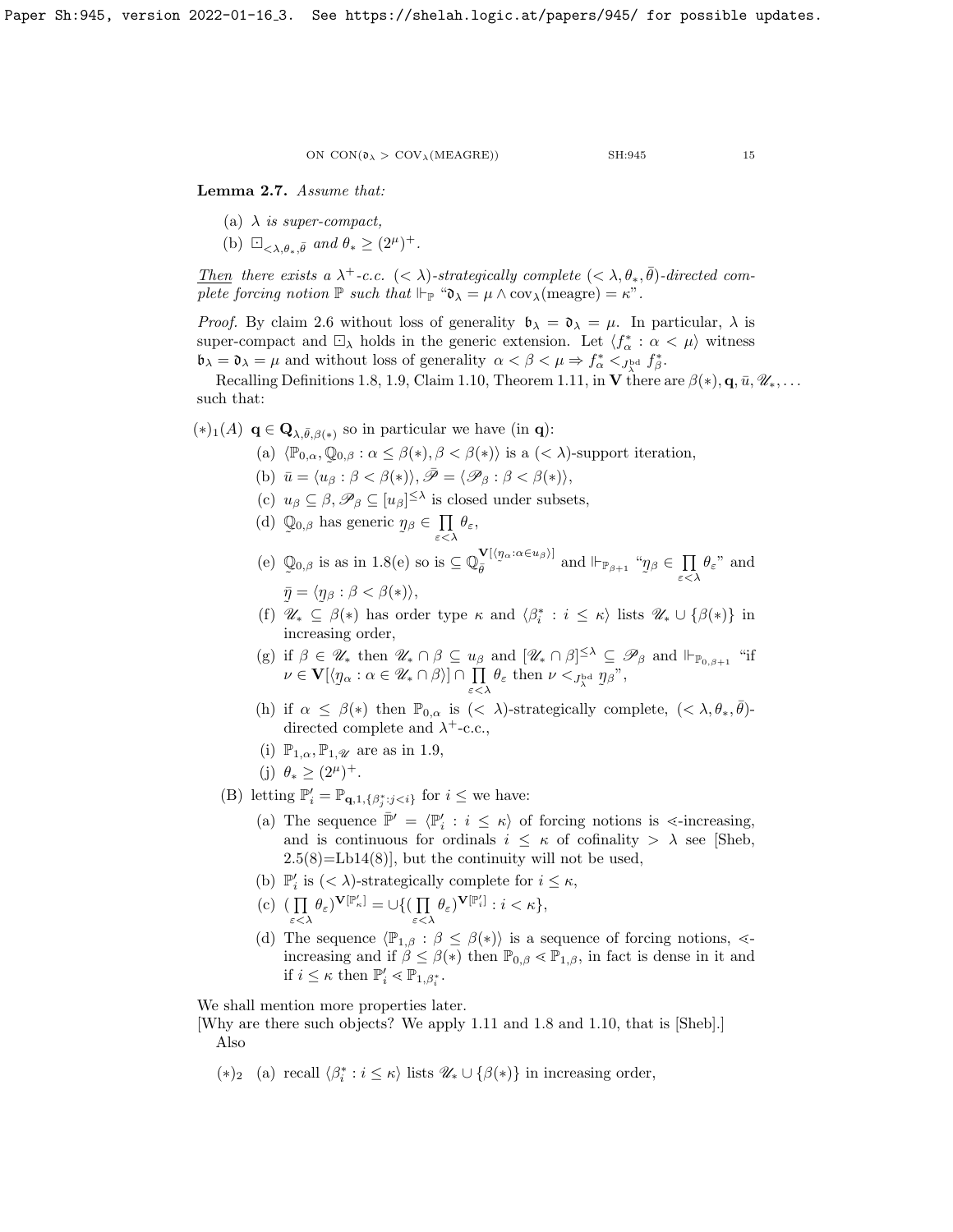- (b) for  $i < \kappa$  let  $g_i'$  be  $\eta_{\beta_i^*}$  (to avoid excessive subscripts),
- (c) let  $\bar{g}' = \langle g'_i : i < \kappa \rangle$ ,
- (d)  $\mathscr{P}_{\alpha} = \mathscr{P}_{\mathbf{q},\alpha}$  and without loss of generality  $u_{\alpha} = \bigcup \{u : u \in \mathscr{P}_{\alpha}\}\)$  for  $\alpha < \beta(*)$ .
- (\*)<sub>3</sub> if  $u \in \mathscr{P}_\alpha, \alpha < \beta$ (\*) then  $\Vdash_{\mathbb{P}_{0,\alpha+1}}$  "*n*  $\tilde{\phantom{a}}$  $_{\alpha} \in \ \prod$  $\prod_{\varepsilon<\lambda}\theta_{\varepsilon}$  dominates  $(\prod_{\varepsilon<\lambda}\theta_{\varepsilon})^{\mathbf{V}[\langle g_{\beta}:\beta\in u\rangle]}\gamma,$ the order being modulo  $J_{\lambda}^{\rm bd}$ .

[Why? By the choice of the forcing, see [1.4](#page-4-0) or  $(*)_1(A)(g)$  above.]

 $(*)_4$  we have (a)  $\Vdash_{\mathbb{P}'_{\kappa}}$  " $\overline{g}$ ˜  $\prime = \langle g$ ˜  $\Vdash_{\mathbb{P}'_{\kappa}}$  " $\bar{g}' = \langle g'_i : i < \kappa \rangle$  is  $\langle J_{\lambda}^{\text{bd}}$ -increasing and cofinal in  $\left(\prod_{\varepsilon < \lambda} \theta_{\varepsilon}, \langle J_{\lambda}^{\text{bd}} \rangle \right)$ ". (b) moreover this holds even in  $\mathbf{V}^{\mathbb{P}_{\beta(*)}}$ 

[Why? Clause (a) holds by  $(*)_3$  noting that  $\left(\prod_{\varepsilon<\lambda}\theta_{\varepsilon}\right)^{\mathbf{V}[\mathbb{P}'_\kappa]}=\cup\left\{\right(\prod_{\varepsilon<\lambda}\theta_{\varepsilon}\right\}$  $\prod_{\varepsilon<\lambda}\theta_{\varepsilon}$ ) $^{\mathbf{V}[\mathbb{P}'_i]}$  :  $i < \kappa$ } which holds by  $1.11(A)(d)$ . Clause (b) holds by  $1.11(A)(e)$ .

Now

(\*)<sub>5</sub>  $\Vdash_{\mathbb{P}'_{\kappa}}$  "cov<sub> $\lambda$ </sub>(meagre)  $\leq \kappa$ ".

[Why? First, notice that we can look at  $\prod \theta_{\varepsilon}$  instead of  $\lambda$ 2.

Second, for each  $\varepsilon < \lambda, i < \kappa$  the set  $B_{\varepsilon,i} = \{ \eta \in \prod$  $\prod_{\xi<\lambda}\theta_{\xi}$ : for every  $\zeta \in [\varepsilon, \lambda)$ we have  $\eta(\zeta) \leq g_i'(\zeta) < \theta_{\zeta}$  is closed nowhere dense, and by  $(*)_4$  we have  $\mathbf{V}^{\mathbb{P}'_{\kappa}}$   $\models$ " $\prod_{\zeta<\lambda} \theta_{\zeta} = \bigcup \{ \tilde{B}_{\varepsilon,i} : \varepsilon < \lambda, i < \kappa \}''.$  In fact,  $\langle B_{0,i} : i < \kappa \rangle$  suffice.

Alternatively we have  $\langle g_i': i < \kappa \rangle$  is  $\langle f_{\lambda}^{\text{bd}}$ -increasing cofinal in  $\Pi_{\varepsilon \langle \lambda} \theta_{\varepsilon}$  and let  $\mathscr{W}_{i,\zeta} := \{ \eta : \eta \in {}^{\lambda}2 \text{ and for every } \varepsilon \in [\zeta, \lambda) \text{ we have either } \eta \upharpoonright [\Sigma_{\xi < \varepsilon} \theta_{\xi}, \Sigma_{\xi \le \varepsilon} \theta_{\xi}]$ is constantly zero or  $\min\{\alpha : \Sigma_{\xi<\varepsilon}\theta_{\xi} + \alpha \in \eta^{-1}(\{1\})\} < g'_{i}(\varepsilon)\}\.$  So  $\mathscr{W}_{i,\zeta}$  is a closed nowhere dense subset of  $\lambda_2$  and  $\cup \{ \mathscr{W}_{i,\zeta} : i < \kappa, \zeta < \lambda \} = \lambda_2$  and  $\kappa \times \lambda$  has cardinality  $\lambda + \kappa = \kappa$  because if  $f \in \lambda_2$  then we define  $\nu_f \in \Pi_{\varepsilon < \lambda} \theta_{\varepsilon}$  as follows: for  $\varepsilon < \lambda$ :

- (a) if  $f\left[\sum_{\xi<\varepsilon}\theta_{\xi},\sum_{\xi<\varepsilon}\theta_{\varepsilon}\right]$  is not constantly zero then we let  $\nu_{f}(\varepsilon)=\min\{\alpha:$  $f(\Sigma_{\xi<\varepsilon}\theta_{\varepsilon}+\alpha)=1\};$
- (b) if otherwise then let  $\nu_f(\varepsilon) = 0$ .

So there are  $i < \kappa$  and  $\varepsilon < \lambda$  such that:  $\zeta \in [\varepsilon, \lambda) \Rightarrow \nu_f(\zeta) < g'_i(\zeta)$ . Now it is easy to check that  $f \in \mathscr{W}_{i,\varepsilon}$ .

Lastly,

 $(\ast)_7 \Vdash_{\mathbb{P}'_{\kappa}} \text{``cov}_{\lambda}(\text{measure}) \geq \kappa$ ".

[Why? For  $i < \kappa$  let us define the  $\mathbb{P}'_{i+1}$ -name  $\nu'_i$  of a member of  $\lambda_2$  by  $\nu'_i(\varepsilon) = 0$ iff  $g'_i(\varepsilon)$  is even. Now clearly  $\Vdash_{\mathbb{P}'_{i+1}}$  " $v'_i$  is a  $\lambda$ -Cohen sequence over  $\mathbf{V}^{\mathbb{P}'_i}$ ". us elaborate;  $\nu_i'$  is also a  $\mathbb{P}_{\beta_i^*+1}$ -name and  $\Vdash_{\mathbb{P}_{\beta_i^*+1}}$  " $\nu_i'$  is  $\lambda$ -Cohen over  $\mathbf{V}^{\mathbb{P}_{\beta_i^*}}$  hence  $\mathbf{z}'_i$  is a  $\lambda$ -Cohen sequence over  $\mathbf{V}^{\mathbb{P}'_i}$ ". (But let over  $\mathbf{V}^{\mathbb{P}'_i}$ ; the last hence because  $\mathbb{P}'_i \leq \mathbb{P}_{1,\beta_i^*}$ . As  $\mathbb{P}_{\beta_{i+1}^*} \leq \mathbb{P}_{\beta_{i+1}^*}$  and  $\mathbb{P}'_{i+1} \leq \mathbb{P}_{\beta_{i+1}^*}$ we are done.]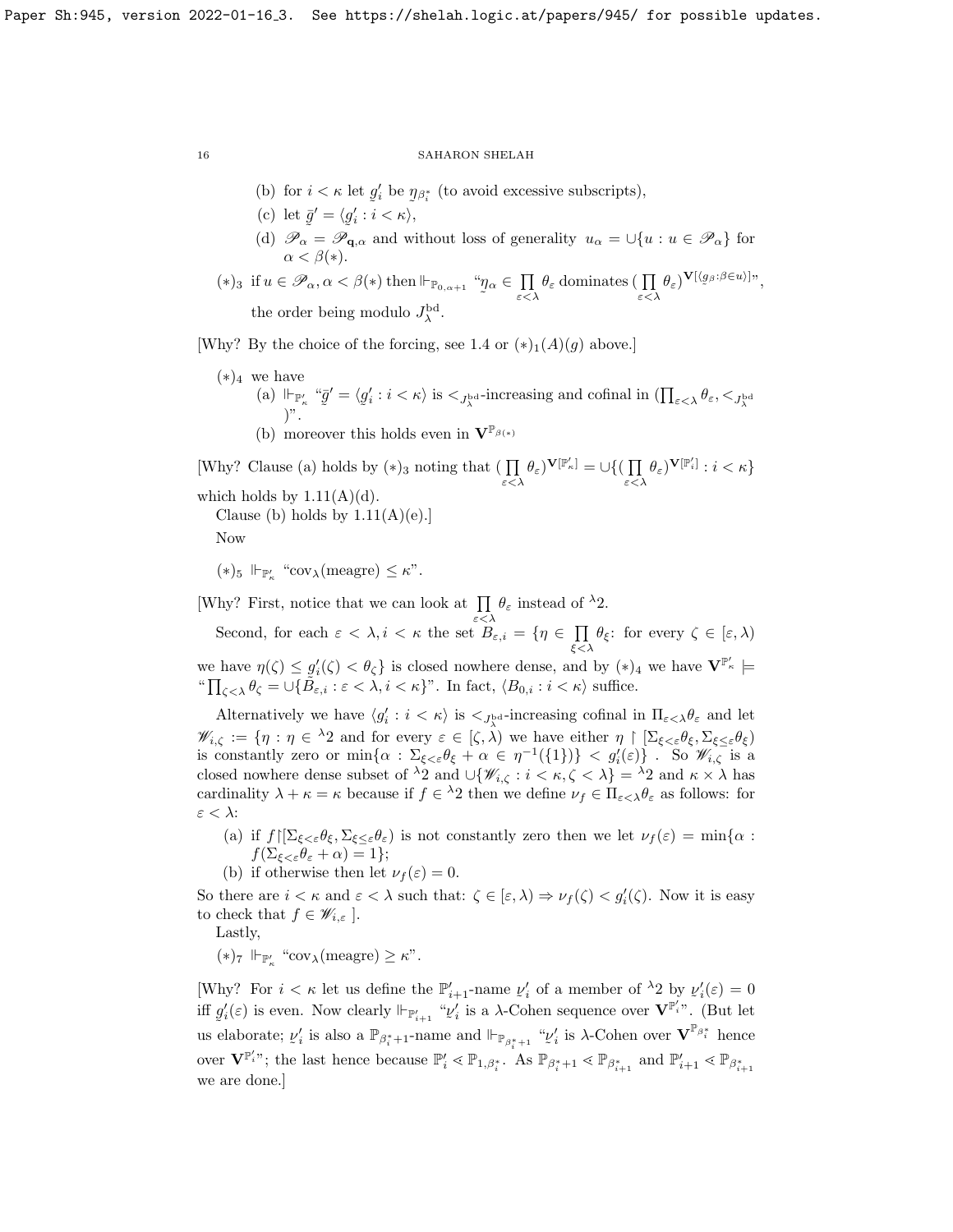Also every closed nowhere dense subset of  $\lambda_2$  from  $V^{\mathbb{P}'_{\kappa}}$  is from  $V^{\mathbb{P}'_i}$  for some  $i < \kappa$ . So if  $p \Vdash ``cov_\lambda$ (meagre)  $\lt \kappa$ " then for some  $\zeta < \kappa$  and  $A_\varepsilon(\varepsilon < \zeta)$  we have  $p \Vdash \text{``} A_{\varepsilon}$  is a closed no-where dense subset of  $\lambda_2$  for  $\varepsilon < \zeta$ " and  $p \Vdash \text{``} \bigcup_{\varepsilon < \zeta}$ ε<ζ  $A_{\varepsilon}$  is equal

to the set of  $\lambda_2$ ". Without loss of generality each  $\mathcal{A}_{\varepsilon}$  is a  $\mathbb{P}_{i(\varepsilon)}$ -name,  $i(\varepsilon) < \kappa$  and recall that  $\kappa$  is regular. Hence  $i = \sup\{i(\varepsilon) : \varepsilon < \zeta\} < \kappa$  and  $g'_i$  gives a contradiction ˜ to the choice of  $\langle \mathcal{A}_{\varepsilon} : \varepsilon < \zeta \rangle$ ; so  $(*)_6$  holds indeed.]

The reader may look at some explanation in  $2.9$ .

Now we come to the main and last point recalling  $\langle f^*_{\alpha} : \alpha < \mu \rangle$  from Claim [2.6](#page-13-0)

$$
(*)_7 \Vdash_{\mathbb{P}'_{\kappa}} \text{``no } \underline{f} \in (\lambda) \text{ dominates } \{f^*_{\alpha} : \alpha < \mu\} \text{''}.
$$

We shall show that it suffices to prove  $(*)_7$  for proving Lemma [2.3\(](#page-10-0)2), and then that  $(*)_7$  holds, thus finishing.

Why it suffices? As  $\langle f^*_{\alpha} : \alpha < \mu \rangle$  is  $\langle f^*_{\beta} : \alpha < \mu \rangle$  increasing and  $cf(\mu) = \mu > \lambda$ , this implies  $\Vdash_{\mathbb{P}_\kappa'}$  " $\mathfrak{d}_\lambda \geq \mu$ ". Also in  $\mathbf{V}, \mu^\lambda = \mu > \kappa > \lambda$  and  $|\mathbb{P}_\kappa'| = \kappa^\lambda$  by  $(A)(g)$ of [1.10\(](#page-6-1)4) which is  $\leq \mu$  and  $\mathbb{P}'_{\kappa}$  satisfies the  $\lambda^{+}$ -c.c. hence  $\Vdash_{\mathbb{P}'_{\kappa}}$  " $2^{\lambda} = \mu$ ", hence together  $\Vdash_{\mathbb{P}'_{\kappa}}$  " $\mathfrak{d}_{\lambda} = \mu$ ". Also by  $(*)_1(B)(b)$ , " $\mathbb{P}'_{\kappa}$  is  $( $\lambda$ )-strategically complete$ and  $\lambda^+$ -c.c." and by  $(*)_5 + (*)_6$  we know that "cov<sub> $\lambda$ </sub>(meagre) =  $\kappa$ " so we are done; hence  $(*)$ <sup>7</sup> is really the last piece missing.

The rest of the proof is dedicated to proving that  $(*)_7$  holds.

We shall use further nice properties of  $\mathbb{P}'_j$ ,  $g'_i$  ( $j \leq \kappa, i \leq \kappa$ ) which hold by  $(*)_1$  +  $(*)_2$  (and  $(*)_3, (*)_4$ ) and their proof, i.e. [1.10,](#page-6-1) [1.11](#page-7-1) and see [\[Sheb,](#page-23-0) 2.12=Le35, 2.13=Le38].

- $\boxplus_1$  (a)  $(\alpha)$   $\langle g \rangle$ ≍<br>π  $\gamma' : \gamma < \kappa$  is generic for  $\mathbb{P}'_{\kappa}$ , i.e., if **G** is a subset of  $\mathbb{P}'_{\kappa}$  generic over **V** and  $g'_i = g'_i[\mathbf{G}]$  then **V**[**G**] = **V**[ $\langle g'_i : i < \kappa \rangle$ ]
	- (β) if in addition  $\nu \in (\lambda \lambda)^{V[G]}$  then for some  $\rho \in (\lambda \kappa)^{V}$  and  $\lambda$ -Borel function  $\mathbf{B} \in \mathbf{V}$  we have  $\nu = \mathbf{B}(\langle g'_{\rho(\varepsilon)} : \varepsilon \langle \lambda \rangle)$
	- (b) if in  $\mathbf{V}[\mathbf{G}], g''_{\gamma} \in \Pi$  $\prod_{\zeta<\lambda} \theta_{\zeta}$  for  $\gamma < \kappa$  and the set  $\{(\gamma,\zeta): \gamma < \kappa$  and  $\zeta < \lambda$ and  $g''_{\gamma}(\zeta) \neq g'_{\gamma}(\zeta)$  has cardinality  $\langle \lambda \rangle$  then  $\bar{g}'' = \langle g''_{\gamma} : \gamma \langle \kappa \rangle$  is generic for  $\mathbb{P}'_{\kappa}$  and  $\mathbf{V}[\bar{g}''] = \mathbf{V}[\bar{g}']$ ; similarly for  $\mathbb{P}_{\beta(\ast)}$
	- (b)<sup>+</sup> similarly for any  $\gamma_{\bullet} \leq \lambda$  and  $\langle g''_{\gamma} : \gamma < \gamma_{\bullet} \rangle$ , really follows,
	- (c)  $\Vdash_{\mathbb{P}'_{\kappa}}$  "g ˜  $\int_{\gamma}$  dominates  $\left(\prod_{\varepsilon<\lambda}\theta_{\varepsilon}\right)^{\mathbf{V}[\mathbb{P}'_{\gamma}]_{\gamma}}$  for  $\gamma<\kappa$ ,
	- (d) if  $\langle \zeta(\gamma) : \gamma < \kappa \rangle$  is an increasing sequence of ordinals  $\langle \kappa \rangle$  (from **V**!), then  $\langle g'_{\zeta(\gamma)} : \gamma < \kappa \rangle$  is generic for  $\mathbb{P}'_{\kappa}$  (over **V**);
	- (e) if  $\gamma \leq \kappa$  then  $\mathbb{P}'_{\gamma}$  is  $( $\lambda$ )-strategically complete and satisfies the  $\lambda^{+}$$ c.c..

We shall use  $\mathbb{H}_1$  freely, this (mainly  $\mathbb{H}_1(d)$ ) had been the motivation for [\[Sheb\]](#page-23-0).

To prove  $(*)$ 7 assume toward contradiction that this fails, and hence for some condition  $p^* \in \mathbb{P}'_\kappa$  and  $\mathbb{P}'_\kappa$ -name  $f$  and  $\lambda$ -Borel function **B** (from **V**) and  $\rho_{\bullet} \in {}^{\lambda} \kappa$  $\tilde{\phantom{a}}$ we have:

 $\circledast_0$   $p^*$   $\Vdash_{\mathbb{P}'_{\kappa}}$  "*t*  $\tilde{\vec{r}}$  $\in \lambda \lambda$  and it dominates  $\{f^*_\alpha : \alpha < \mu\}$ , equivalently  $(\lambda \lambda)^{\mathbf{V}^n}$  and f ˜  $={\bf B}(\langle g$ ˜  $\check{\rho}_{\bullet}(i): i < \lambda \rangle).$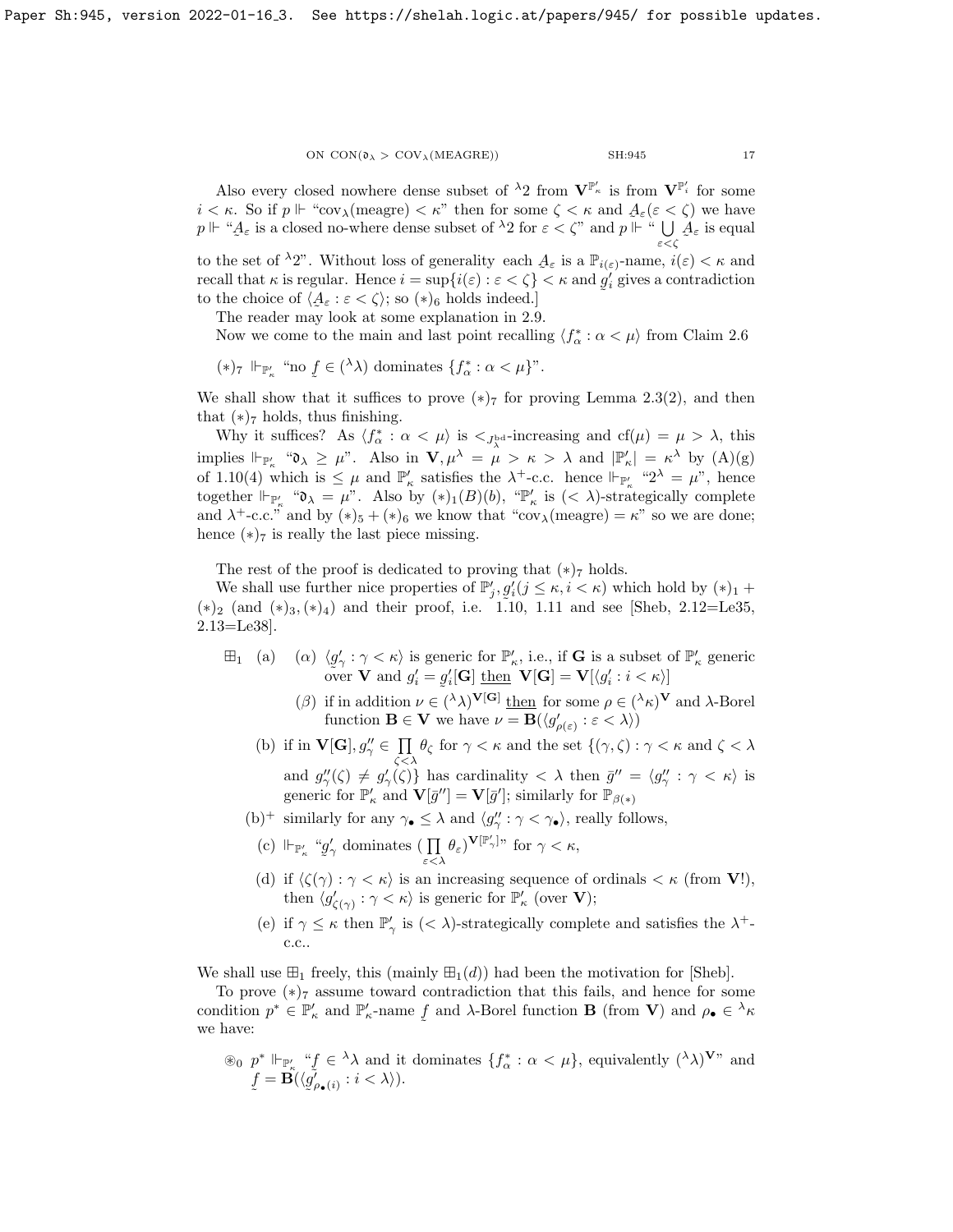Now let  $\chi$  be regular large enough and we choose  $\overline{N} = \langle N_{\varepsilon} : \varepsilon < \lambda \rangle$  such that:

- $\mathscr{F}_1$  (a)  $N_{\varepsilon}$  is as in  $\Box_{\langle \lambda,\theta_*,\bar{\theta}\rangle}$  for the forcing notion  $\mathbb{P}_{0,\beta(*)}$  (equivalently  $\mathbb{P}_{1,\beta(*)}$ , <u>not</u>  $\mathbb{P}'_{\kappa}$ ), that is  $N_{\varepsilon} \in \mathscr{S}_{\chi,\mathbb{P}_{1,\beta(*)}}$  see  $\square_{\langle\lambda,\theta_*,\bar{\theta}\rangle}$  of [2.2\(](#page-9-0)2),
	- (b)  $\lambda_{\varepsilon} = \lambda(\varepsilon) := \mathrm{otp}(N_{\varepsilon} \cap \lambda) > \lambda_{\varepsilon}^- := \Sigma \{ ||N_{\zeta}|| : \zeta < \varepsilon \} \geq \Sigma \{ \lambda_{\zeta} :$  $\zeta < \varepsilon$ }  $\geq \varepsilon$ , •  $\overline{N} \restriction \varepsilon \in N_{\varepsilon}$  and  $\text{otp}(N_{\varepsilon} \cap \kappa) < \theta_{\lambda(\varepsilon)}$ , moreover  $\text{otp}(\theta_{*} \cap N_{\varepsilon})$  $\theta_{\lambda(\varepsilon)}$ , (really  $\mathbb{P}_{1,\beta(*)} \in \mathscr{H}(\theta_*)$ ) hence  $\bigcup_{\zeta \leq \varepsilon} N_{\zeta} \subseteq N_{\varepsilon}$ ,
	- (c)  $\lambda, \kappa, \mu, \theta_*, \overline{\theta}, \mathbf{q}, \overline{\mathbb{P}}', \mathscr{U}_*, p^*, f, \mathbf{B}, \rho_{\bullet}, \overline{g}'$  belong to  $N_{\varepsilon}$ . ˜

Next choose  $f^* \in {}^{\lambda} \lambda$ , i.e.  $\in ({}^{\lambda} \lambda)^{\mathbf{V}}$ , such that:

 $\mathcal{L}_2$  for arbitrarily large  $\varepsilon < \lambda$  for some  $\zeta \in [\lambda_\varepsilon^-, \lambda_\varepsilon)$  we have  $f^*(\zeta) > \lambda_\varepsilon$ , (we can demand more: for every  $\varepsilon < \lambda$ ).

For  $\varepsilon < \lambda$  let  $(\lambda_{\varepsilon}, \chi_{\varepsilon}, \mathbf{j}_{\varepsilon}, M_{\varepsilon}, \mathbb{A}_{\varepsilon}, \mathbf{G}_{\varepsilon}^{+})$  be a witness for  $(N_{\varepsilon}, \mathbb{P}_{1,\beta(*)}, \chi)$  recalling  $\Box_{\langle\lambda,\theta_*,\bar{\theta}\rangle}$  from Definition [2.2\(](#page-9-0)2) so  $\lambda_{\varepsilon}\in(\varepsilon,\lambda)$  is strongly inaccessible and  $\varepsilon<\zeta<\lambda$  $\lambda \Rightarrow \lambda_{\varepsilon} < \lambda_{\zeta}$ , recalling  $\circledast_1$  and noting  $\langle \lambda_{\varepsilon}^- : \varepsilon < \lambda \rangle$  is an increasing continuous sequence of cardinals below  $\lambda$ . Let  $\mathbf{G}_{\varepsilon}^{\dagger} = \mathbf{G}_{\varepsilon}^+ \cap \mathbf{j}_{\varepsilon}(\mathbb{P}_{\gamma(*)})$  recalling  $\mathbf{G}_{\sigma}^+ \subseteq \mathbf{j}_{\varepsilon}(\mathbb{P}_{1,\beta(*)})$ and noting  $\mathbf{G}_{\varepsilon}^{\dagger} \subseteq \mathbf{j}_{\varepsilon}(\mathbb{P}_{\kappa}') \subseteq \mathbb{A}_{\varepsilon}$ .

Let (for  $\varepsilon < \lambda$ ):

- $\circledast_3$  (a)  $v_\varepsilon = N_\varepsilon \cap \kappa$ ,
	- (b)  $\kappa_{\varepsilon} = \kappa(\varepsilon) = \text{otp}(v_{\varepsilon})$  and so  $\kappa_{\varepsilon} = \mathbf{j}_{\varepsilon}(\kappa)$  etc,
	- (c)  $\bar{\gamma}^{\varepsilon} = \langle \gamma_i(\varepsilon) : i < \kappa_{\varepsilon} \rangle$  list  $v_{\varepsilon}$  in increasing order,
	- (d) for  $i < \text{otp}(v_{\varepsilon})$ , equivalently  $i < \mathbf{j}_{\varepsilon}(\kappa) = \kappa_{\varepsilon}$  let  $\eta_i^{\varepsilon} = (\mathbf{j}_{\varepsilon}(g_{\varepsilon}))$  $(\gamma_{i(\varepsilon)}))[\mathbf{G}_{\varepsilon}^{\dagger}]\in$  $\mathbb{A}[\mathbf{G}^\dagger_{\varepsilon}]\cap \ \prod$  $\zeta \! < \! \lambda_{\varepsilon}$  $\theta_{\zeta},$
	- (e) let  $\bar{\eta}^{\varepsilon} = \langle \eta^{\varepsilon}_i : i < \kappa_{\varepsilon} \rangle$ .

Note that clearly

 $\mathscr{L}_4$  for each  $\varepsilon < \lambda$  we have:

- (a)  $\bar{\eta}^{\varepsilon}$  is generic for  $(\mathbb{A}_{\varepsilon}, \mathbf{j}_{\varepsilon}(\mathbb{P}'_{\kappa}))$ , moreover
- (b) if we change  $\eta_i^{\varepsilon}(\zeta)$  (legally, i.e. to an ordinal  $\langle \theta_{\zeta} \rangle$  for  $\langle \lambda_{\varepsilon} \rangle$  pairs  $(i, \zeta) \in \text{otp}(v_{\varepsilon}) \times \lambda_{\varepsilon} \text{ and get } \bar{\eta}', \text{ then also } \bar{\eta}' \text{ is generic for } (\mathbb{A}_{\varepsilon}, \mathbf{j}_{\varepsilon}(\mathbb{P}'_{\kappa})),$ clearly  $N_{\varepsilon}[\bar{\eta}^{\varepsilon}] = N_{\varepsilon}[\bar{\eta}'],$
- (c) there is a unique  $\mathbf{G}_{\varepsilon}^{\bullet}$  a subset of  $\mathbb{P}_{1,\beta(*)} \cap N_{\varepsilon}$  generic over  $N_{\varepsilon}$  such that  $\mathbf{j}_{\varepsilon}''(\mathbf{G}_{\varepsilon}^{\bullet}) = \mathbf{G}_{\varepsilon}^+$  so  $\mathscr{H}(\chi_{\varepsilon}) = \mathbb{A}_{\varepsilon}[\mathbf{j}_{\varepsilon}''(\mathbf{\hat{G}}_{\varepsilon}^{\bullet})];$  recall  $\mathbf{G}_{\varepsilon}^{\dagger} = \mathbf{G}_{\varepsilon}^+ \cap \mathbf{j}_{\varepsilon}''(\mathbb{P}_{\kappa}')$  and we have  $(j_{\varepsilon}(\eta_{\gamma_i(\varepsilon)}[{\bf G}^{\dagger}_{\varepsilon}]) = \eta_i^{\varepsilon},$
- (d) like  $\mathbb{H}_1$  with  $\mathbf{V}, \mathbb{P}_{1,\beta(*)}$ ,  $\mathbf{G}, \lambda$  there standing for  $\mathbb{A}_{\varepsilon}, \mathbf{j}_{\varepsilon}(\mathbb{P}_{1,\beta(*)}), \mathbf{G}_{\varepsilon}^+, \lambda_{\varepsilon}$ here.

Hence we have

- $\otimes_4'$  for  $\varepsilon < \lambda$ ,
	- (a) (a) let  $\Xi_{\varepsilon}^{\dagger} := \{ \bar{\nu} : \bar{\nu} = \langle \nu_i : i \langle \kappa_{\varepsilon} \rangle \text{ and for some } G^{\dagger} \subseteq \mathbb{P}' \cap N_{\varepsilon} \}$ generic over  $N_{\varepsilon}$  we have  $\nu_i \in \Pi_{\xi < \lambda_{\varepsilon}} \theta_{\xi}$  satisfies  $\xi < \lambda_{\varepsilon} \Rightarrow$  some  $\psi \in \mathbf{G}^{\dagger}$  forces that for each  $i < \kappa_{\varepsilon}, g$ ˜  $\big\{ \big\}_{\gamma_i(\varepsilon)}^{\overline{\prime}} \restriction \xi = \nu_i \restriction \xi \; \}$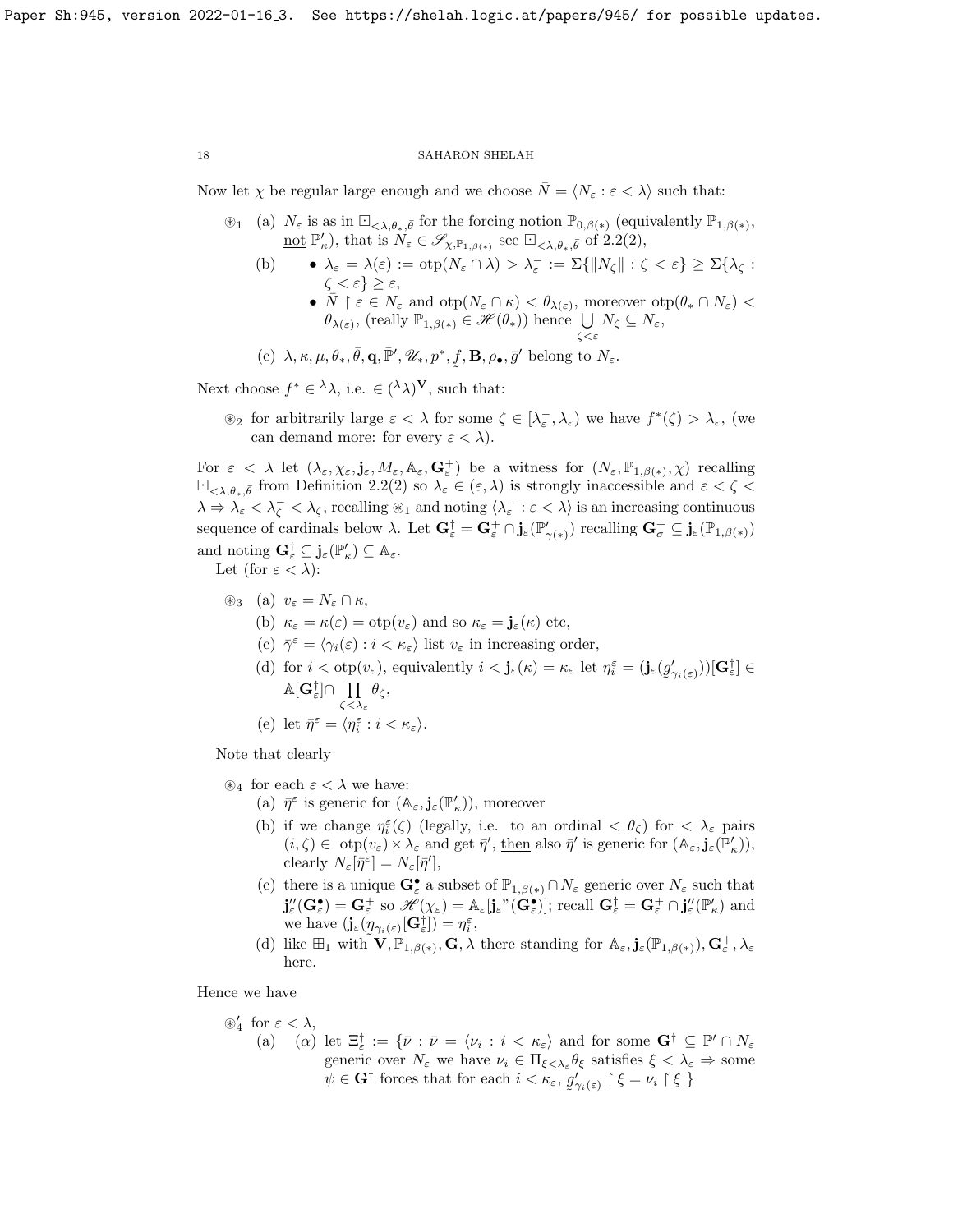- ( $\beta$ ) for  $\bar{\nu} \in \Xi_{\varepsilon}^{\dagger}$  let  $\mathbf{G}_{\bar{\nu}}^{\dagger}$  be like  $\mathbf{G}^{\dagger}$  above, (it is uniquely determined by  $\bar{\nu}$ ),
- ( $\gamma$ ) let  $\Xi_{\varepsilon}^{+} = \{ \bar{\nu} \in \Xi_{\varepsilon}^{\dagger} : \text{there is a subset } \mathbf{G}^{+} \text{ of } \mathbf{j}_{\varepsilon}(\mathbb{P}_{1,\beta(\ast)}) \text{ extending }$  $\mathbf{G}_{\bar{\nu}}^{\dagger}$  and is generic over  $N_{\varepsilon}$  such that the Mostowski collapse of  $N_{\varepsilon}[\mathbf{G}^+]$  is  $\mathscr{H}(\chi_{\varepsilon})\};$
- (b) (a) Let  $\Xi_{\varepsilon}^{\bullet}$  be the set of pairs  $(\bar{\nu}, \mathbf{G}^+) = (\bar{\nu}, \mathbf{G}(+) )$  such that:  $\bar{\nu} \in \Xi_{\varepsilon}^{\dagger}$ and  $\mathbf{G}^+ \subseteq \mathbf{j}_{\varepsilon}(\mathbb{P}_{1,\beta(*)})$  is as in clause  $(a)(\gamma)$ .
	- (β) We may write  $(\bar{\nu}, \mathbf{G}_{\bar{\nu}}^+)$  or just  $\bar{\nu}$  though actually  $\bar{\nu}$  does not determine  $\mathbf{G}_{\bar{\nu}}^{+}$ ; but of course  $\bar{\nu}$  determines  $\mathbf{G}_{\bar{\nu}}^{\dagger} = \mathbf{G}_{\bar{\nu}}^{+} \cap \mathbf{j}_{\varepsilon}(\mathbb{P}_{\gamma(*)}'.$
	- ( $\gamma$ ) Note that  $\bar{\eta}^{\epsilon}$  belongs to  $\Xi_{\varepsilon}^{\dagger}$  moreover and even  $(\bar{\eta}^{\epsilon}, \mathbf{G}) \in \Xi_{\varepsilon}^{\dagger}$ when  $\mathbf{G} = \mathbf{G}_{\varepsilon}^{+}$ .

[Why? See [\[Sheb,](#page-23-0) 3.28-3.32=Le53-Le67].]

By the assumption toward contradiction,  $\mathcal{L}_0$ , and  $\mathbb{P}'_\kappa$  being  $( $\lambda$ )-strategically$ complete, recalling  $\boxplus_1$ , there are  $\zeta(*)$ ,  $p^{**}$  and  $p^+$  (recall  $p^* \in \mathbb{P}_\kappa' \leq \mathbb{P}_{1,\beta(*)}$  is from  $\circledast_0$  and  $\mathbb{P}_{0,\beta(*)}$  being dense in  $\mathbb{P}_{1,\beta(*)}$  such that:

- $\mathcal{L}_5$  (a)  $p^* \leq p^{**} \in \mathbb{P}'_\kappa$  and  $p^+ \in \mathbb{P}_{0,\beta(*)}$  satisfies  $\mathbb{P}_{1,\beta(*)} \models \text{``} p^{**} \leq p^{+}$ "; (we may add that  $\mathbb{P}'_{\kappa} \models "p^{**} \leq \phi" \Rightarrow \phi, p^+$  are compatible in  $\mathbb{P}_{1,\beta(*)}$ .
	- (b)  $\zeta(*) < \lambda$
	- (c)  $p^{**} \Vdash_{\mathbb{P}'_{\kappa}}$  " $f^*(\zeta) < f(\zeta)$  whenever  $\zeta(*) \leq \zeta < \lambda$ " where  $f^*$  is from  $\otimes_2$
	- (d) if  $\gamma \in \text{Dom}(p^+)$  then  $\eta^{p^+(\gamma)}$  is an object (not just a  $\mathbb{P}_{0,\gamma}$ -name) and has length  $\geq \zeta(*)$  (recall that  $\eta^{p^+(\gamma)}$  is the trunk of the condition  $p^+(\gamma)$ , see clause  $(\alpha)(b)$  of Definition [1.4\(](#page-4-0)1)).

Note that possibly  $\text{Dom}(p^+) \nsubseteq \bigcup \{v_{\varepsilon} : \varepsilon < \lambda\}.$  Choose  $\varepsilon(*)$  such that:

 $\mathcal{L}_{5} \varepsilon(*) < \lambda$  satisfies  $\lambda_{\varepsilon(*)} > \zeta(*) + |\text{dom}(p^{\dagger})|$  and  $\text{dom}(p^{\dagger}) \cap \cup \{v_{\varepsilon} : \varepsilon < \lambda\} \subseteq$  $v_{\varepsilon(*)}$  and  $\gamma \in \text{dom}(p^+) \Rightarrow \varepsilon(*) > \ell g(p^{p^+(\gamma)});$ 

Recall clause (d) of  $\mathfrak{G}_5$  and  $|{\rm Dom}(p^+)| < \lambda$  as  $p^+ \in \mathbb{P}_{0,\beta(*)}$  and  $\mathbb{P}_{0,\beta(*)}$  is the limit of a  $( $\lambda$ )-support iteration.$ 

By  $\mathfrak{B}_2$  we can add  $(\exists \zeta)[\lambda^-_{\varepsilon(*)} \leq \zeta < \lambda_{\varepsilon(*)} < f^*(\zeta)].$  Our intention is to find  $q \in \mathbb{P}_{0,\beta(*)}$  above  $p^+$  which  $(\text{in } \mathbb{P}_{1,\beta(*)})$  is above some  $q' \in \mathbb{P}'_{\kappa}$  which is naturally  $(N_{\varepsilon(*)}, \mathbb{P}'_{\kappa})$ -generic, that is it forces  $\mathbf{G}_{\mathbb{P}'_{\kappa}}$  to include a generic subset of  $(\mathbb{P}'_{\kappa})^{N_{\varepsilon(*)}}$ hence is induced by some  $\bar{\nu}$  as in  $\mathscr{L}_4$ , recalling  $\mathscr{D}_4(b)$ . Toward this in  $\mathscr{D}_6$  below the intention is that  $p_{\kappa(\varepsilon(*))}^+$  will serve as q.

Let  $\kappa(*) = \kappa_{\varepsilon(*)}$  and  $\gamma_i$  for  $i < \kappa(*)$  be such that  $\langle \gamma_i : i < \kappa(*) \rangle$  list  $\{\beta_i^* : i < \kappa(*)\}$  $i \in v_{\varepsilon(*)}\} = \mathscr{U}_{**} = N_{\varepsilon(*)} \cap \mathscr{U}_*$  in increasing order; recall  $\mathscr{U}_* = \{\beta_i^* : i < \kappa\}$  and  $i < j < \kappa \Rightarrow \beta_i^* < \beta_j^*$  and  $v_{\varepsilon(*)} \subseteq \kappa$  has order type  $\kappa(\varepsilon(*))$  so  $\gamma_i = \gamma_i(\varepsilon(*))$  from  $\mathcal{L}_3$ . Next let  $\gamma_{\kappa(*)} = \kappa(*)$  so  $\{\mathbf{j}_{\varepsilon(*)}(\gamma) : \gamma \in v_{\varepsilon(*)}\} = \kappa(*) = \mathbf{j}_{\varepsilon(*)}(\kappa)$ . Recall  $\kappa =$  $cf(\kappa) > \lambda, \text{otp}(v_{\varepsilon(*)}) = \text{otp}(N_{\varepsilon(*)} \cap \kappa) = \text{otp}(N_{\varepsilon(*)} \cap \kappa)$  hence  $N_{\varepsilon(*)} \models ``\kappa(*) = \kappa_{\varepsilon(*)}$ is a regular cardinal  $>\lambda_{\varepsilon(*)}$ " hence:

(\*)  $\kappa(*)$  is really a regular cardinal so call it  $\sigma$ .

Now we define a game  $\Game$  as follows<sup>[2](#page-18-1)</sup>:

<span id="page-18-1"></span><span id="page-18-0"></span><sup>&</sup>lt;sup>1</sup> This is used in  $\mathbb{H}_3$  and the proof of  $(*)_6$ . Not to be confused with  $\bar{\gamma}^{\varepsilon}$  of  $\mathscr{D}_3(c)$ .

<sup>&</sup>lt;sup>2</sup>The idea is to scatter the  $\eta_{\gamma_i}^{\epsilon(*)}$ 's. Why not use the original places? as then we shall have a problem in  $\mathcal{E}_6$ ; the scattering is helpful because we are relying on [1.10](#page-6-1) and [1.11.](#page-7-1)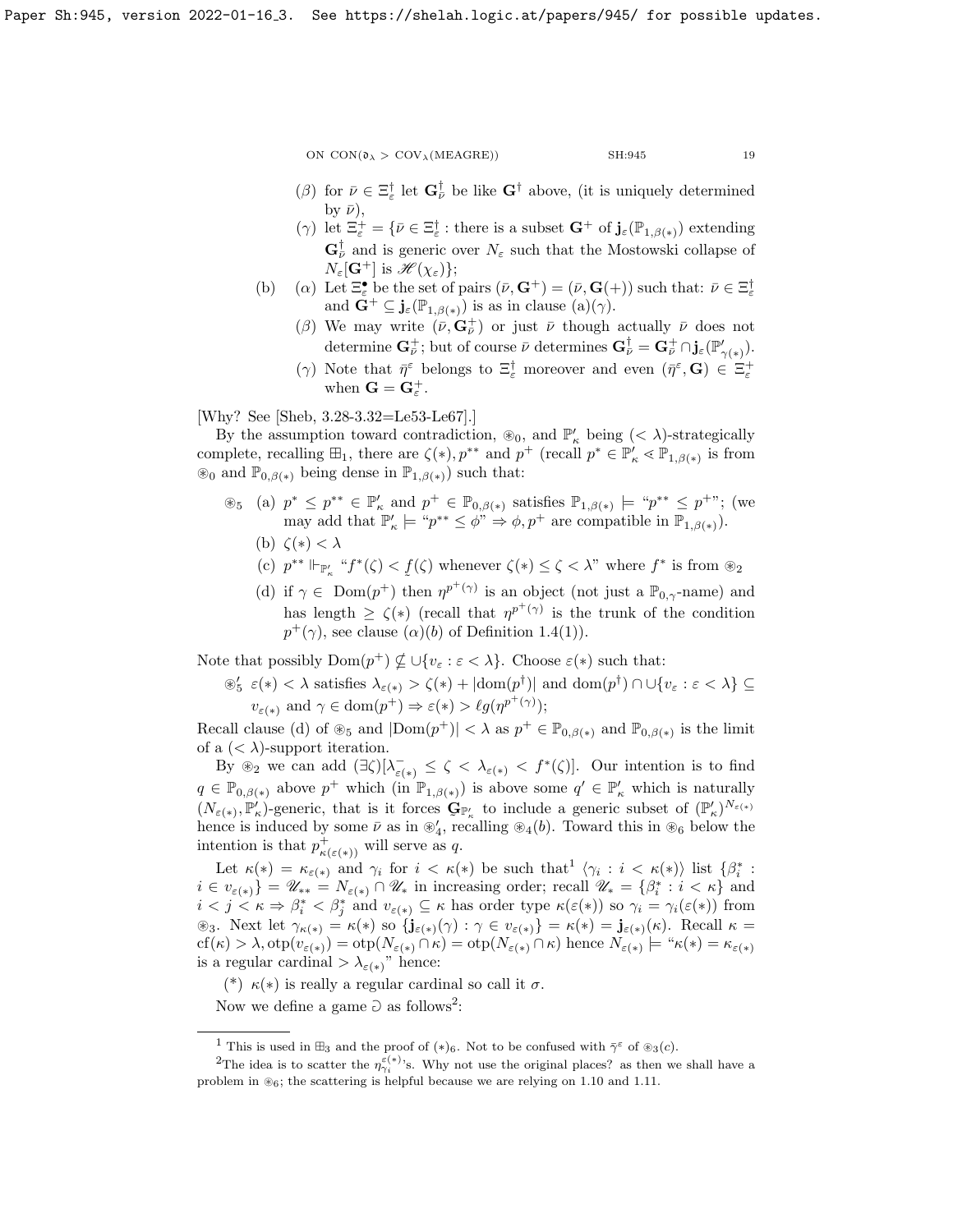$\boxplus_2$  (A) each play lasts  $\kappa(*) + 1 = \sigma + 1$  moves and in the *i*-th move:

- (a) if  $i = j + 1$  the antagonist player chooses  $\xi_j = \xi(j) < \sigma$  such that  $j_1 < j \Rightarrow \zeta(j_1) < \xi(j)$ ,
- (b) then, if  $i = j + 1$  the protagonist chooses  $\zeta_j = \zeta(j) \in (\xi(j), \sigma)$ , but there are more restrictions implicit in  $\mathbb{H}_3$  below,
- (c) in any case (that is, also in the cases  $i \leq \sigma$  is a limit ordinal or zero) the protagonist also chooses  $p_i^+, \bar{\nu}^i$  such that  $\boxplus_3$  below holds.
- (B) in the end of the play the protagonist wins the play iff he always has a legal move and in the end:
	- (a)  $p_{\sigma}^+$  is  $(\mathbb{P}'_{\gamma(*)}, N_{\varepsilon(*)})$ -generic, note the condition is not a member of the same forcing, so we mean that  $p_{\sigma}^+$  forces (for  $\mathbb{P}_{1,\beta(*)}$  that the intersection of the generic with  $\mathbb{P}' \cap N_{\varepsilon(*)}$  is generic over  $N_{\varepsilon(*)}$
	- (b)  $\{\zeta(i): i < \sigma\} \in \mathbb{A}_{\varepsilon(*)}$ ; note that trivially it belongs to  $M_{\varepsilon(*)} =$  $\mathbb{A}_{\varepsilon(*)}[\mathbf{G}_{\varepsilon}^+] = \mathscr{H}(\chi_{\varepsilon})$ , see  $\mathscr{B}_4(c)$ .
	- (c) note that we do not demand that  $\bar{\nu}' = \langle \nu_{\gamma_i} : i \langle \sigma \rangle$  belongs to  $\Xi_{\varepsilon}^{+}$ , we demand only that it belongs to to  $\Xi_{\varepsilon}^{\dagger}$ , however it is still true that it is cofinal in  $(\Pi \bar{\theta}, \langle \zeta_{\lambda_{\varepsilon}})$ , because  $\langle \zeta(i) : i \langle \sigma \rangle$ belongs to and is cofinal in  $\sigma$

where

- $\boxplus_3$  (a)  $p_i^+ \in \mathbb{P}_{0,\gamma_i}$  and  $p_i^+, \bar{\nu}^i = \langle \nu_{\gamma_j} : j < i \rangle, \mathbf{G}^\dagger_{\varepsilon(*),i} \subseteq \mathbf{j}_{\varepsilon(*)}(\mathbb{P}'_{\gamma_i}) \cap N_{\varepsilon(*)}$  are as in  $\mathscr{B}'_4(e)$  with  $p_i^+$  playing the role of q,
	- (b) if  $j < i$  then  $\mathbb{P}_{0,\gamma_i} \models \text{``} p_j^+ \leq p_i^+$ ",
	- (c) if  $\gamma \in \cup{\text{Dom}(p_j^+): j < i}$  then  $p_i^+ \restriction \gamma \Vdash_{\mathbb{P}_{0,\gamma_i}} \text{``$p$^{p_i^+(\gamma)}$ has length $\geq i$}$ and  $\geq \lambda_{\varepsilon(*)}$ " moreover  $\eta^{p_i^+(\gamma)}$  is an object,  $\eta^{p_i^+(\gamma)}$ ,
	- (d)  $\mathbb{P}_{0,\gamma_i} \models \text{``} p^+ \upharpoonright \gamma_i \leq p_i^{+}$ ",  $(p^+ \text{ is from } \circledast_5(\text{a})),$ i
	- (e)  $\bar{\nu}^i = \langle \nu_{\gamma_j} : j < i \rangle$  and  $\nu_{\gamma_j} \in \prod$  $\iota<\lambda_{\varepsilon(*)}$  $\theta_{\iota}$
	- (f) for  $j < i$  we have  $\nu_{\gamma_j} \trianglelefteq \eta^{p_i^+(\gamma_j)}$  so  $p_i^+ \upharpoonright \gamma_j \Vdash \text{``}\nu_{\gamma_j} \triangleleft g'_{\gamma_j}$ " recalling  $\boxplus_1$ ,
	- (g) for  $j < i$  we have (recall  $\bar{\eta}^{\varepsilon}$  from  $\mathcal{B}_3(d)$ ) ( $\alpha$ ) or ( $\beta$ ) where:

(a)  $\nu_{\gamma_j} = \eta_{\gamma_{\zeta(j)}}^{\varepsilon(*)}$  recalling  $\eta_{\gamma_j}^{\varepsilon(*)}$  is from  $\otimes_3(d)$ ,

- $(\beta)$   $\gamma_j \in \text{Dom}(p^+)$  and  $\{ \iota < \lambda_{\varepsilon(*)} : \eta_{\zeta(i)}^{\varepsilon(*)} \}$  $\zeta_{(j)}^{(\varepsilon(*)}(\iota) \neq \nu_{\gamma_j}(\iota)$  is a bounded subset of  $\lambda_{\varepsilon(*)}$ .
- (h)  $p_i^+$  is a  $(N_\varepsilon, \mathbb{P}')$ -generic in the natural sense, (actually follows from clause (g), see later in  $\odot$  in the beginning of the proof of [2.8\)](#page-20-0).

## We shall prove

 $\otimes_6$  in the game  $\partial$ :

- (a) the antagonist has no winning strategy,
- (b) at stage i, if  $\langle \zeta(j) : j \langle i \rangle \in A_{\varepsilon}$  then the protagonist has a legal move, moreover for any  $\zeta(i) \in (\xi(i), \sigma)$  large enough the protagonist can choose it.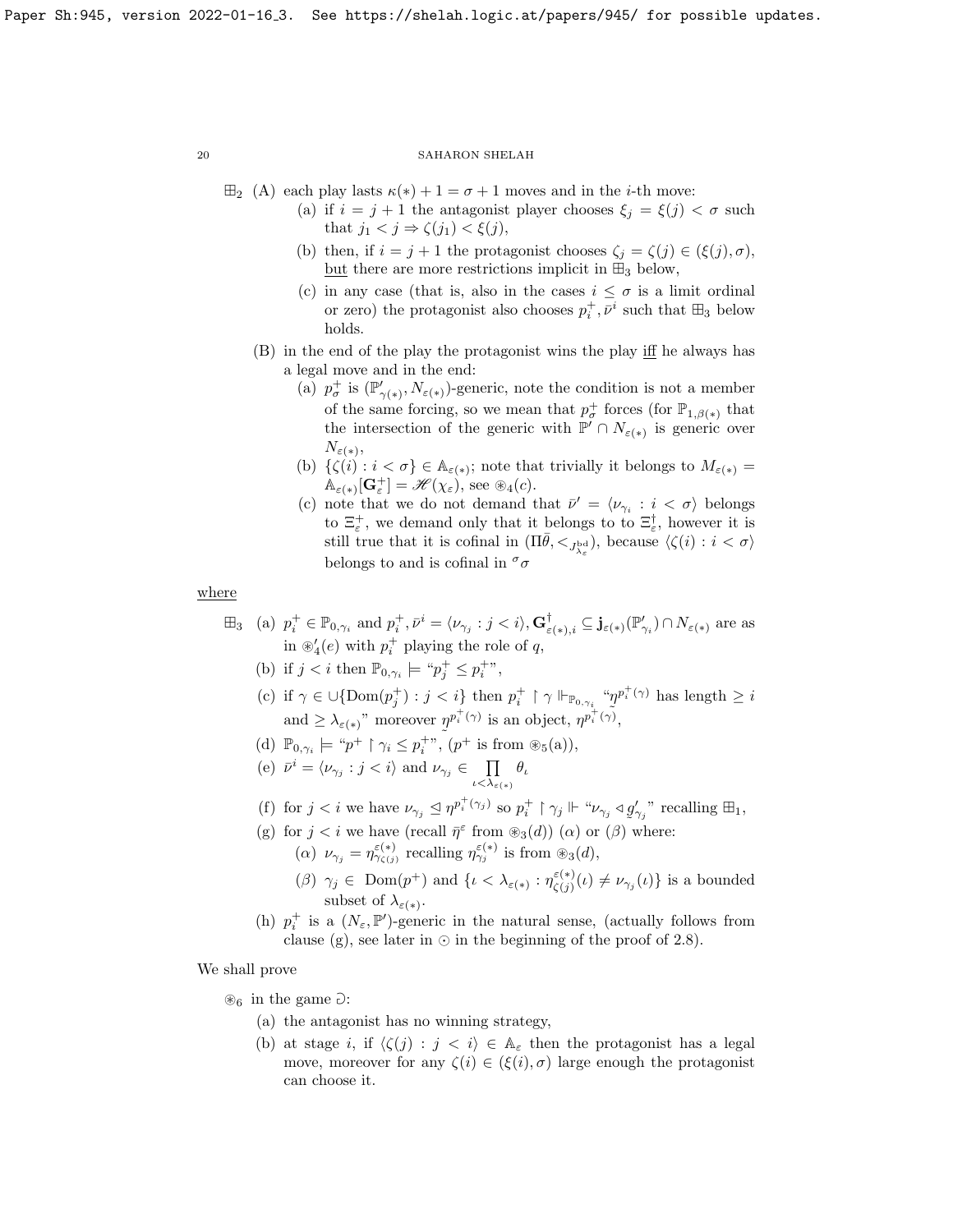Why  $\mathscr{D}_6$  suffice?

By clause (a) of  $\mathcal{L}_6$  we can choose a play  $\langle (\xi(i), \zeta(i), p_i^+, \bar{\nu}^i) : i \leq \sigma \rangle$  in which the protagonist wins. Recalling  $\mathbb{P}'_{\kappa} \leq \mathbb{P}_{1,\beta(*)}$  and  $\mathbb{P}_{0,\beta(*)}$  is a dense sub-forcing of  $\mathbb{P}_{1,\beta(*)}$ , clearly

 $\mathcal{R}_7$  there is p such that:

- (a)  $p \in \mathbb{P}_\kappa'$ , (b) if  $\mathbb{P}'_{\kappa} \models \text{``} p \leq p'$ " hence  $p' \in \mathbb{P}'_{\gamma(*)}$  then  $p', p^+_{\sigma}$  are compatible in  $\mathbb{P}_{1,\beta(*)}$ ,
- (c) p is above  $p^{**}$  and it forces that  $g'_{\gamma_i} \upharpoonright_{\lambda_{\varepsilon(*)}} = \nu_{\gamma_{\zeta(i)}}$  for  $i < \sigma$  and  $\mathbf{j}_{\varepsilon(*)}(\mathbf{G}_{\mathbb{P}^\prime_{\beta(*)}}\cap N_{\varepsilon(*)})=\mathbf{G}^\dagger_{\langle\nu_{\gamma_i}:i<\sigma\rangle}\in\mathbb{R}^3$  $^{\dagger}_{\langle \nu_{\gamma_i}: i<\sigma\rangle} \in \Xi_{\varepsilon}^{\dagger}$ ε(∗) .

Then on the one hand

 $\mathscr{D}'_7$   $p \in \mathbb{P}'_\kappa$  being above  $p^{**}$  forces  $f^*$  | [ $\zeta(*), \lambda$ ) <  $\underline{f}$  | [ $\zeta(*), \lambda$ ) hence  $f^*$  |  $[\zeta(*), \lambda_{\varepsilon(*)}) < f \upharpoonright [\zeta(*), \lambda_{\varepsilon(*)})$  recalling that  $\zeta(*) \sim \lambda_{\varepsilon(*)}$ , see  $\otimes_5$  and the choice of  $\varepsilon(*)$  immediately after  $\otimes_5$ .

On the other hand,

 $\otimes''_7$  p is  $(N_{\varepsilon(*)}, \mathbb{P}'_{\kappa})$ -generic.

[Why? As it forces  $\eta_{\gamma_i} \restriction \lambda_{\varepsilon(*)} = \nu_{\gamma_i}$  for  $i < \kappa(*)$  and  $\langle \nu_{\gamma_i} : i < \kappa(*) \rangle$  is (see  $\boxplus_3(g)$ ) recalling Dom $(p^{**})$  has cardinality  $\langle \lambda_{\varepsilon(*)}\rangle$  "almost equal" to  $\langle \eta_{\varepsilon(i)}^{\varepsilon(*)}\rangle$  $\zeta^{(\ast)}_{\zeta(i)}$  :  $i \, < \, i(\ast)\rangle$ which is a sub-sequence of the sequence from  $\otimes_3$ . That is  $\{(i,\iota): \iota < \lambda_{\varepsilon(*)}, i < \iota\}$  $i(*) = \sigma$  and  $\nu_{\gamma_i}(\iota) \neq \eta_{\zeta(i)}^{\varepsilon(*)}$  $\mathcal{L}(\xi^{(i)}_{\zeta(i)}(\iota))\subseteq \bigcup \{ (i,\iota):\iota < \lambda_{\varepsilon(*)} \text{ and } \nu_{\gamma_i}(\iota) \neq \eta_{\zeta(i)}^{\varepsilon(*)}\}$  $\{\zeta^{(*)}_{\zeta(i)}(\iota)\}: \gamma_i \in$  $v_{\varepsilon(*)} \cap \text{Dom}(p^{**})\}$  so is the union of  $\leq |\text{Dom}(p^+_{\sigma})| < \lambda_{\varepsilon(*)}$  sets each of cardinality  $<\lambda_{\varepsilon(*)}$  hence is of cardinality  $<\lambda_{\varepsilon(*)}$ . Hence by  $\mathcal{B}_4(d) + \mathcal{H}_1(d)$  the sequence  $\bar{\nu}^{i(*)}$ is generic for  $(N_{\varepsilon(*)}, \mathbb{P}'_{\kappa})$ . By  $\boxplus_2$  and the choice of  $p^+_{\sigma}$  above it is  $(N_{\varepsilon(*)}, \mathbb{P}')$ -generic. By  $\mathcal{D}_7(b)$  also p is.

As  $\hat{f} \in N_{\varepsilon(*)}$  it follows from  $\otimes''_7$  that

 $\mathscr{L}'$  p  $\Vdash$  "f  $\uparrow \lambda_{\varepsilon(*)}$  is a function from  $\lambda_{\varepsilon(*)}$  to  $\lambda_{\varepsilon(*)}$ ".

Together  $\mathscr{E}'_7 + \mathscr{E}''_7$  gives a contradiction by the choice of  $f^*$  in  $\mathscr{E}_2$  and of  $\varepsilon(*)$  above which implies that  $f(\zeta) > f^*(\zeta) > \lambda_{\varepsilon(*)}$  for some  $\zeta < \lambda_{\varepsilon(*)}$  hence  $\otimes_6$  is enough. In Lemma [2.8](#page-20-0) below we show that  $\mathcal{L}_6$  is true; so we are done.  $\square_{2.7}$  $\square_{2.7}$  $\square_{2.7}$ 

<span id="page-20-0"></span>**Lemma 2.8.** The statement  $\mathcal{R}_6$  is true.

Proof. Note that:

 $\odot$  in  $\boxplus_3$ , clause (h) follows.

[Why? by  $\boxplus_1(b)^+$  recalling  $\boxplus_3(g)(\beta)$ , alternatively see the proof of  $\mathcal{D}_7'$  in the end of the proof of [2.7.](#page-14-0)]

Let us prove  $\mathcal{B}_6$ ; first, assuming clause (b) which is proved below, for clause (a) choose any strategy  $st$  for the antagonist and fix a partial strategy  $st'$  for the protagonist choosing  $(p_i^+, \bar{\nu}^i)$  depending on the previous choices and  $\xi(i) < \kappa_{\varepsilon(*)}$ such that it is a legal move if relevant and possible. So the only freedom left for the protagonist is to choose the  $\zeta(i)$ . So (recalling  $\mathbb{H}_2(A)(a)$ ) we have in **V** a function  $F: \sigma > \sigma \to \sigma$  (so F depends on st and st') such that: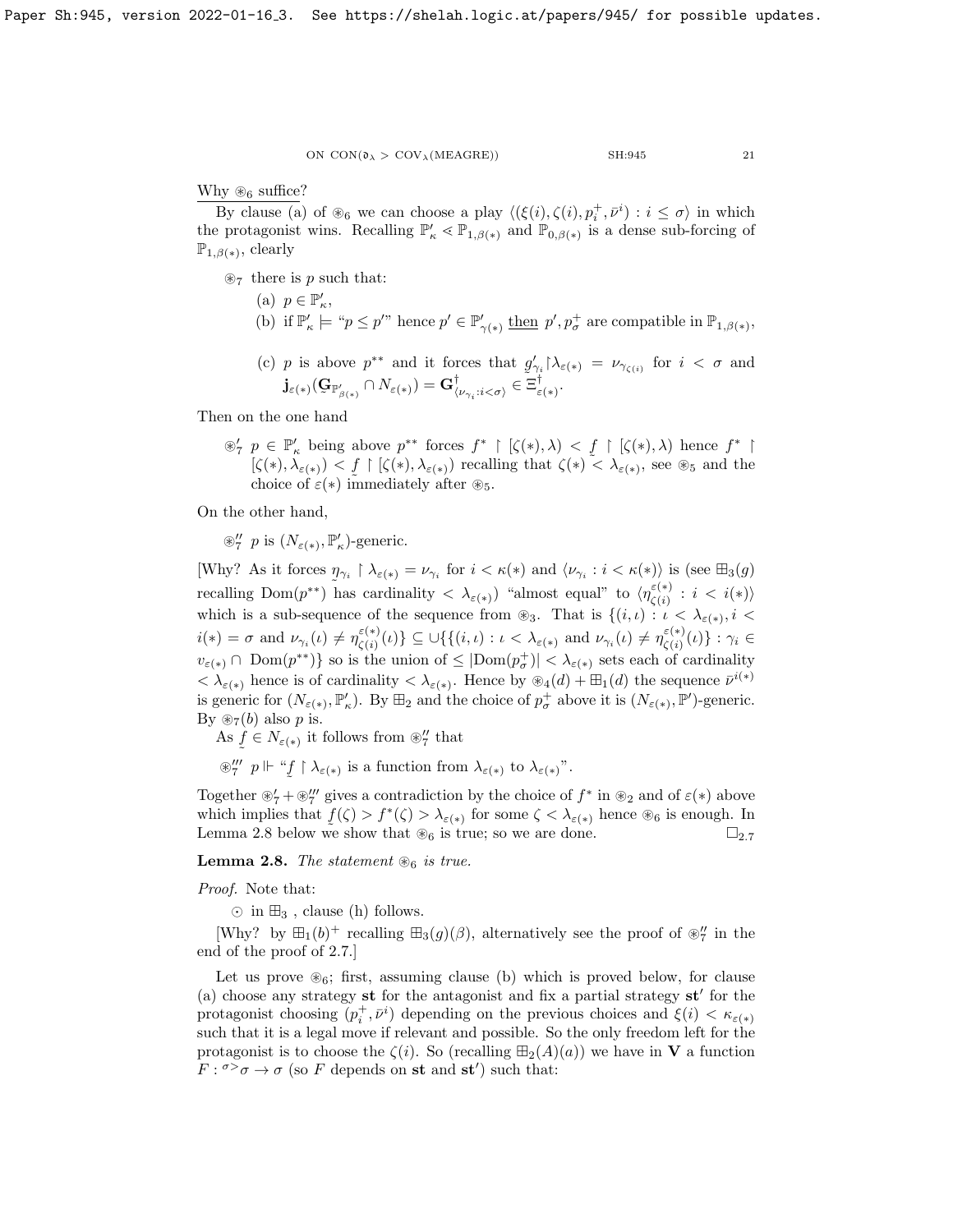$(*)<sub>F</sub>$  playing the game such that the antagonist uses st and the protagonist uses st', arriving at the *i*-th move,  $\bar{\zeta} = \langle \zeta(j) : j \langle i \rangle \rangle$  is well defined and if  $\overline{\zeta} \in N_{\varepsilon(*)}$  then for the protagonist any choice  $\zeta_i \in (F(\overline{\zeta}), \sigma) \cap \mathscr{U}_{**}$  is legal.

Note that F belongs to  $\mathscr{H}(\chi_{\varepsilon})$  unlike  $p_{\varepsilon}^{+}, \bar{\nu}^{\varepsilon}$ .

Now we have to find an increasing sequence  $\bar{\zeta} = \langle \zeta(i) : i \langle \sigma \rangle$  from  $\mathbb{A}_{\varepsilon(*)}$  not just from  $M_{\varepsilon(*)} = \mathscr{H}(\chi_{\varepsilon(*)})^{\mathbf{V}}$  such that  $F(\bar{\zeta}[i)] < \zeta(i) < \sigma$  and  $\bar{\zeta} \in \mathbb{A}_{\varepsilon(*)}$ . Why possible? As  $F \in \mathscr{H}(\chi_{\varepsilon(*)})$  and  $\mathscr{H}(\chi_{\varepsilon(*)}) = M_{\varepsilon(*)} = \mathbb{A}_{\varepsilon(*)}[\mathbf{G}_{\varepsilon(*)}^+]$  where  $\mathbf{G}_{\varepsilon(*)}^+$ is a subset of  $\mathbf{j}_{\varepsilon(*)}(\mathbb{P}_{1,\kappa}) \in A_{\varepsilon(*)}$  generic over  $A_{\varepsilon(*)}$  and  $\mathbf{j}_{\varepsilon(*)}(\mathbb{P}_{0,\beta(*)})$  satisfies the  $\lambda_{\varepsilon(*)}^+$ -c.c. and  $\sigma = \text{cf}(\sigma) > \lambda_{\varepsilon(*)}$  this<sup>[3](#page-21-0)</sup> is possible. That is, there is a  $\mathbf{j}_{\varepsilon(*)}(\mathbb{P}_{0,\beta(*)})$ name  $F_* \in \mathbb{A}_{\varepsilon(*)}$  such that  $F = F_*[\mathbf{G}^+_{\varepsilon(*)}]$  and we define in  $\mathbb{A}_{\varepsilon(*)}$  the function  $F': \sigma > \sigma \to \sigma$  by  $F'(\langle \zeta(j) : j < i \rangle) = \sup \{\xi + 1 : \xi \in \{\zeta(j) + 1 : j < i\} \text{ or } \xi < \sigma$ and  $\mathbb{F}_{\mathbf{j}(\mathbb{P}_{0,\beta(*)})}$  " $\mathcal{F}(\langle \zeta(j) : j < i \rangle) \neq \xi$ "}; clearly this is O.K.

We are left with proving  $\mathcal{B}_6(b)$ .

Case 1:  $i = 0$ . Let  $p_0^+ = p^+ \upharpoonright \gamma_0$ .

Case 2:  $i$  limit.

By clauses (b) and (c) of  $\mathbb{H}_3$ , there is  $p_i^+ \in \mathbb{P}_{0,\gamma_i}$  which is an upper bound (even l.u.b.) of  $\{p_j^+ : j < i\}$  Also  $\bar{\nu}^i$  is well defined and as required.

So we are done with Case 2.

<u>Case 3</u>:  $i = j + 1$  and  $\gamma_j \notin \text{Dom}(p^+).$ 

Clearly  $\gamma_i$  is in  $\mathscr{U}_*$  the successor of  $\gamma_j$  and  $(\exists \iota)(\gamma_j = \beta_i^* \land \iota \in v_{\varepsilon(*)})$ . As in case 4 below but easier by the properties of the iteration and [\[Sheb,](#page-23-0) §3C].

<u>Case 4</u>:  $i = j + 1$  and  $\gamma_j \in \text{Dom}(p^+).$ 

Again  $\gamma_i$  is in  $\mathscr{U}_*$  the successor of  $\gamma_j$  and  $(\exists \iota)(\gamma_j = \beta_i^* \land \iota \in v_{\varepsilon(*)})$ . First we find  $p'_j$  such that:

- $\circledast_8$  (a)  $p_j^+ \leq p_j' \in \mathbb{P}_{0, \gamma_j}$ ,
	- (b) if  $\gamma \in \text{Dom}(p_j^+)$  then  $p'_j \upharpoonright \gamma \Vdash \text{``}\ell g(p^{p'_j(\gamma)}) > i(*) = \sigma$ " (see  $\boxplus_3(c)$ ),
	- (c)  $p'_j$  forces <sup>[4](#page-21-1)</sup> a value to the pair  $(\eta^{p^+(\gamma_j)}, f^{p^+(\gamma_j)} \restriction \lambda_{\varepsilon(*)})$ ; we call this pair ˜  $q_j = (\eta^{q_j}, f^{q_j}).$

[Why? This should be clear.]

Second

 $\otimes$   $p'_j$  hence  $p'_j$  is  $(N_{\varepsilon(*)}, \mathbb{P}'_{\gamma_j})$ -generic and  $\langle \nu_{\gamma_{j(1)}} : j(1) < j \rangle$  induces the generic.

[Why? By clause (h) of  $\mathbb{H}_2$ , see  $\odot$  above. Alternatively As in the proof of  $\mathscr{C}_7'$  of Lemma [2.7](#page-14-0) when we assume that we have carried the induction, by  $\mathbb{H}_2$ , clause (g) and  $\otimes_4$ .

Now

$$
\circledast_{10} \quad \text{(a)} \ \ f^{q_j} \in \left( \prod_{\zeta < \lambda_{\varepsilon(*)}} \theta_{\zeta} \right)^{\mathbb{A}_{\varepsilon(*)}} \left[ \mathbf{G}^+_{\varepsilon(*)} \right]; \ \text{recalling that } F^{q_j} \ \text{is from clause (c) of} \\ \text{\LARGE}
$$

<span id="page-21-0"></span><sup>&</sup>lt;sup>3</sup> In fact  $\mathbf{V} \models \text{``} \mathbb{P}'_{\kappa}$  satisfies the  $\kappa$ -c.c." suffices.

<span id="page-21-1"></span><sup>&</sup>lt;sup>4</sup>recall that  $\eta^{p^+(\gamma_j)}$  is an object, not a name and  $p^+_j$  is  $(N_{\varepsilon(*)}, \mathbb{P}_{\gamma_j})$ -generic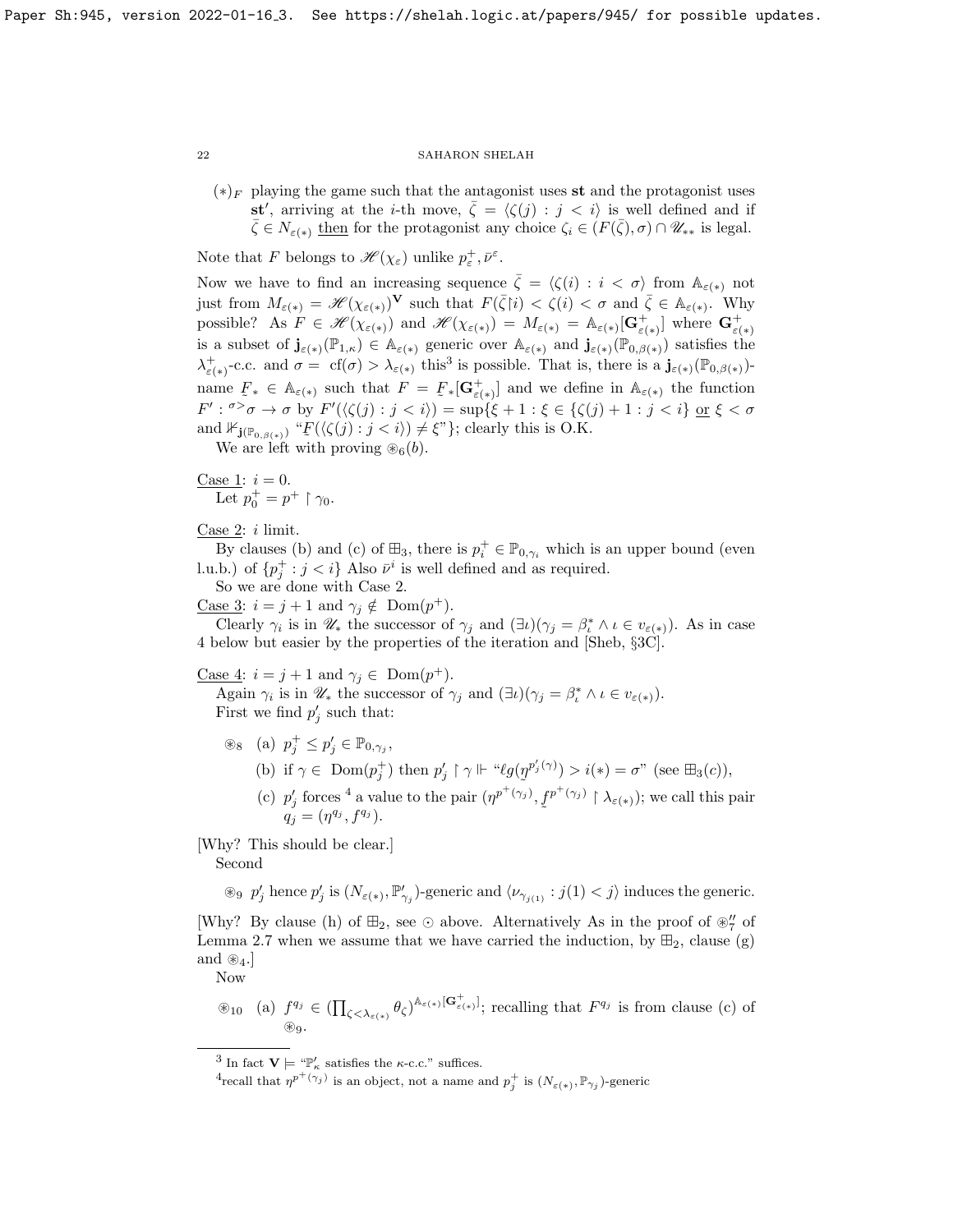\n- (b) for every large enough 
$$
\zeta \in (\xi(i), \sigma)
$$
 we have
\n- $f^{q_j} \leq \eta_{\zeta}^{\varepsilon(*)} \mod J_{\lambda_{\varepsilon}}^{\mathrm{bd}}$ .
\n

[Why? Clause  $\mathcal{L}_{10}(a)$  holds because  $f^{q_j} \in (-\prod$  $\zeta<\lambda_{\varepsilon(*)}$  $(\theta_{\zeta})^{\mathbf{V}},$  hence belongs to  $\mathscr{H}(\chi_{\varepsilon(*)})$ which is the universe of  $M_{\varepsilon(*)}$  so  $f^{q_j} \in M_{\varepsilon(*)}$ . But  $M_{\varepsilon(*)} = \mathbb{A}_{\varepsilon(*)}[\mathbf{G}^+_{\varepsilon(*)}] =$  $\mathscr{H}(\chi_{\varepsilon(*)}, \in)$  and  $\bar{\eta}^{\varepsilon(*)} = \langle \mathbf{j}_{\varepsilon(*)}(\eta_\gamma) : \gamma \in \cap N_{\varepsilon(*)} \rangle$ ; recalling  $\bar{\eta}^{\varepsilon(*)}$  is a generic for ˜  ${\bf j}_\varepsilon({\mathbb P}'_\kappa).$ 

For clause  $\mathcal{D}_{10}(b)$  recall  $(*)_4(b)$ . Hence  $N_{\varepsilon(*)}$  satisfies the parallel statement, so  $N_{\varepsilon(*)}$  satisfies: if we force by  $\mathbb P$  then  $\{\eta\}$  $\tilde{\phantom{a}}$  $\gamma : \gamma \in \mathscr{U}_* \cap N_{\varepsilon(*)}$  is cofinal in  $(\Pi_{\varepsilon<\lambda_{\varepsilon(*)}}\theta_{\varepsilon},\leq_{J^{\rm bd}_{\lambda_{\varepsilon(*)}}}).$ 

This is a crucial point: this is justified by clause  $(A)(e)$  of [1.11.](#page-7-1)

Applying  $\mathbf{j}_{\varepsilon(*)}$  and recalling  $\mathbb{A}_{\varepsilon(*)}[\mathbf{G}^+_{\varepsilon(*)}] = \mathscr{H}(\chi_{\varepsilon(*)})$  we are done proving  $(*)_{10}$ . Now we choose  $\zeta(j) > \sup{\{\zeta(j_1) : j_1 < j\}}$  as in clause (b) of  $\mathcal{D}_{10}$  and  $\nu_j = \eta_{\zeta(j)}$ ; so here we obey the promise "for every large enough  $\zeta(i)$ ".

Next choose  $p_i^+ \in \mathbb{P}_\kappa'$  such that  $p_i^+ \upharpoonright \gamma_j = p_j', \eta^{p_i^+ (\gamma_i)} = \nu_j$  and  $f^{p_i^+ (\gamma_j)} \upharpoonright [\lambda_\varepsilon, \lambda) =$  $f^{p^+(\gamma_j)}[{\lambda_\varepsilon},\lambda)$  and  $\nu_{\zeta(j)} \triangleleft f^{p^+_i(\gamma_j)}$ ".

Lastly, we choose  $p_i^+$  above  $p_i'$  as in the proof of Case 2, so we have finished Case 4.

We have carried the induction hence proved  $\mathcal{B}_6(b)$  so we are done proving [2.8.](#page-20-0)  $\square_{2.8}$  $\square_{2.8}$  $\square_{2.8}$ 

<span id="page-22-0"></span>**Discussion 2.9.** 1) The reader may justly wonder why we use  $\mathbb{A}' = A[\bar{g}'] =$  $\mathbb{A}[\bar{g}|\mathscr{U}_*]$  rather than simply  $\mathbb{A}V[\bar{g}]$ . Of course, nothing is lost by it, but why the extra complication? ˜

2) The answer is that we are committed to  $p^+$  so  $\mathbb{P}_{0,\beta(*)}$ , and it is not clear why it can be increased to a condition q which is  $(N_{\varepsilon}(*))$ -generic and forces the desired statement (i.e. contradicting "f dominate  $\langle f^*_{\alpha} : \sigma \langle \mu \rangle$ "). We succeed to do this using  $\bar{\nu}'$  which is almost equal to a suitable sub-sequence of  $\eta^{\varepsilon(*)}$ . So during the proof we used: if  $\zeta(i) \in \mathscr{U}_*$  is increasing with  $i < \kappa$  then also  $\langle \eta''_{\zeta(i)} : i < \kappa \rangle$  is generic over **V** for the sub-forcing of  $\mathbb{P}_{1,\beta(*)}$  generated by  $\bar{g} \upharpoonright \mathscr{U}_*$ ; see  $\mathscr{C}'_7$  inside the proof of  $\circledast_6$  inside [2.8.](#page-20-0) But using  $\mathscr{U}_* = \beta(*)$ , we do not know this.

3) Now in the parallel case for  $\lambda = \aleph_0$  with FS iteration with full memory, such claim is true, see §0.

4) But we do not know the parallel of (3) for  $\lambda$ , so we use a substitute using  $\mathscr{U}_*,$ i.e.  $\mathbb{P}'_{\kappa}$ .